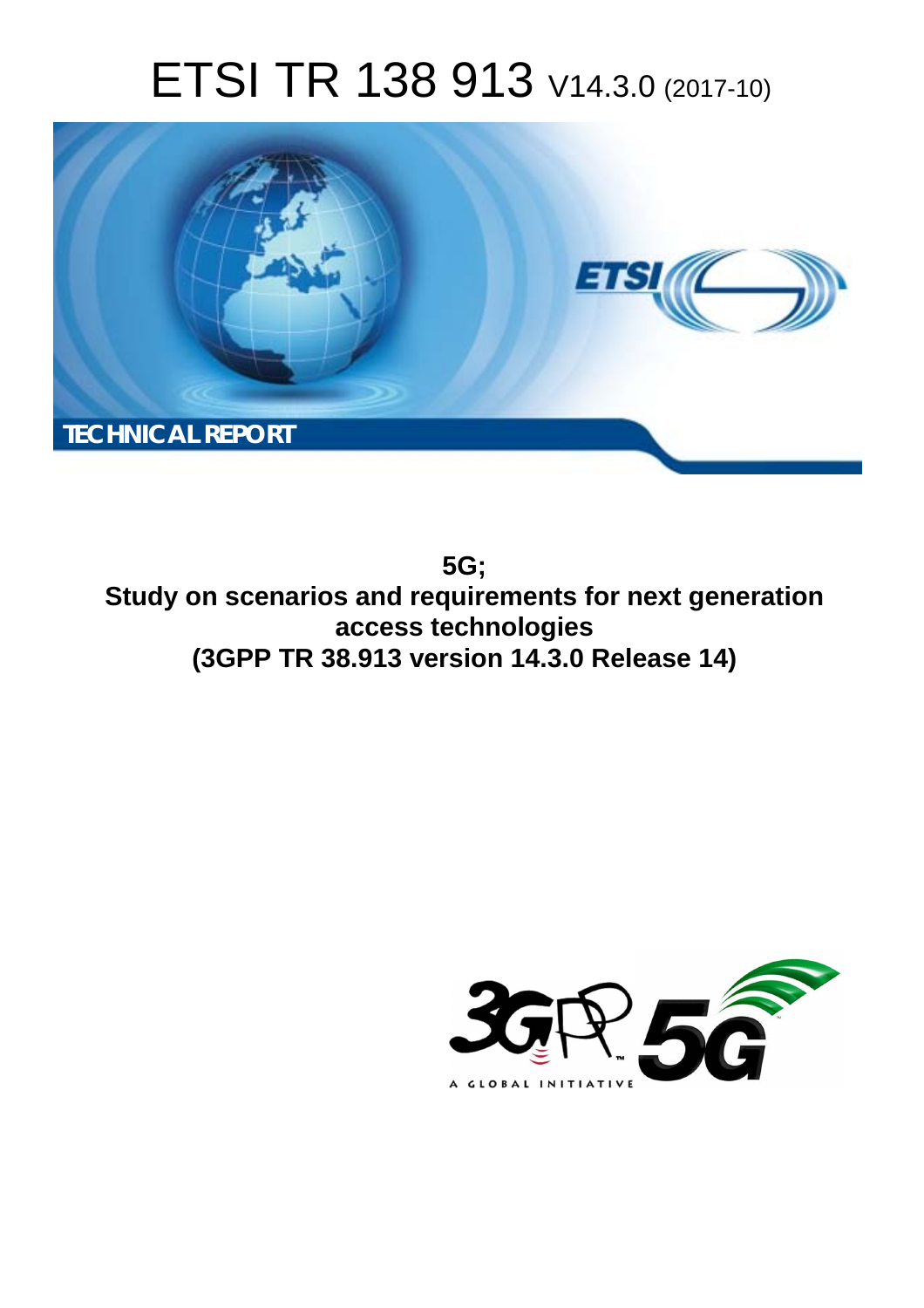Reference RTR/TSGR-0038913ve30

Keywords

 $5G$ 

#### *ETSI*

#### 650 Route des Lucioles F-06921 Sophia Antipolis Cedex - FRANCE

Tel.: +33 4 92 94 42 00 Fax: +33 4 93 65 47 16

Siret N° 348 623 562 00017 - NAF 742 C Association à but non lucratif enregistrée à la Sous-Préfecture de Grasse (06) N° 7803/88

#### *Important notice*

The present document can be downloaded from: <http://www.etsi.org/standards-search>

The present document may be made available in electronic versions and/or in print. The content of any electronic and/or print versions of the present document shall not be modified without the prior written authorization of ETSI. In case of any existing or perceived difference in contents between such versions and/or in print, the only prevailing document is the print of the Portable Document Format (PDF) version kept on a specific network drive within ETSI Secretariat.

Users of the present document should be aware that the document may be subject to revision or change of status. Information on the current status of this and other ETSI documents is available at <https://portal.etsi.org/TB/ETSIDeliverableStatus.aspx>

If you find errors in the present document, please send your comment to one of the following services: <https://portal.etsi.org/People/CommiteeSupportStaff.aspx>

#### *Copyright Notification*

No part may be reproduced or utilized in any form or by any means, electronic or mechanical, including photocopying and microfilm except as authorized by written permission of ETSI. The content of the PDF version shall not be modified without the written authorization of ETSI. The copyright and the foregoing restriction extend to reproduction in all media.

> © ETSI 2017. All rights reserved.

**DECT**TM, **PLUGTESTS**TM, **UMTS**TM and the ETSI logo are trademarks of ETSI registered for the benefit of its Members. **3GPP**TM and **LTE**™ are trademarks of ETSI registered for the benefit of its Members and of the 3GPP Organizational Partners. **oneM2M** logo is protected for the benefit of its Members.

**GSM**® and the GSM logo are trademarks registered and owned by the GSM Association.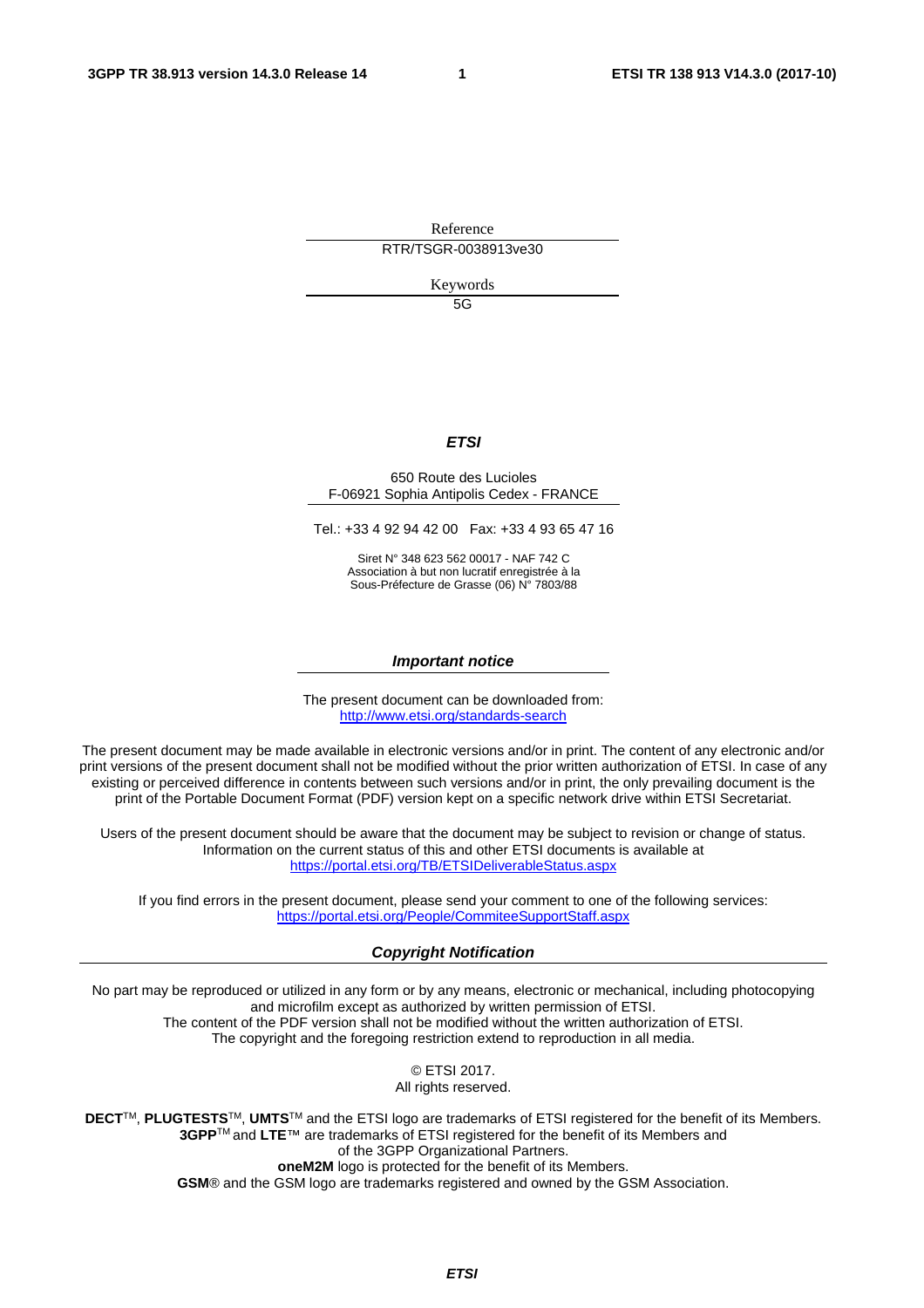# Intellectual Property Rights

IPRs essential or potentially essential to the present document may have been declared to ETSI. The information pertaining to these essential IPRs, if any, is publicly available for **ETSI members and non-members**, and can be found in ETSI SR 000 314: *"Intellectual Property Rights (IPRs); Essential, or potentially Essential, IPRs notified to ETSI in respect of ETSI standards"*, which is available from the ETSI Secretariat. Latest updates are available on the ETSI Web server ([https://ipr.etsi.org/\)](https://ipr.etsi.org/).

Pursuant to the ETSI IPR Policy, no investigation, including IPR searches, has been carried out by ETSI. No guarantee can be given as to the existence of other IPRs not referenced in ETSI SR 000 314 (or the updates on the ETSI Web server) which are, or may be, or may become, essential to the present document.

# Foreword

This Technical Report (TR) has been produced by ETSI 3rd Generation Partnership Project (3GPP).

The present document may refer to technical specifications or reports using their 3GPP identities, UMTS identities or GSM identities. These should be interpreted as being references to the corresponding ETSI deliverables.

The cross reference between GSM, UMTS, 3GPP and ETSI identities can be found under [http://webapp.etsi.org/key/queryform.asp.](http://webapp.etsi.org/key/queryform.asp)

# Modal verbs terminology

In the present document "**should**", "**should not**", "**may**", "**need not**", "**will**", "**will not**", "**can**" and "**cannot**" are to be interpreted as described in clause 3.2 of the [ETSI Drafting Rules](https://portal.etsi.org/Services/editHelp!/Howtostart/ETSIDraftingRules.aspx) (Verbal forms for the expression of provisions).

"**must**" and "**must not**" are **NOT** allowed in ETSI deliverables except when used in direct citation.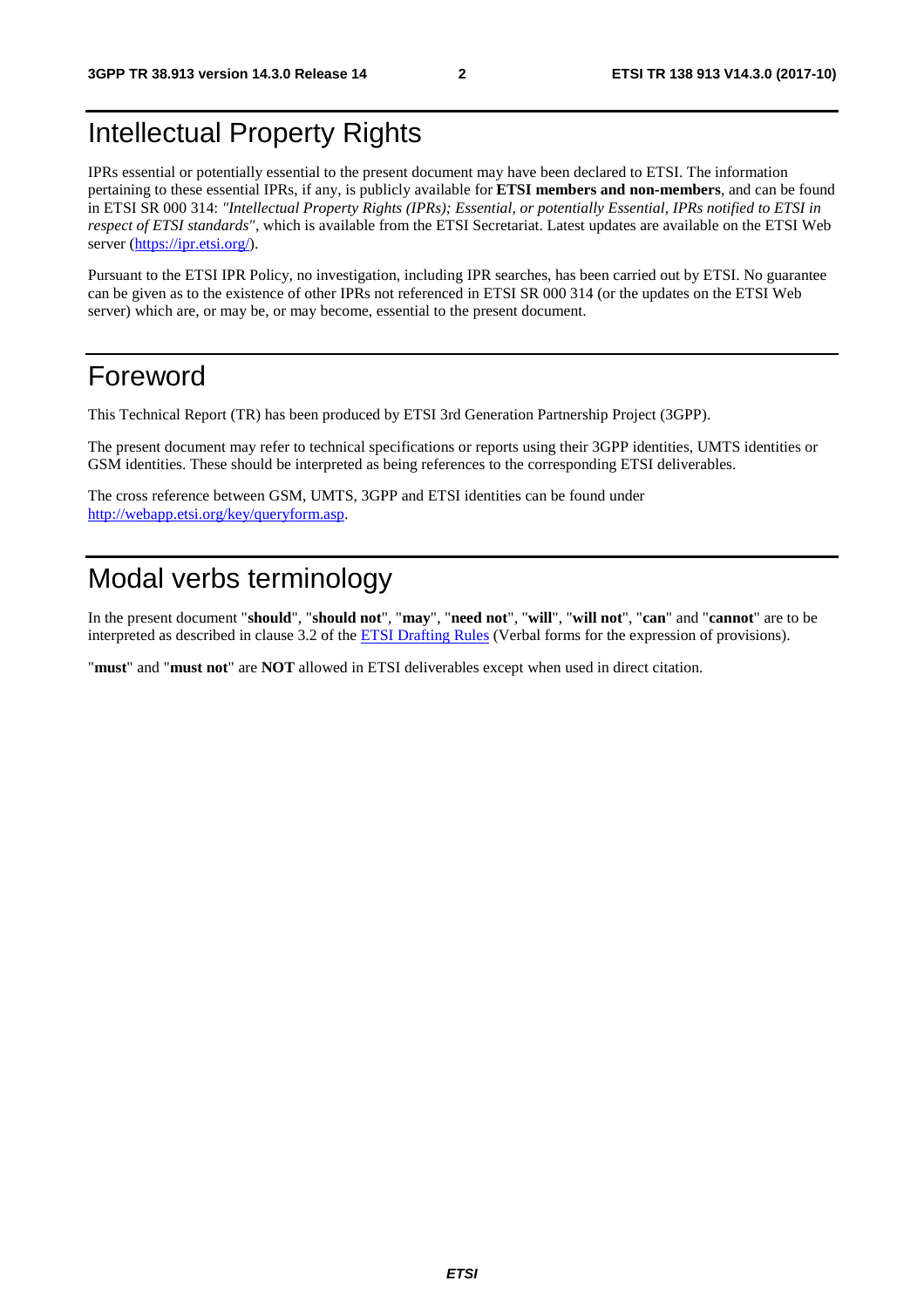ETSI TR 138 913 V14.3.0 (2017-10)

# Contents

| 1              |                                                                                            |  |  |
|----------------|--------------------------------------------------------------------------------------------|--|--|
| $\overline{2}$ |                                                                                            |  |  |
| 3              |                                                                                            |  |  |
| 3.1            |                                                                                            |  |  |
| 3.2            |                                                                                            |  |  |
| 3.3            |                                                                                            |  |  |
| 4              |                                                                                            |  |  |
| 5              |                                                                                            |  |  |
| 6              |                                                                                            |  |  |
| 6.0            |                                                                                            |  |  |
| 6.1            |                                                                                            |  |  |
| 6.1.1          |                                                                                            |  |  |
| 6.1.2          |                                                                                            |  |  |
| 6.1.3          |                                                                                            |  |  |
| 6.1.4          |                                                                                            |  |  |
| 6.1.5<br>6.1.6 |                                                                                            |  |  |
| 6.1.7          |                                                                                            |  |  |
| 6.1.8          |                                                                                            |  |  |
| 6.1.9          |                                                                                            |  |  |
| 6.1.10         |                                                                                            |  |  |
| 6.1.11         |                                                                                            |  |  |
| 6.1.12         |                                                                                            |  |  |
| 7              |                                                                                            |  |  |
| 7.1            |                                                                                            |  |  |
| 7.2            |                                                                                            |  |  |
| 7.3            |                                                                                            |  |  |
| 7.4            |                                                                                            |  |  |
| 7.5            |                                                                                            |  |  |
| 7.6            |                                                                                            |  |  |
| 7.7            |                                                                                            |  |  |
| 7.8            |                                                                                            |  |  |
| 7.9            |                                                                                            |  |  |
| 7.10           |                                                                                            |  |  |
| 7.10.1         |                                                                                            |  |  |
| 7.11           |                                                                                            |  |  |
| 7.12<br>7.13   |                                                                                            |  |  |
| 7.14           |                                                                                            |  |  |
| 7.15           |                                                                                            |  |  |
| 7.16           |                                                                                            |  |  |
| 7.17           |                                                                                            |  |  |
| 7.18           |                                                                                            |  |  |
| 7.19           |                                                                                            |  |  |
| 8              | Requirements for architecture and migration of Next Generation Radio Access Technologies31 |  |  |
| 9              |                                                                                            |  |  |
| 9.1            |                                                                                            |  |  |
|                |                                                                                            |  |  |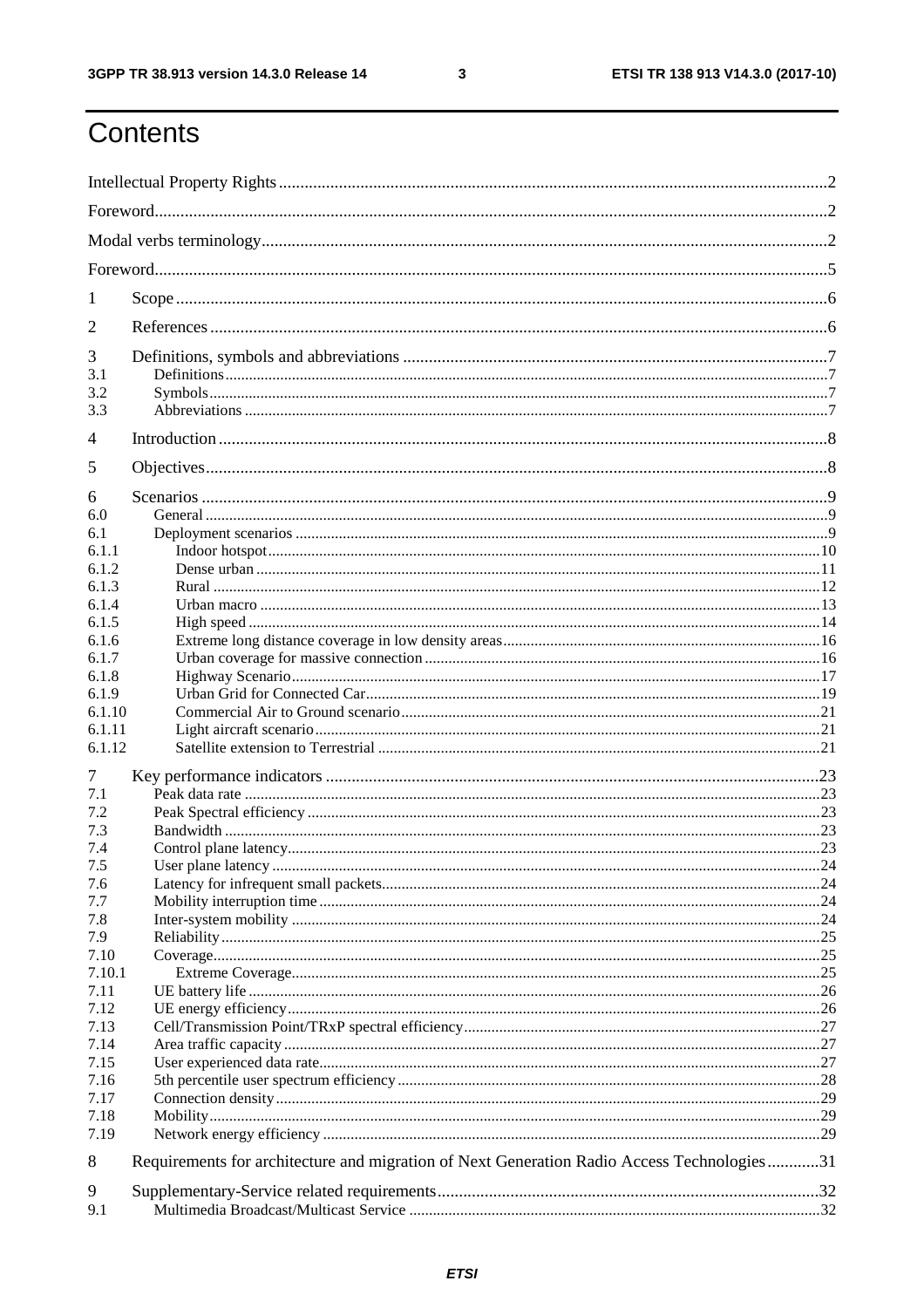$\overline{\mathbf{4}}$ 

| 9.2      |  |
|----------|--|
| 9.3      |  |
| 9.3.1    |  |
| 9.3.2    |  |
| 9.3.3    |  |
| 9.4      |  |
| 10       |  |
| 10.0     |  |
| 10.1     |  |
| 10.1.1   |  |
| 10.1.2   |  |
| 10.1.3   |  |
| 10.1.4   |  |
| 10.1.5   |  |
| 10.1.6   |  |
| 10.2     |  |
| 10.3     |  |
| 10.4     |  |
| 10.4.1   |  |
| 10.4.2   |  |
| 10.4.3   |  |
| 10.5     |  |
| 10.6     |  |
| 10.6.1   |  |
| 10.6.2   |  |
| 10.6.3   |  |
| 10.7     |  |
| 10.8     |  |
| 10.9     |  |
| 10.10    |  |
| 10.10.1  |  |
| 10.10.2  |  |
| 10.11    |  |
| 10.12    |  |
| 10.13    |  |
| 10.14    |  |
| 10.15    |  |
| 10.16    |  |
| 10.17    |  |
| 10.18    |  |
| 11       |  |
| Annex A: |  |
|          |  |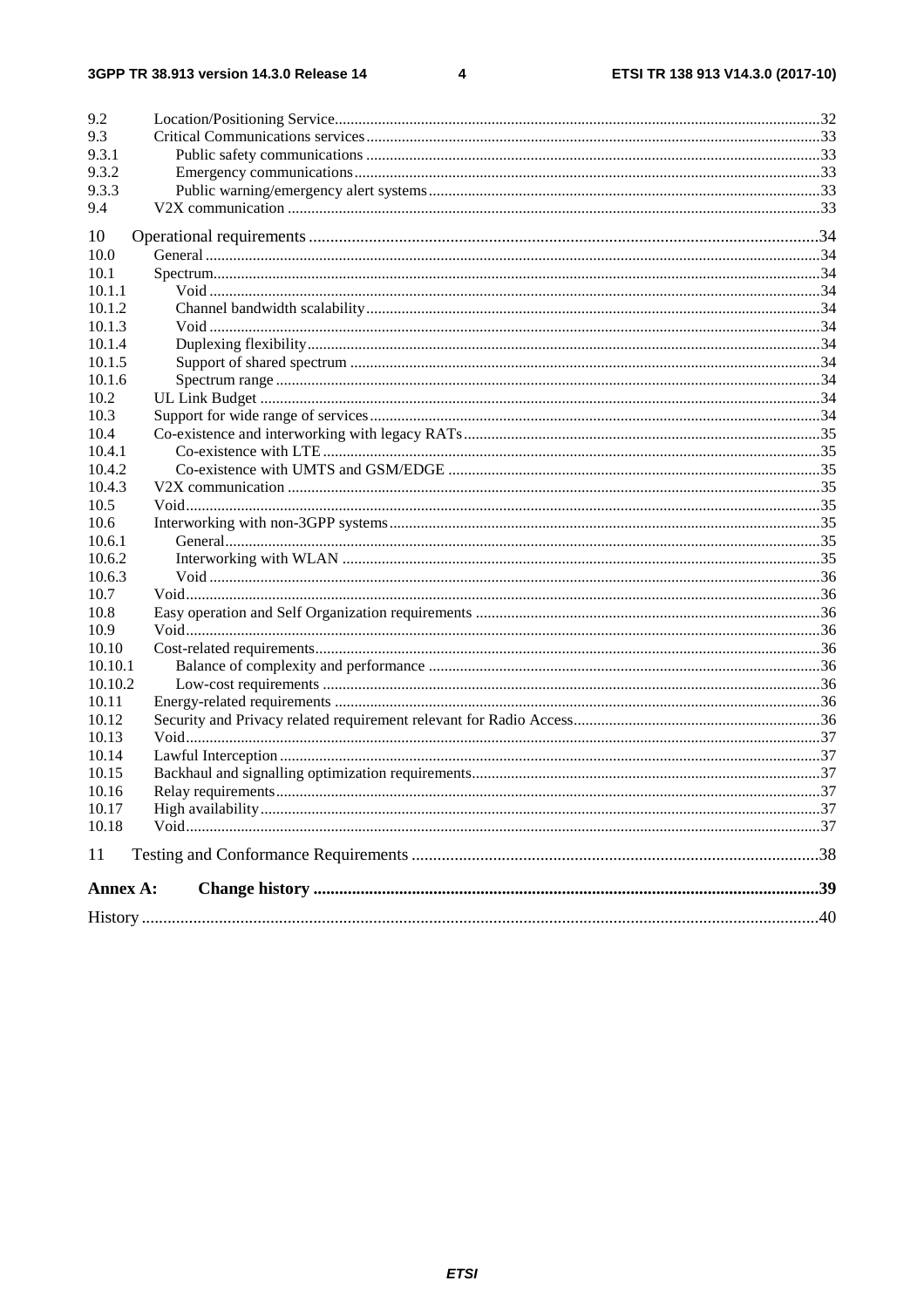# Foreword

This Technical Report has been produced by the 3rd Generation Partnership Project (3GPP).

The contents of the present document are subject to continuing work within the TSG and may change following formal TSG approval. Should the TSG modify the contents of the present document, it will be re-released by the TSG with an identifying change of release date and an increase in version number as follows:

Version x.y.z

where:

- x the first digit:
	- 1 presented to TSG for information;
	- 2 presented to TSG for approval;
	- 3 or greater indicates TSG approved document under change control.
- y the second digit is incremented for all changes of substance, i.e. technical enhancements, corrections, updates, etc.
- z the third digit is incremented when editorial only changes have been incorporated in the document.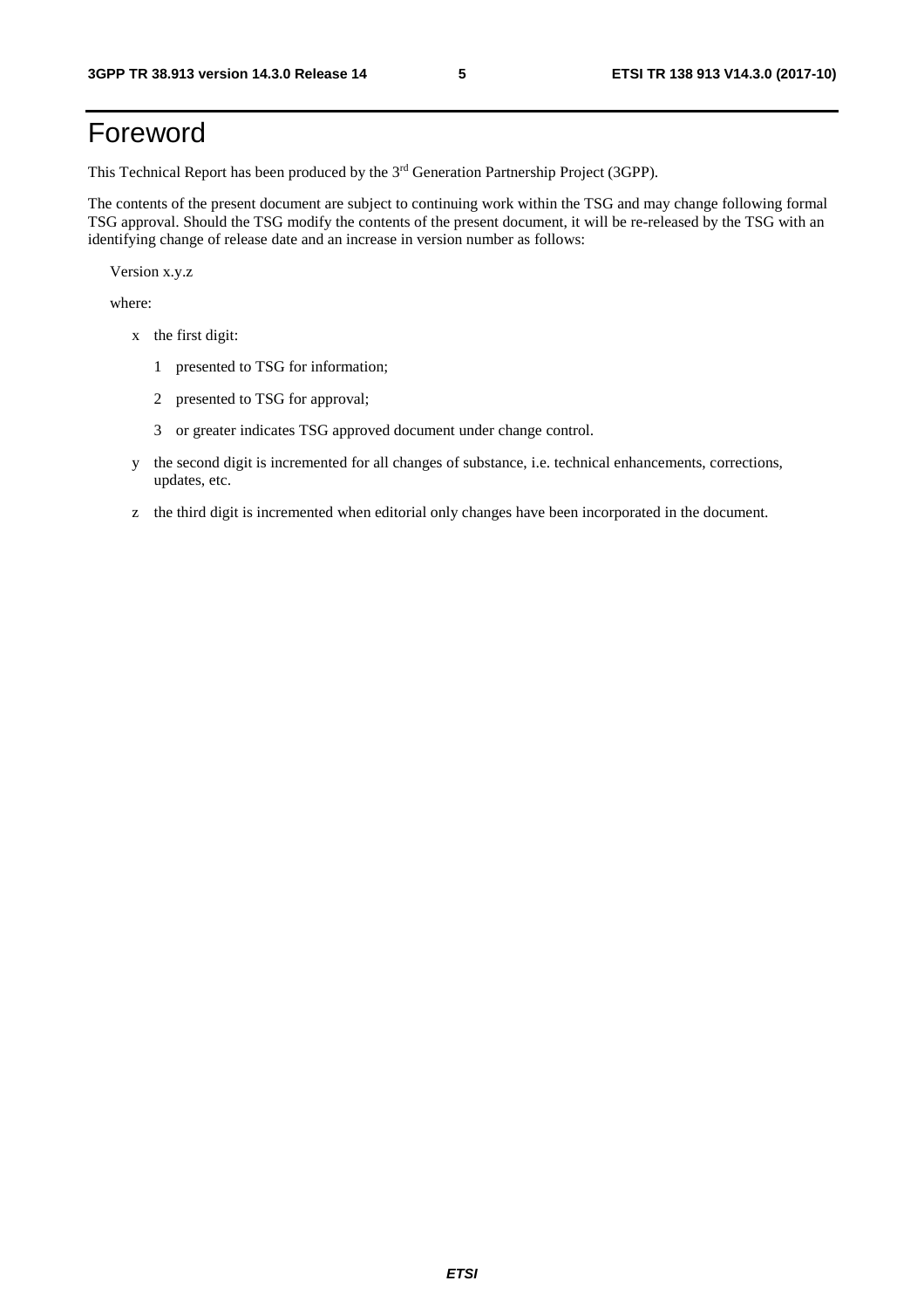### 1 Scope

This document is related to the technical report for this study item "Scenarios and Requirements for Next Generation Access Technologies" [1]. The objective of the study item is to identify the typical deployment scenarios associated with attributes such as carrier frequency, inter-site distance, user density, maximum mobility speed, etc, and to develop requirements for next generation access technologies for the identified deployment scenarios taking into account, but not limited to, the ITU-R discussion on IMT-2020 requirements.

This document contains scenarios and requirements for next generation access technologies, which can be used as not only guidance to the technical work to be performed in 3GPP RAN WGs, but also input for ITU-R to take into account when developing IMT-2020 technical performance requirements.

# 2 References

The following documents contain provisions which, through reference in this text, constitute provisions of the present document.

| $[1]$  | 3GPP SID FS_NG_SReq: "Scenarios and Requirements for Next Generation Access<br>Technologies" RP-152257, "New Study Item Proposal - Study on Scenarios and Requirements for<br>Next Generation Access Technologies", CMCC, RAN#70, Sitges, Spain, Dec. 7 - 11, 2015. |
|--------|---------------------------------------------------------------------------------------------------------------------------------------------------------------------------------------------------------------------------------------------------------------------|
| $[2]$  | 3GPP TR 21.905: "Vocabulary for 3GPP Specifications".                                                                                                                                                                                                               |
| $[3]$  | 3GPP TR 22.891: "Feasibility Study on New Services and Markets Technology Enablers".                                                                                                                                                                                |
| $[4]$  | Recommendation ITU-R M.2083: IMT Vision - "Framework and overall objectives of the future<br>development of IMT for 2020 and beyond" (September 2015).                                                                                                              |
| $[5]$  | ITU-R report M.2135, Guidelines for evaluation of radio interface technologies for IMT-<br>Advanced.                                                                                                                                                                |
| [6]    | 3GPP TR 36.878: "Study on performance enhancements for high speed scenario in LTE".                                                                                                                                                                                 |
| $[7]$  | 3GPP TR 23.799: " Study on Architecture for Next Generation System".                                                                                                                                                                                                |
| [8]    | 3GPP TS 23.303: " Proximity-based services (ProSe); Stage 2".                                                                                                                                                                                                       |
| [9]    | 3GPP TS 22.179: "Mission Critical Push To Talk (MCPTT) over LTE; Stage 1".                                                                                                                                                                                          |
| $[10]$ | 3GPP TS 22.468: "Group Communication System Enablers for LTE (GCSE_LTE)".                                                                                                                                                                                           |
| $[11]$ | 3GPP TR 36.890: "Evolved Universal Terrestrial Radio Access (E-UTRA); Study on single-cell<br>point-to-multipoint transmission for E-UTRA".                                                                                                                         |
| $[12]$ | 3GPP TS 22.101: "Service aspects; Service principles".                                                                                                                                                                                                              |
| $[13]$ | 3GPP TS 22.071 "Location Services (LCS); Service description; Stage 1".                                                                                                                                                                                             |
| $[14]$ | 3GPP TS 22.153: "Multimedia priority service".                                                                                                                                                                                                                      |
| $[15]$ | 3GPP TS 22.268: "Public Warning System (PWS) requirements".                                                                                                                                                                                                         |
| $[16]$ | 3GPP TS 33.106: "3G security; Lawful interception requirements".                                                                                                                                                                                                    |
| $[17]$ | 3GPP TS 22.185: "Service requirements for V2X services".                                                                                                                                                                                                            |
| $[18]$ | 3GPP TS 22.886: "Study on enhancement of 3GPP Support for 5G V2X Services".                                                                                                                                                                                         |
| $[19]$ | 3GPP TR 33.899: "Study on the security aspects of the next generation system".                                                                                                                                                                                      |
| $[20]$ | 3GPP TS 22.280: "Mission Critical Services Common Requirements (MCCoRe); Stage 1".                                                                                                                                                                                  |
| $[21]$ | 3GPP TS 22.281: "Mission Critical Video services over LTE".                                                                                                                                                                                                         |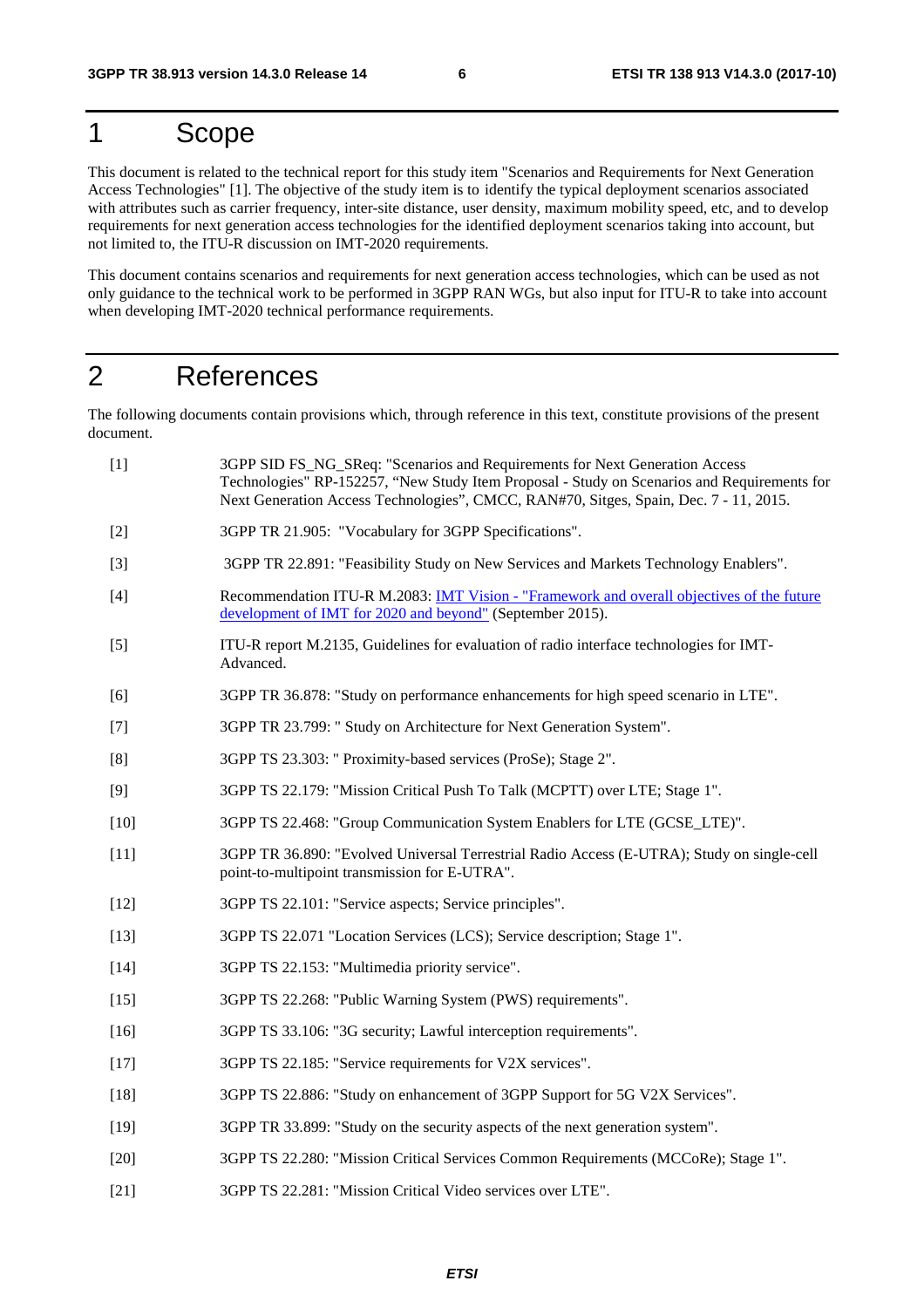- [22] 3GPP TS 22.282: "Mission Critical Data services over LTE".
- [23] 3GPP TS 22.346: "Isolated Evolved Universal Terrestrial Radio Access Network (E-UTRAN) operation for public safety; Stage 1".

3 Definitions, symbols and abbreviations

# 3.1 Definitions

For the purposes of the present document, the terms and definitions given in 3GPP TR 21.905 [1] and the following apply. A term defined in the present document takes precedence over the definition of the same term, if any, in 3GPP TR 21.905 [1].

**Transmission Reception Point (TRxP)**: Antenna array with one or more antenna elements available to the network located at a specific geographical location for a specific area.

### 3.2 Symbols

For the purposes of the present document, the following symbols apply:

| t gen    | The time during which data or access request is generated        |
|----------|------------------------------------------------------------------|
| t sendrx | The time during which data or access request is sent or received |

### 3.3 Abbreviations

For the purposes of the present document, the abbreviations given in 3GPP TR 21.905 [2] and the following apply. An abbreviation defined in the present document takes precedence over the definition of the same abbreviation, if any, in 3GPP TR 21.905 [2].

| <b>ARPU</b>     | Average Revenue Per User                                        |
|-----------------|-----------------------------------------------------------------|
| <b>BBU</b>      | <b>Baseband Unit</b>                                            |
| <b>BS</b>       | <b>Base Station</b>                                             |
| <b>CAPEX</b>    | Capital Expenditure                                             |
| <b>CDF</b>      | <b>Cumulative Distribution Function</b>                         |
| <b>CN</b>       | Core Network                                                    |
| D2D             | Device to Device                                                |
| DL.             | Downlink                                                        |
| <b>DRX</b>      | Discontinuous Reception                                         |
| EE              | <b>Energy Efficiency</b>                                        |
| eMBB            | enhanced Mobile BroadBand                                       |
| <b>EMF</b>      | <b>Electric and Magnetic Fields</b>                             |
| eNB             | evolved Node B                                                  |
| eV2X            | enhanced Vehicle to Everything                                  |
| <b>FDD</b>      | <b>Frequency Division Duplex</b>                                |
| <b>GCSE_LTE</b> | Group Communication System Enablers for LTE                     |
| <b>GEO</b>      | Geostationary orbit                                             |
| <b>GNSS</b>     | Global Navigation Satellite System                              |
| <b>HEO</b>      | <b>High Earth Orbit</b>                                         |
| <b>IMT</b>      | International Mobile Telecommunicationss                        |
| InH             | Indoor Hotspot                                                  |
| ISD.            | Inter-Site Distance                                             |
| <b>ITU</b>      | <b>International Telecommunication Union</b>                    |
| <b>ITU-R</b>    | International Telecommunication Union Radiocommunication Sector |
| KPI.            | Key Performance Indicator                                       |
| <b>LEO</b>      | Low Earth Orbit                                                 |
| <b>MEO</b>      | Medium Earth Orbit                                              |
| <b>MBB</b>      | Mobile BroadBand                                                |
|                 |                                                                 |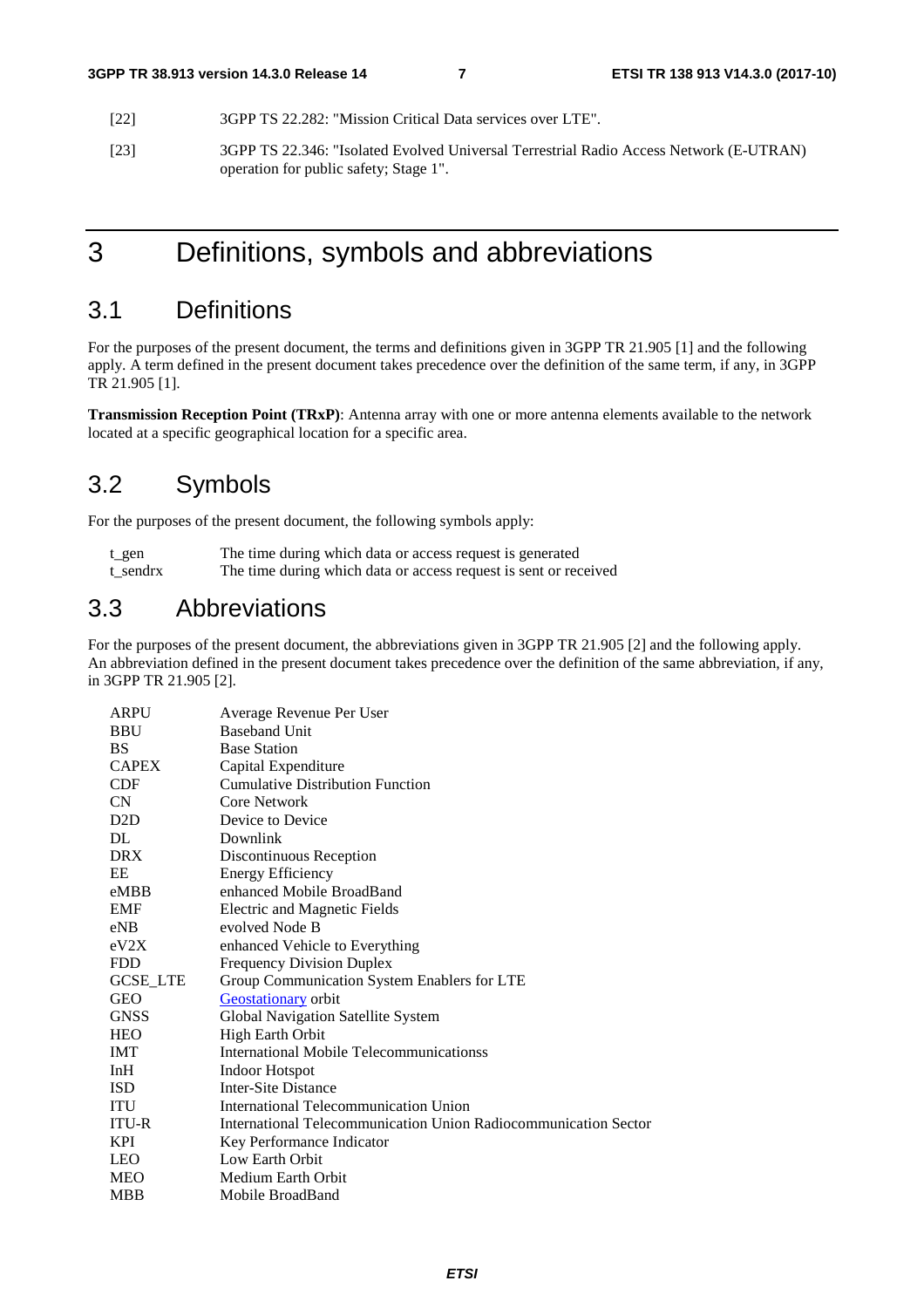| MaxCL                  | <b>Maximum Coupling Loss</b>                  |
|------------------------|-----------------------------------------------|
| <b>MCPTT</b>           | Mission-Critical Push-To-Talk                 |
| mMTC                   | massive Machine Type Communications           |
| <b>NR</b>              | New Radio                                     |
| <b>OPEX</b>            | <b>Operational Expenditure</b>                |
| ProSe                  | <b>Proximity Services</b>                     |
| QoE                    | Quality of Experience                         |
| QoS                    | Quality of Service                            |
| <b>RAN</b>             | Radio Access Network                          |
| RAT                    | Radio Access Technology                       |
| RF                     | Radio Frequency                               |
| RMa                    | Rural Macro                                   |
| <b>RRH</b>             | Remote Radio Head                             |
| <b>RSU</b>             | Roadside Unit                                 |
| <b>RTT</b>             | Round Trip Time                               |
| Rx                     | Receiver                                      |
| <b>SA</b>              | Service and System Aspect                     |
| <b>SC-PTM</b>          | Single-Cell Point-to-Multipoint transmission  |
| <b>SDU</b>             | Service Data Unit                             |
| <b>SFN</b>             | <b>Single Frequency Network</b>               |
| <b>SINR</b>            | Signal-to-Interference-plus-Noise Ratio       |
| SON                    | <b>Self Organized Network</b>                 |
| <b>TDD</b>             | <b>Time Division Duplex</b>                   |
| TR                     | <b>Technical Report</b>                       |
| <b>TR<sub>x</sub>P</b> | <b>Transmission Reception Point</b>           |
| Tx                     | Transmitter                                   |
| <b>UE</b>              | User Equipment                                |
| UL                     | Uplink                                        |
| <b>UMa</b>             | <b>Urban Macro</b>                            |
| UMi                    | <b>Urban Micro</b>                            |
| <b>URLLC</b>           | Ultra-Reliable and Low Latency Communications |
| V2X                    | Vehicle to Everything                         |
| WG                     | <b>Working Group</b>                          |
| <b>WLAN</b>            | Wireless Local Area Network                   |
| WRC                    | <b>World Radiocommunication Conference</b>    |

# 4 Introduction

At the 3GPP TSG RAN #70 meeting, the Study Item description on "Scenarios and Requirements for Next Generation Access Technologies" was approved [1].

The justification of the Study Item was that a fully mobile and connected society is expected in the near future, which will be characterized by a tremendous amount of growth in connectivity, traffic volume and a much broader range of usage scenarios. Some typical trends include explosive growth of data traffic, great increase of connected devices and continuous emergence of new services. Besides the market requirements, the mobile communication society itself also requires a sustainable development of the eco-system, which produces the needs to further improve system efficiencies, such as spectrum efficiency, energy efficiency, operational efficiency and cost efficiency. To meet the above everincreasing requirements from market and mobile communication society, next generation access technologies are expected to emerge in the near future. A study item to identify typical deployment scenarios for next generation access technologies and the required capabilities in each corresponding deployment scenarios should be considered.

# 5 Objectives

In order to meet the deployment scenarios and requirements, studies for next generation access technologies should be carried out in at least, but not limited to, the following areas, designs for next generation access technologies RAN should strive for enough flexibility to support current envisaged and future requirements for the different use cases, e.g., from SA1 3GPP TR 22.891 [3], i.e., to support for wide range of services.

*ETSI*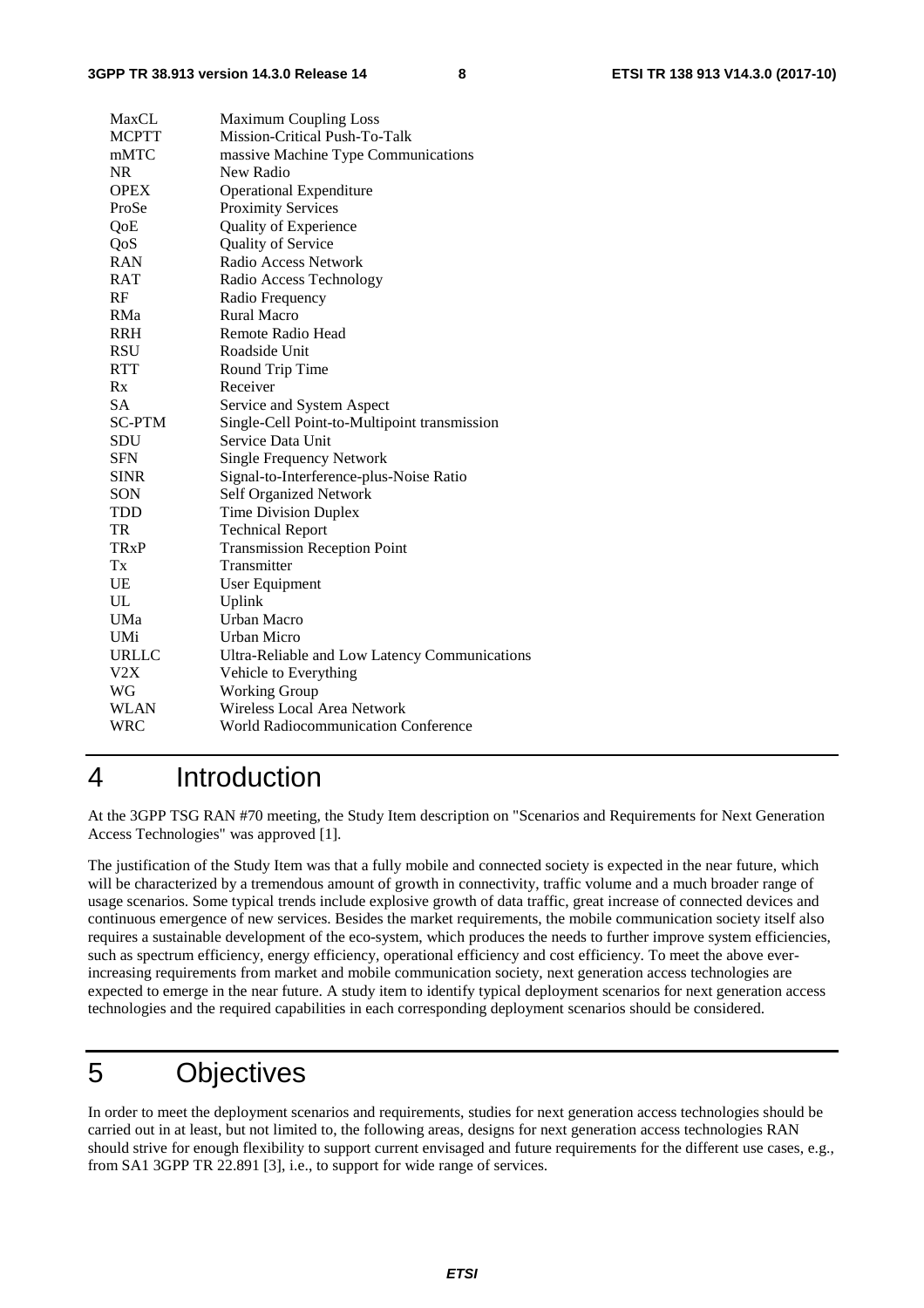# 6 Scenarios

### 6.0 General

This subsection briefly introduces the three usage scenarios defined by ITU-R IMT for 2020 and beyond [4] is envisaged to expand and support diverse families of usage scenarios and applications that will continue beyond the current IMT. Furthermore, a broad variety of capabilities would be tightly coupled with these intended different usage scenarios and applications for IMT for 2020 and beyond. The families of usage scenarios for IMT for 2020 and beyond include:

- eMBB (enhanced Mobile BroadBand)
- mMTC (massive Machine Type Communications)
- URLLC (Ultra-Reliable and Low Latency Communications)

### 6.1 Deployment scenarios

 Deployment scenarios for eMBB, mMTC and URLLC are described in this TR. Other deployment scenarios related to eV2X (enhanced Vehicle to Everything) services are also described in this TR. Not all requirements apply to all deployment scenarios described in the TR. The mapping between requirements and deployment scenarios is described per KPI in Chapter 7.However, some of eMBB deployment scenarios may possibly be reused to evaluate mMTC and URLLC, or some specific evaluation tests (e.g., link-level simulation) can be developed to check whether the requirements can be achieved.

High-level descriptions on deployment scenarios including carrier frequency, aggregated system bandwidth, network layout / ISD, BS / UE antenna elements, UE distribution / speed and service profile are proposed in this TR. It is assumed that more detailed attributes and simulation parameters, for example, the channel model, BS / UE Tx power, number of antenna ports, etc. should be defined in the new RAT study item.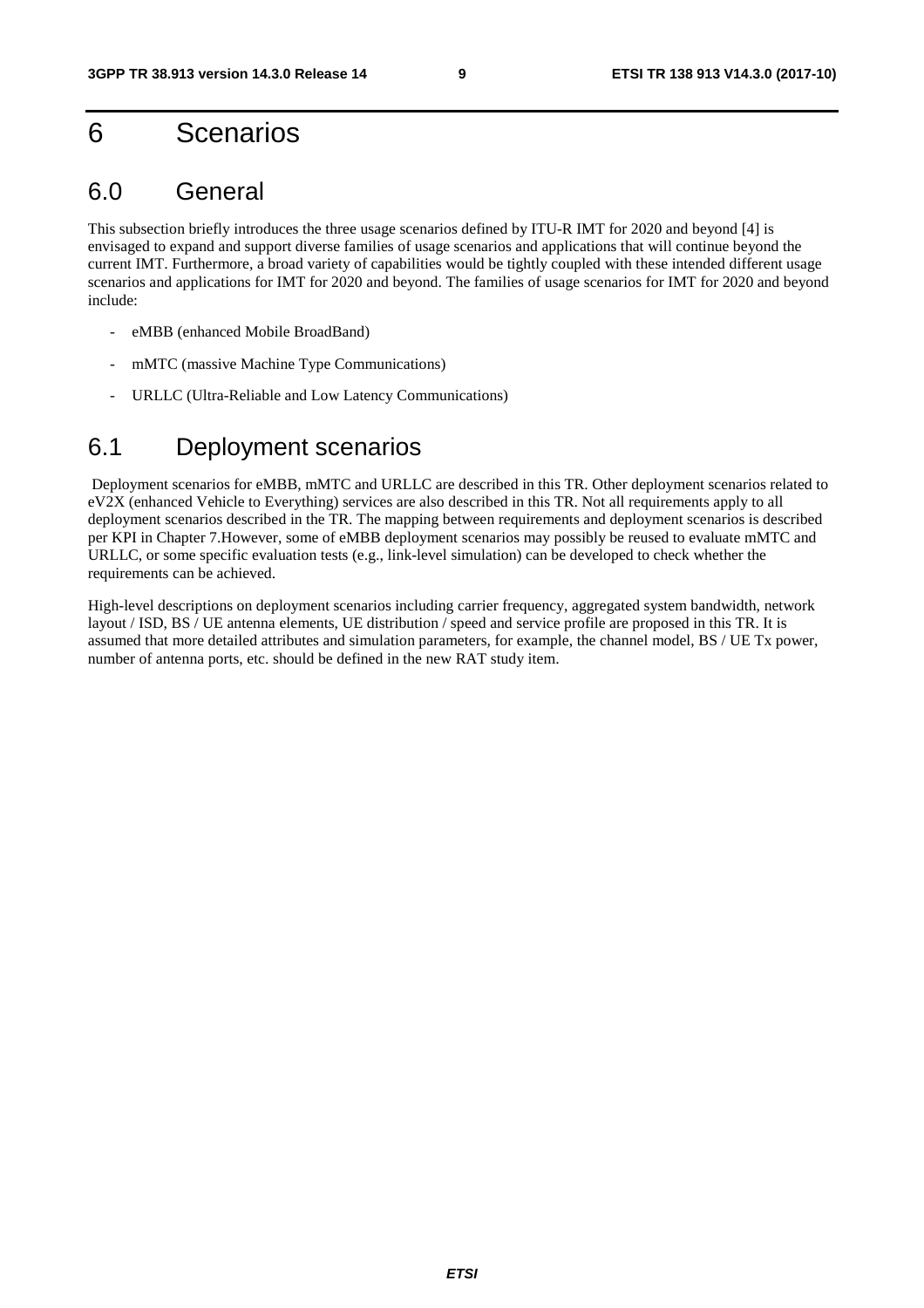### 6.1.1 Indoor hotspot

The indoor hotspot deployment scenario focuses on small coverage per site/TRxP (transmission and reception point) and high user throughput or user density in buildings. The key characteristics of this deployment scenario are high capacity, high user density and consistent user experience indoor.

Some of its attributes are listed in Table 6.1.1-1.

|  |  | Table 6.1.1-1: Attributes for indoor hotspot |
|--|--|----------------------------------------------|
|--|--|----------------------------------------------|

| <b>Attributes</b>                                   | <b>Values or assumptions</b>                                                                                                                                                                                                               |
|-----------------------------------------------------|--------------------------------------------------------------------------------------------------------------------------------------------------------------------------------------------------------------------------------------------|
| <b>Carrier Frequency</b><br>NOTE <sub>1</sub>       | Around 30 GHz or Around 70 GHz or Around 4 GHz                                                                                                                                                                                             |
| Aggregated system<br>bandwidth<br>NOTE <sub>2</sub> | Around 30GHz or Around 70GHz: Up to 1GHz (DL+UL) NOTE3<br>Around 4GHz: Up to 200MHz (DL+UL)                                                                                                                                                |
| Layout                                              | Single layer:<br>- Indoor floor<br>(Open office)                                                                                                                                                                                           |
| <b>ISD</b>                                          | 20 <sub>m</sub><br>(Equivalent to 12TRxPs per 120m x 50m)                                                                                                                                                                                  |
| <b>BS</b> antenna<br>elements NOTE4                 | Around 30GHz or Around 70GHz: Up to 256 Tx and Rx antenna elements<br>Around 4GHz: Up to 256 Tx and Rx antenna elements                                                                                                                    |
| UE antenna<br>elements NOTE4                        | round 30GHz or Around 70GHz: Up to 32 Tx and Rx antenna elements<br>Around 4GHz: Up to 8 Tx and Rx antenna elements                                                                                                                        |
| User distribution and<br>UE speed                   | 100% Indoor, 3km/h,<br>10 users per TRxP                                                                                                                                                                                                   |
| Service profile                                     | NOTE:<br>Whether to use full buffer traffic or non-full-buffer traffic depends on the<br>evaluation methodology adopted for each KPI. For certain KPIs, full buffer traffic<br>is desirable to enable comparison with IMT-Advanced values. |

- NOTE1: The options noted here are for evaluation purpose, and do not mandate the deployment of these options or preclude the study of other spectrum options. A range of bands from 24.25 GHz – 52.6 GHz identified for WRC-19 are currently being considered and around 30 GHz is chosen as a proxy for this range. A range of bands from 66 GHz – 86 GHz identified for WRC-19 are currently being considered and around 70 GHz is chosen as a proxy for this range. A range of bands from 3300 – 4990MHz identified for WRC-15 are currently being considered and around 4GHz is chosen as a proxy for this range.
- NOTE2: The aggregated system bandwidth is the total bandwidth typically assumed to derive the values for some KPIs such as area traffic capacity and user experienced data rate. It is allowed to simulate a smaller bandwidth than the aggregated system bandwidth and transform the results to a larger bandwidth. The transformation method should then be described, including the modelling of power limitations.
- NOTE3: " $DL + UL$ " refers to either of the following two cases:
	- 1. FDD with symmetric bandwidth allocations between DL and UL.
	- 2. TDD with the aggregated system bandwidth used for either DL or UL via switching in time-domain.
- NOTE4: The maximum number of antenna elements is a working assumption. 3GPP needs to strive to meet the target with typical antenna configurations.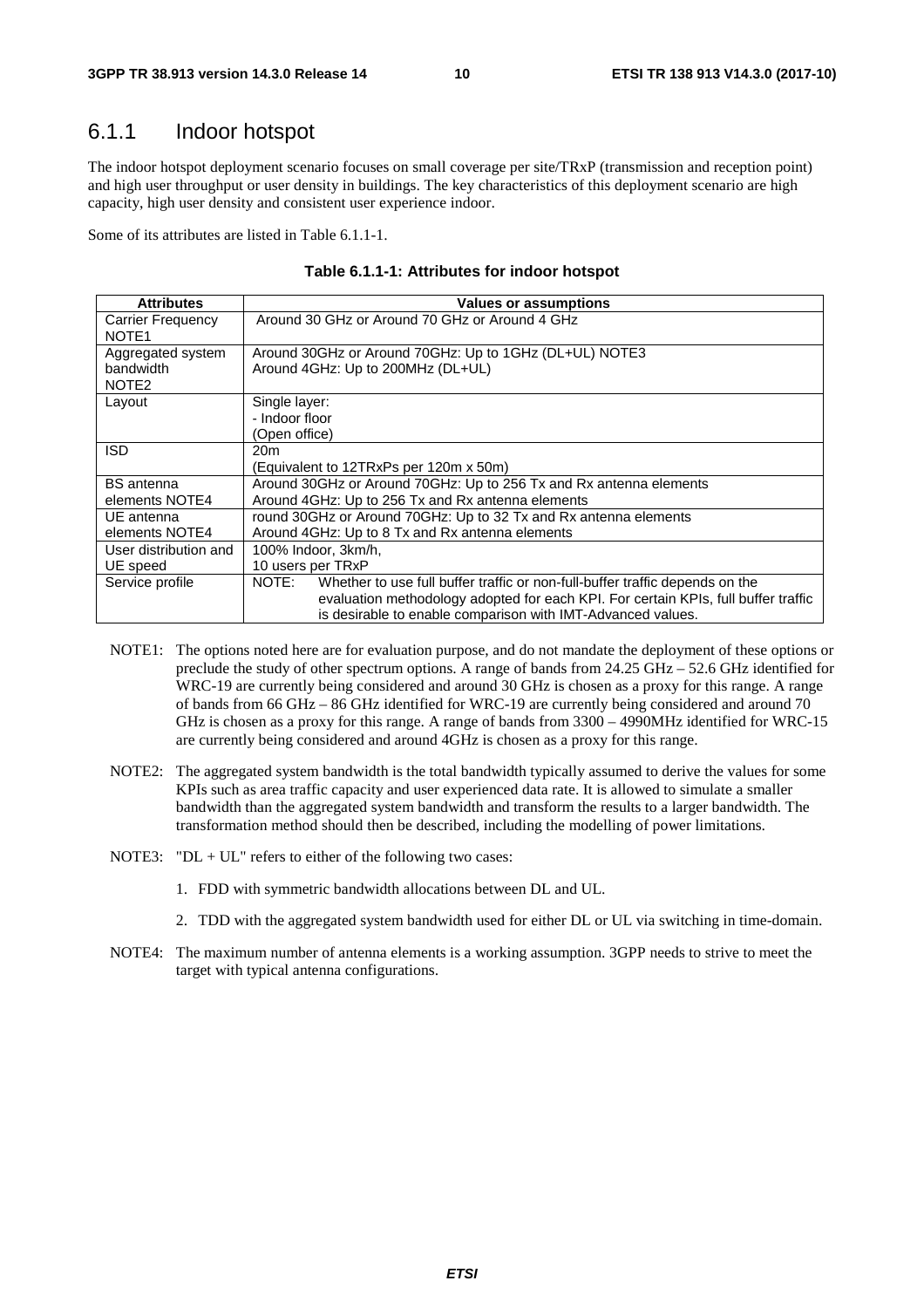### 6.1.2 Dense urban

The dense urban microcellular deployment scenario focuses on macro TRxPs with or without micro TRxPs and high user densities and traffic loads in city centres and dense urban areas. The key characteristics of this deployment scenario are high traffic loads, outdoor and outdoor-to-indoor coverage. This scenario will be interference-limited, using macro TRxPs with or without micro TRxPs. A continuous cellular layout and the associated interference shall be assumed.

Some of its attributes are listed in Table 6.1.2-1.

| <b>Attributes</b>                      | <b>Values or assumptions</b>                                                                                                 |
|----------------------------------------|------------------------------------------------------------------------------------------------------------------------------|
| Carrier Frequency<br>NOTE <sub>1</sub> | Around 4GHz + Around 30GHz (two layers)                                                                                      |
| Aggregated system<br>bandwidth         | Around 30GHz: Up to1GHz (DL+UL)<br>Around 4GHz: Up to 200MHz (DL+UL)                                                         |
| NOTE <sub>2</sub>                      |                                                                                                                              |
| Layout                                 | Two layers:                                                                                                                  |
|                                        | - Macro layer: Hex. Grid                                                                                                     |
|                                        | - Micro layer: Random drop                                                                                                   |
|                                        | Step 1 NOTE3: Around 4GHz in Macro layer                                                                                     |
|                                        | Step 2 NOTE3: Both Around 4GHz & Around 30GHz may be available in Macro & Micro                                              |
|                                        | layers (including 1 macro layer, macro cell only)                                                                            |
| <b>ISD</b>                             | Macro layer: 200m                                                                                                            |
|                                        | Micro layer: 3micro TRxPs per macro TRxP NOTE4,<br>All micro TRxPs are all outdoor                                           |
|                                        |                                                                                                                              |
| <b>BS</b> antenna<br>elements NOTE5    | Around 30GHz: Up to 256 Tx and Rx antenna elements<br>Around 4GHz: Up to 256 Tx and Rx antenna elements                      |
| UE antenna                             | Around 30GHz: Up to 32 Tx and Rx antenna elements                                                                            |
| elements NOTE5                         | Around 4GHz: Up to 8 Tx and Rx antenna elements                                                                              |
| User distribution                      | Step1 NOTE3: Uniform/macro TRxP, 10 users per TRxP NOTE6, NOTE7                                                              |
|                                        |                                                                                                                              |
| and UE speed                           | Step2 NOTE3: Uniform/macro TRxP + Clustered/micro TRxP, 10 users per TRxP NoTE6,<br>80% indoor (3km/h), 20% outdoor (30km/h) |
|                                        | NOTE:                                                                                                                        |
| Service profile                        | Whether to use full buffer traffic or non-full-buffer traffic depends on the                                                 |
|                                        | evaluation methodology adopted for each KPI. For certain KPIs, full buffer traffic                                           |
|                                        | is desirable to enable comparison with IMT-Advanced values.                                                                  |

| Table 6.1.2-1: Attributes for dense urban |  |
|-------------------------------------------|--|
|-------------------------------------------|--|

- NOTE1: The options noted here are for evaluation purpose, and do not mandate the deployment of these options or preclude the study of other spectrum options. A range of bands from 24.25 GHz – 52.6 GHz identified for WRC-19 are currently being considered and around 30 GHz is chosen as a proxy for this range. A range of bands from 3300 – 4990MHz identified for WRC-15 are currently being considered and around 4GHz is chosen as a proxy for this range.
- NOTE2: The aggregated system bandwidth is the total bandwidth typically assumed to derive the values for some KPIs such as area traffic capacity and user experienced data rate. It is allowed to simulate a smaller bandwidth than the aggregated system bandwidth and transform the results to a larger bandwidth. The transformation method should then be described, including the modelling of power limitations.
- NOTE3: Step 1 shall be used for the evaluation of spectral efficiency KPIs. Step2 shall be used for the evaluation of the other deployment scenario dependant KPIs.
- NOTE4: This value is the baseline and other number of micro TRxPs per macro TRxP (e.g., 6 or 10) is not precluded.
- NOTE5: The maximum number of antenna elements is a working assumption. 3GPP needs to strive to meet the target with typical antenna configurations.
- NOTE6: 10 users per TRxP is the baseline with full buffer traffic. 20 users per macro TRxP with full buffer traffic is not precluded.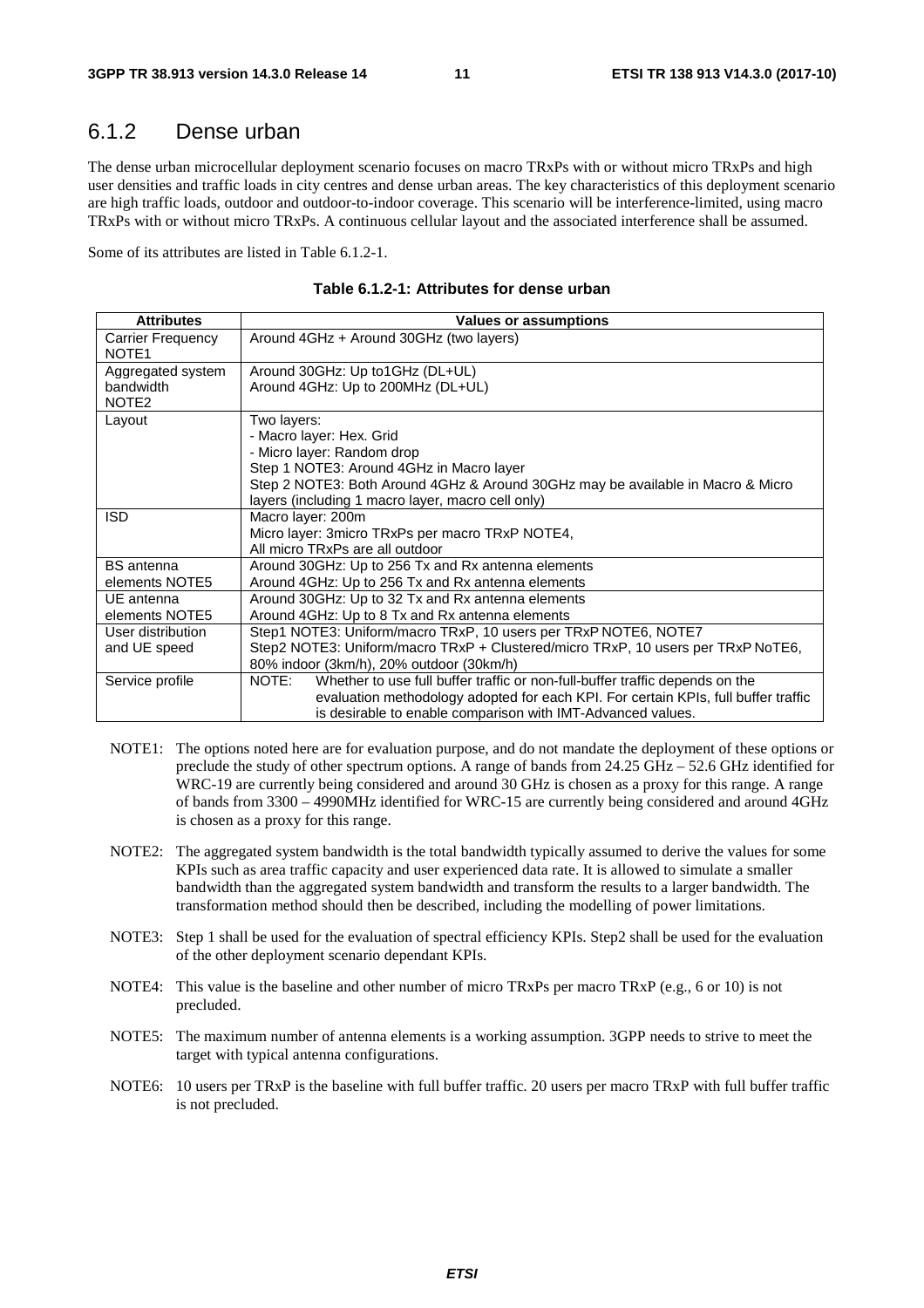### 6.1.3 Rural

The rural deployment scenario focuses on larger and continuous coverage. The key characteristics of this scenario are continuous wide area coverage supporting high speed vehicles. This scenario will be noise-limited and/or interferencelimited, using macro TRxPs.

Some of its attributes are listed in Table 6.1.3-1.

| <b>Attributes</b>        | <b>Values or assumptions</b>                                                          |
|--------------------------|---------------------------------------------------------------------------------------|
| <b>Carrier Frequency</b> | Around 700MHz or Around 4GHz (for ISD 1)                                              |
| NOTE <sub>1</sub>        | Around 700 MHz and Around 2 GHz combined (for ISD 2)                                  |
| Aggregated system        | Around 700MHz: Up to 20MHz(DL+UL) NOTE3                                               |
| bandwidth                | Around 4GHz: Up to 200MHz (DL+UL)                                                     |
| NOTE <sub>2</sub>        |                                                                                       |
| Layout                   | Single layer:                                                                         |
|                          | - Hex. Grid                                                                           |
| <b>ISD</b>               | ISD 1: 1732m                                                                          |
|                          | ISD 2:5000m                                                                           |
| <b>BS</b> antenna        | Around 4GHz: Up to 256 Tx and Rx antenna elements                                     |
| elements NOTE4           | Around 700MHz: Up to 64 Tx and Rx antenna elements                                    |
| UE antenna               | Around 4GHz: Up to 8 Tx and Rx antenna elements                                       |
| elements NOTE4           | Around 700MHz: Up to 4 Tx and Rx antenna elements                                     |
| User distribution        | 50% outdoor vehicles (120km/h) and 50% indoor (3km/h), 10 users per TRxP              |
| and UE speed             |                                                                                       |
| Service profile          | NOTE:<br>Whether to use full buffer traffic or non-full-buffer traffic depends on the |
|                          | evaluation methodology adopted for each KPI. For certain KPIs, full buffer traffic    |
|                          | is desirable to enable comparison with IMT-Advanced values.                           |

**Table 6.1.3-1: Attributes for rural scenario** 

- NOTE1: The options noted here are for evaluation purpose, and do not mandate the deployment of these options or preclude the study of other spectrum options. A range of bands from 450MHz – 960MHz identified for WRC-15 are currently being considered and around 700MHz is chosen as a proxy for this range. A range of bands from 1427 – 2690MHz identified for WRC-15 are currently being considered and around 2GHz is chosen as a proxy for this range. A range of bands from 3300 – 4990MHz identified for WRC-15 are currently being considered and around 4GHz is chosen as a proxy for this range.
- NOTE2: The aggregated system bandwidth is the total bandwidth typically assumed to derive the values for some KPIs such as area traffic capacity and user experienced data rate. It is allowed to simulate a smaller bandwidth than the aggregated system bandwidth and transform the results to a larger bandwidth. The transformation method should then be described, including the modelling of power limitations.
- NOTE3: Consider larger aggregated system bandwidth if 20MHz cannot meet requirement.
- NOTE4: The maximum number of antenna elements is a working assumption. 3GPP needs to strive to meet the target with typical antenna configurations.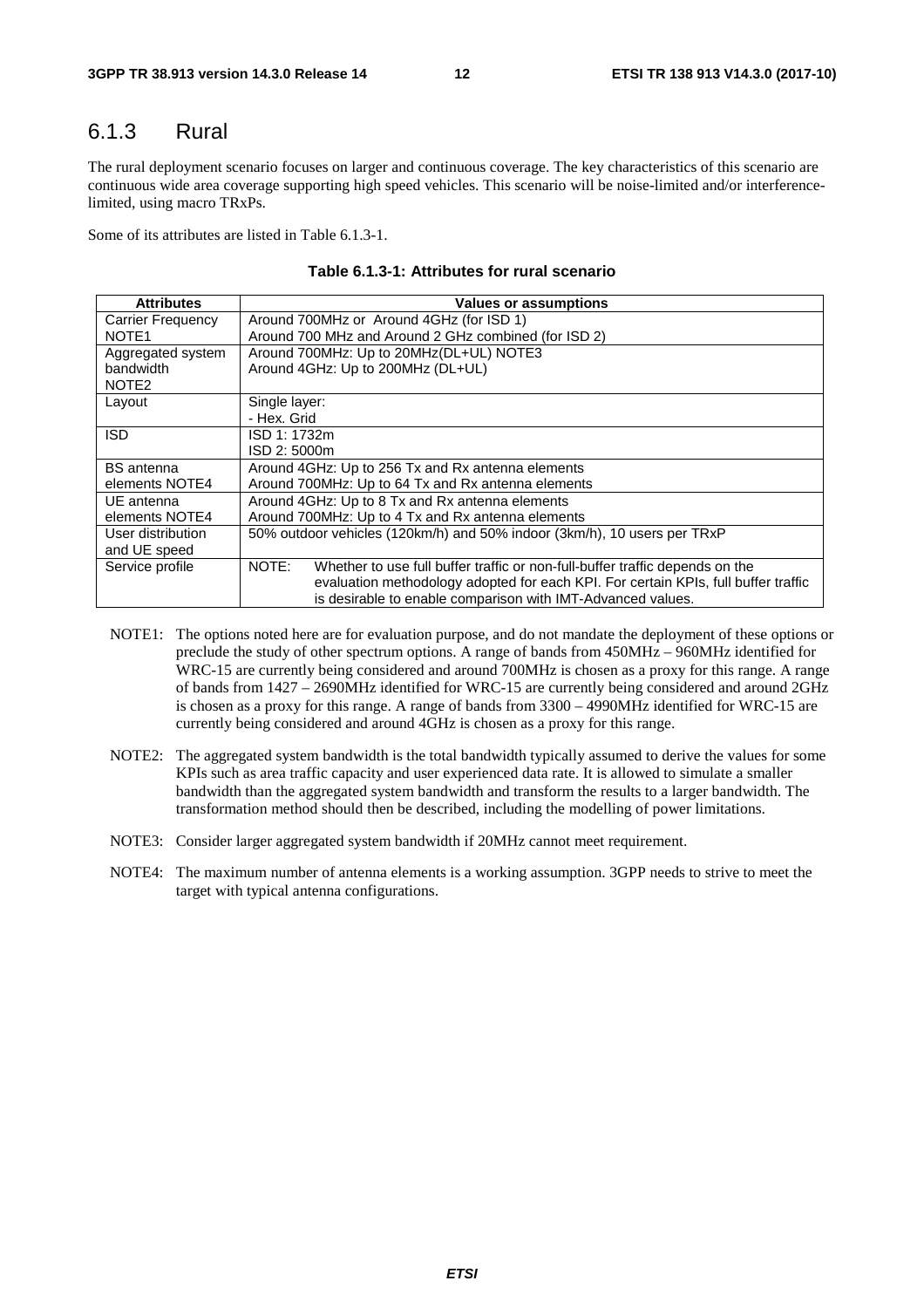### 6.1.4 Urban macro

The urban macro deployment scenario focuses on large cells and continuous coverage. The key characteristics of this scenario are continuous and ubiquitous coverage in urban areas. This scenario will be interference-limited, using macro TRxPs (i.e. radio access points above rooftop level).

Some of its attributes are listed in Table 6.1.4-1.

| <b>Attributes</b>        | Values or assumptions                                                                 |
|--------------------------|---------------------------------------------------------------------------------------|
| <b>Carrier Frequency</b> | Around 2 GHz or Around 4 GHz or Around 30 GHz                                         |
| NOTE <sub>1</sub>        |                                                                                       |
| Aggregated system        | Around 4GHz: Up to 200 MHz (DL+UL)                                                    |
| bandwidth                | Around 30GHz: Up to 1GHz (DL+UL)                                                      |
| NOTE <sub>2</sub>        |                                                                                       |
| Layout                   | Single layer:                                                                         |
|                          | - Hex. Grid                                                                           |
| <b>ISD</b>               | 500 <sub>m</sub>                                                                      |
| <b>BS</b> antenna        | Around 30GHz: Up to 256 Tx and Rx antenna elements                                    |
| elements NOTE3           | Around 4GHz or Around 2GHz: Up to 256 Tx and Rx antenna elements                      |
| UE antenna               | Around 30GHz: Up to 32 Tx and Rx antenna elements                                     |
| elements NOTE3           | Around 4GHz: Up to 8 Tx and Rx antenna elements                                       |
| User distribution and    | 20% Outdoor in cars: 30km/h.                                                          |
| UE speed                 | 80% Indoor in houses: 3km/h                                                           |
|                          | 10 users per TRxP NOTE4                                                               |
| Service profile          | NOTE:<br>Whether to use full buffer traffic or non-full-buffer traffic depends on the |
|                          | evaluation methodology adopted for each KPI. For certain KPIs, full buffer traffic    |
|                          | is desirable to enable comparison with IMT-Advanced values.                           |

|  |  | Table 6.1.4-1: Attributes for urban macro |
|--|--|-------------------------------------------|
|--|--|-------------------------------------------|

- NOTE1: The options noted here are for evaluation purpose, and do not mandate the deployment of these options or preclude the study of other spectrum options. A range of bands from 24.25 GHz – 52.6 GHz identified for WRC-19 are currently being considered and around 30 GHz is chosen as a proxy for this range. A range of bands from 1427 – 2690MHz identified for WRC-15 are currently being considered and around 2GHz is chosen as a proxy for this range. A range of bands from 3300 – 4990MHz identified for WRC-15 are currently being considered and around 4GHz is chosen as a proxy for this range.
- NOTE2: The aggregated system bandwidth is the total bandwidth typically assumed to derive the values for some KPIs such as area traffic capacity and user experienced data rate. It is allowed to simulate a smaller bandwidth than the aggregated system bandwidth and transform the results to a larger bandwidth. The transformation method should then be described, including the modelling of power limitations.
- NOTE3: The maximum number of antenna elements is a working assumption. 3GPP needs to strive to meet the target with typical antenna configurations.
- NOTE4: 10 users per TRxP is the baseline with full buffer traffic. 20 users per TRxP with full buffer traffic is not precluded.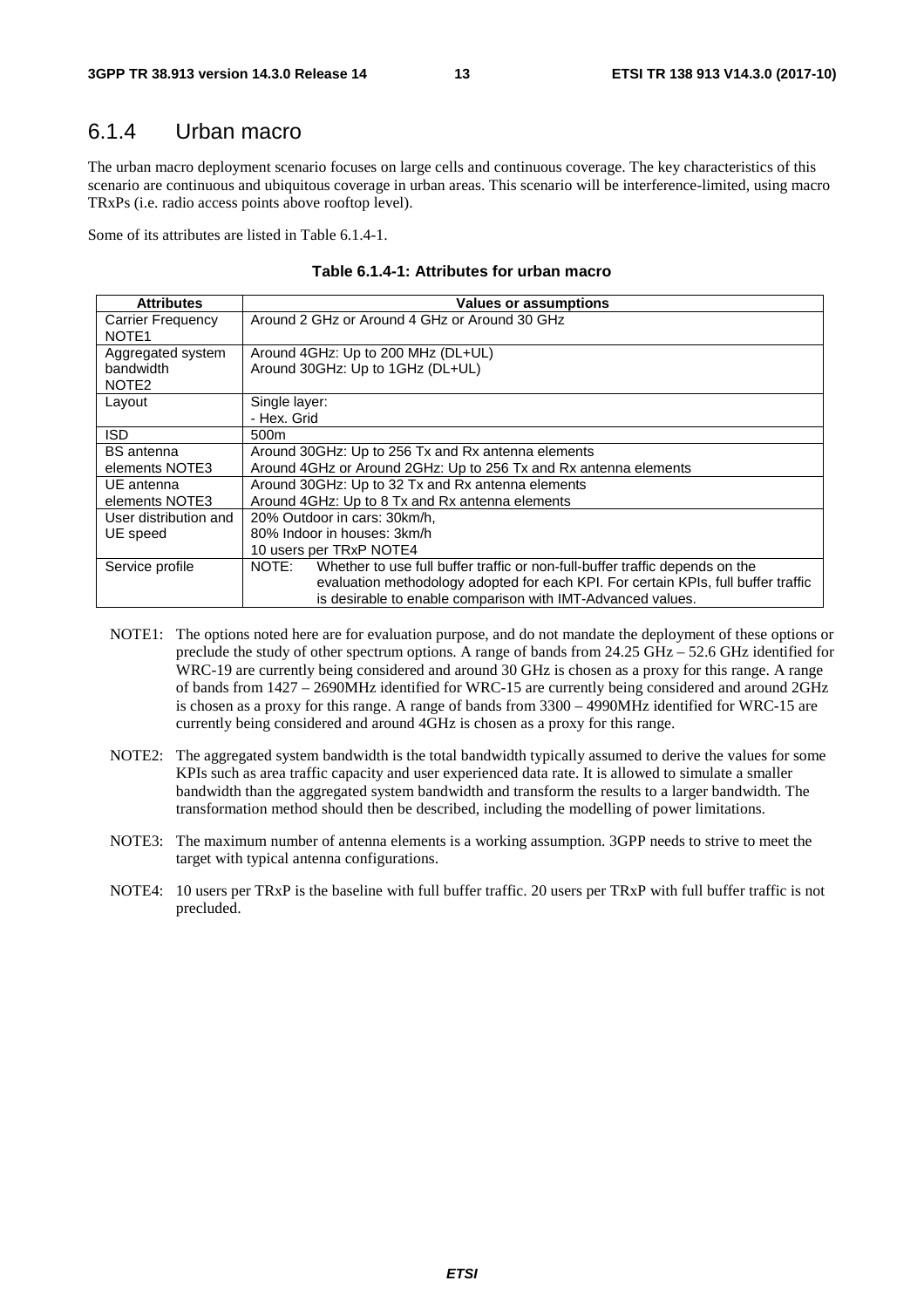### 6.1.5 High speed

The high speed deployment scenario focuses on continuous coverage along track in high speed trains. The key characteristics of this scenario are consistent passenger user experience and critical train communication reliability with very high mobility. In this deployment scenario, dedicated linear deployment along railway line and the deployments including SFN scenarios captured in Section 6.2 of 3GPP TR 36.878 [6] are considered, and passenger UEs are located in train carriages. For the passenger UEs, if the antenna of relay node for eNB-to-Relay is located at top of one carriage of the train, the antenna of relay node for Relay-to-UE could be distributed to all carriages.

Some of its attributes are listed in Table 6.1.5-1.

| <b>Attributes</b>        | <b>Values or assumptions</b>                                                                   |
|--------------------------|------------------------------------------------------------------------------------------------|
| <b>Carrier Frequency</b> | Macro NOTE2 only: Around 4GHz                                                                  |
| NOTE1                    | Macro NOTE2+ relay nodes:                                                                      |
|                          | 1) For BS to relay: Around 4 GHz                                                               |
|                          | For relay to UE: Around 30 GHz or Around 70 GH or Around 4 GHz                                 |
|                          | 2) For BS to relay: Around 30 GHz                                                              |
|                          | For relay to UE: Around 30 GHz or Around 70 GHz or Around 4 GHz                                |
| Aggregated system        | Around 4GHz: Up to 200 MHz (DL+UL)                                                             |
| bandwidth NOTE3          | Around 30GHz or Around 70GHz: Up to 1GHz (DL+UL)                                               |
| Layout                   | Macro only:                                                                                    |
|                          | Around 4GHz: Dedicated linear deployment along the railway line as in Figure 6.1.5-1.          |
|                          | RRH site to railway track distance: 100m                                                       |
|                          | Macro + relay nodes:                                                                           |
|                          | Around 4GHz: Dedicated linear deployment along the railway line as in Figure 6.1.5-1.          |
|                          | RRH site to railway track distance: 100m                                                       |
|                          | Around 30GHz: Dedicated linear deployment along the railway line as in Figure 6.1.5-2.         |
|                          | RRH site to railway track distance: 5m.                                                        |
| <b>ISD</b>               | Around 4GHz: ISD 1732m between RRH sites, two TRxPs per RRH site. See Figure<br>$\blacksquare$ |
|                          | $6.1.5 - 1.$                                                                                   |
|                          | Around 30GHz: 1732m between BBU sites, 3 RRH sites connected to 1 BBU, one<br>$\blacksquare$   |
|                          | TRxP per RRH site, inter RRH site distance (580m, 580m, 572m). See Figure 6.1.5-2.             |
|                          | Small cell within carriages: ISD = 25m.                                                        |
| <b>BS</b> antenna        | Around 30GHz: Up to 256 Tx and Rx antenna elements                                             |
| elements NOTE4           | Around 4GHz: Up to 256 Tx and Rx antenna elements                                              |
| UE antenna               | Relay Tx: Up to 256 antenna elements                                                           |
| elements NOTE4           | Relay Rx: Up to 256 antenna elements                                                           |
|                          | Around 30GHz: Up to 32 Tx and Rx antenna elements                                              |
|                          | Around 4GHz: Up to 8 Tx and Rx antenna elements                                                |
| User distribution        | 100% of users in train                                                                         |
| and UE speed             | For non-full buffer, 300 UEs per macro cell (assuming 1000 passengers per high-speed           |
|                          | train and at least 10% activity ratio)                                                         |
|                          | Maximum mobility speed: 500km/h                                                                |
| Service profile          | Alt 1: Full buffer                                                                             |
|                          | Alt 2: FTP model 1/2/3 with packet size 0.5 Mbytes, 0.1 Mbytes (other value is not             |
|                          | precluded)                                                                                     |
|                          | Other traffic models are not precluded, e.g., for critical train communications.               |

#### **Table 6.1.5-1: High Speed**

- NOTE1: The options noted here are for evaluation purpose, and do not mandate the deployment of these options or preclude the study of other spectrum options. A range of bands from 24.25 GHz – 52.6 GHz identified for WRC-19 are currently being considered and around 30 GHz is chosen as a proxy for this range. A range of bands from 66 GHz – 86 GHz identified for WRC-19 are currently being considered and around 70 GHz is chosen as a proxy for this range. A range of bands from 3300 – 4990MHz identified for WRC-15 are currently being considered and around 4GHz is chosen as a proxy for this range.
- NOTE2: For Macro, it is assumed RRH sharing the same cell ID or having different cell ID.
- NOTE3: The aggregated system bandwidth is the total bandwidth typically assumed to derive the values for some KPIs such as area traffic capacity and user experienced data rate. It is allowed to simulate a smaller bandwidth than the aggregated system bandwidth and transform the results to a larger bandwidth. The transformation method should then be described, including the modelling of power limitations.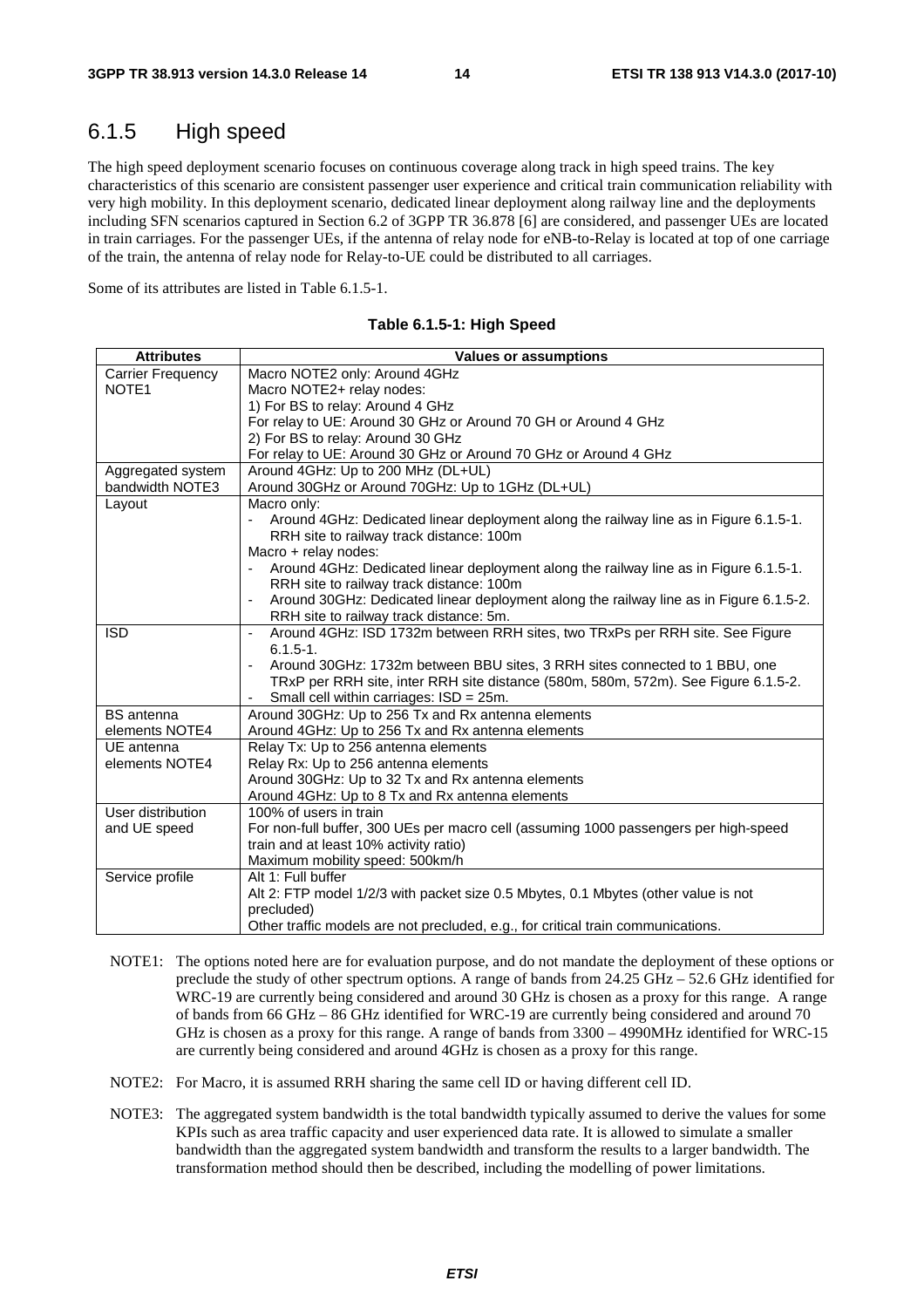NOTE4: The maximum number of antenna elements is a working assumption. 3GPP needs to strive to meet the target with typical antenna configurations.



**Figure 6.1.5-1: 4 GHz deployment** 



**Figure 6.1.5-2: 30 GHz deployment**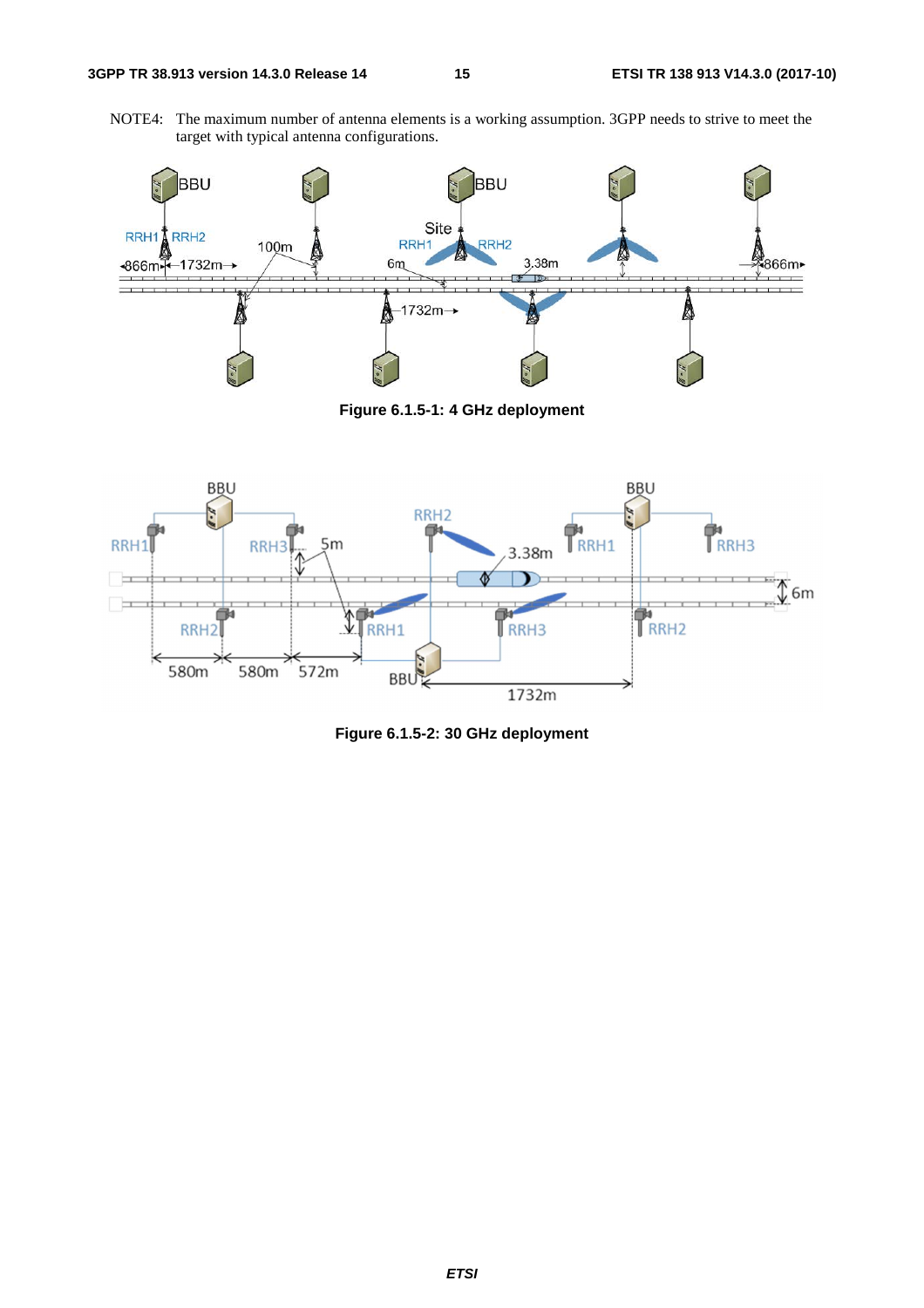### 6.1.6 Extreme long distance coverage in low density areas

The extreme Long Range deployment scenario is defined to allow for the Provision of services for very large areas with low density of users whether they are humans and machines (e.g. Low ARPU regions, wilderness, areas where only highways are located, etc). The key characteristics of this scenario are Macro cells with very large area coverage supporting basic data speeds and voice services, with low to moderate user throughput and low user density.

| <b>Attributes</b>        | <b>Values or assumptions</b>                                                                 |
|--------------------------|----------------------------------------------------------------------------------------------|
| <b>Carrier Frequency</b> | Below 3 GHz                                                                                  |
|                          | With a priority on bands below 1GHz                                                          |
|                          | Around 700 MHz                                                                               |
| System Bandwidth         | 40 MHz (DL+UL)                                                                               |
| Layout                   | Single layer:                                                                                |
|                          | <b>Isolated Macro cells</b>                                                                  |
| Cell range               | 100 km range (Isolated cell) to be evaluated through system level simulations.               |
|                          | Feasibility of Higher Range shall be evaluated through Link level evaluation (for example in |
|                          | some scenarios ranges up to 150-300km may be required).                                      |
| User density and         | User density: NOTE1                                                                          |
| UE speed                 | Speed up to 160 km/h                                                                         |
| Traffic model            | Average data throughput at busy hours/user: 30 kbps                                          |
|                          | User experienced data rate: up to 2 Mbps DL while stationary and 384 kbps DL while           |
|                          | moving NOTE2                                                                                 |

#### **Table 6.1.6-1: Attributes for extreme rural**

NOTE1: Evaluate how many users can be served per cell site when the range edge users are serviced with the target user experience data rate. A range of bands from 450MHz -960MHz identified for WRC-15 are currently being considered and around 700MHz is chosen as a proxy for this range. A range of bands from 1427 – 2690MHz identified for WRC-15 are currently being considered and around 2GHz is chosen as a proxy for this range. A range of bands from 3300 – 4990MHz identified for WRC-15 are currently being considered and around 4GHz is chosen as a proxy for this range.

NOTE2: Target values for UL are lower than DL, 1/3 of DL is desirable.

#### 6.1.7 Urban coverage for massive connection

The urban coverage for massive connection scenario focuses on large cells and continuous coverage to provide mMTC. The key characteristics of this scenario are continuous and ubiquitous coverage in urban areas, with very high connection density of mMTC devices. This deployment scenario is for the evaluation of the KPI of connection density.

Some of its attributes are listed in Table 6.1.7-1.

| <b>Attributes</b>        | <b>Values or assumptions</b>                                                    |
|--------------------------|---------------------------------------------------------------------------------|
| <b>Carrier Frequency</b> | 700MHz, 2100 MHz as an option                                                   |
| <b>Network</b>           | Macro only, $ISD = 1732m$ , 500m                                                |
| deployment               |                                                                                 |
| including ISD            |                                                                                 |
| Device deployment        | Indoor, and outdoor in-car devices                                              |
| Maximum mobility         | 20% of users are outdoor in cars (100km/h) or 20% of users are outdoors (3km/h) |
| speed                    | 80% of users are indoor (3km/h)                                                 |
|                          | Users dropped uniformly in entire cell                                          |
| Service profile          | Non-full buffer with small packets                                              |
| <b>BS</b> antenna        | 2 and 4 Rx ports (8 Rx ports as optional)                                       |
| elements                 |                                                                                 |
| UE antenna               | 1Tx                                                                             |
| elements                 |                                                                                 |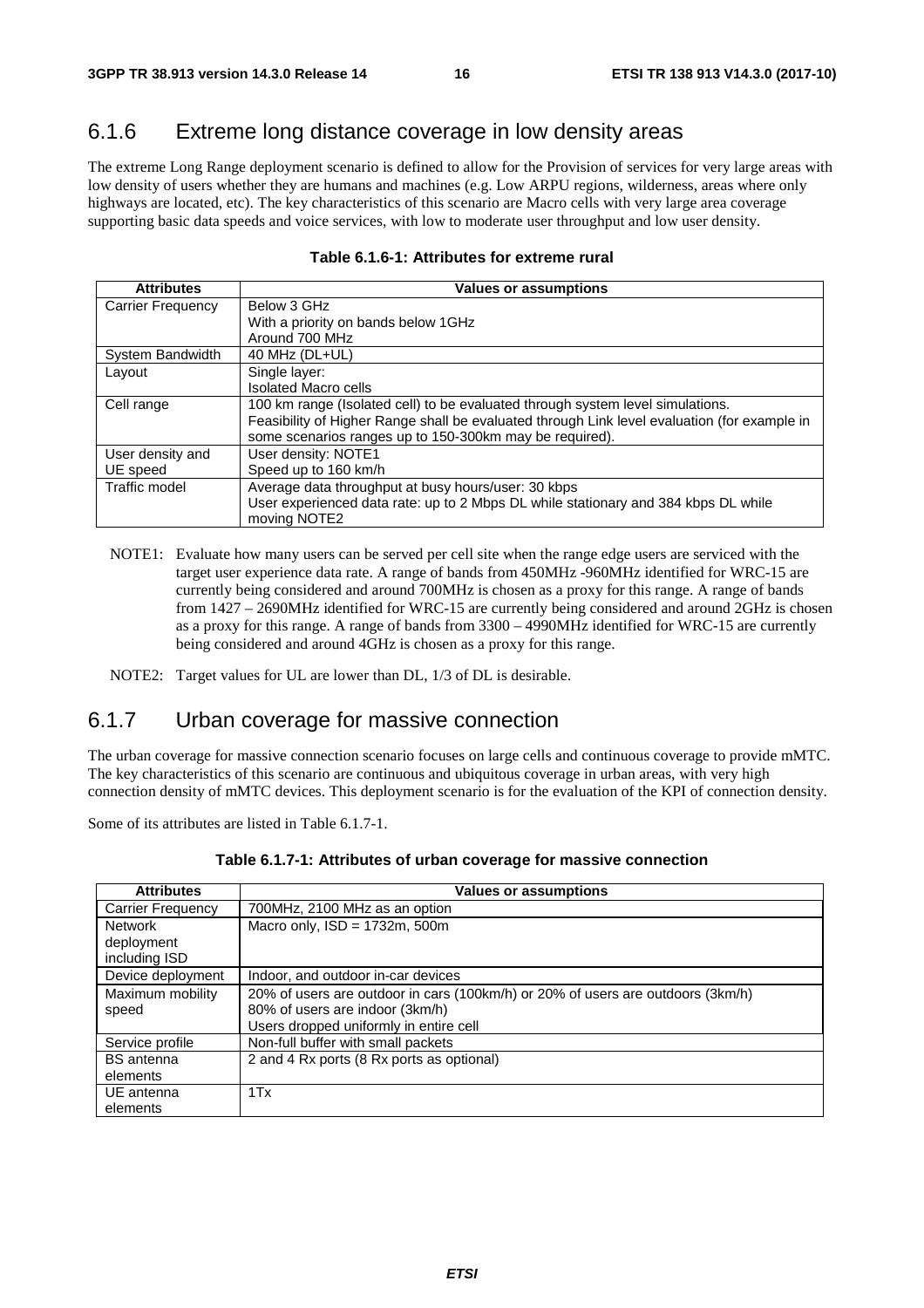### 6.1.8 Highway Scenario

The highway deployment scenario focuses on scenario of vehicles placed in highways with high speeds. The main KPIs evaluated under this scenario would be reliability/availability under high speeds/mobility (and thus frequent handover operations).

Some of its attributes are listed in Table 6.1.8-1.

| <b>Attributes</b> | Values or assumptions                                                                       |
|-------------------|---------------------------------------------------------------------------------------------|
| Carrier Frequency | Macro only: Below 6 GHz (around 6 GHz)                                                      |
| NOTE <sub>1</sub> | Macro + RSUs NOTE2:                                                                         |
|                   | 1) For BS to RSU: Below 6 GHz (around 6 GHz) NOTE3                                          |
|                   | 2) RSU to vehicles or among vehicles: below 6 GHz                                           |
| Aggregated system | Up to $200MHz$ ( $DL+UL$ )                                                                  |
| bandwidth NOTE4   | Up to 100MHz (SL)                                                                           |
| Layout            | Option 1: Macro only                                                                        |
|                   | Option 2: Macro + RSUs NOTE2                                                                |
| <b>ISD</b>        | Macro cell: $ISD = 1732m$ , 500m(Optional)                                                  |
|                   | Inter-RSU distance $=$ 50m or 100m                                                          |
| <b>BS</b> antenna | Tx: Up to $256$ Tx                                                                          |
| elements          | Rx: Up to 256 Rx                                                                            |
| UE antenna        | RSU Tx: Up to 8 Tx                                                                          |
| elements          | RSU Rx: Up to 8 Rx                                                                          |
|                   | Vehicle Tx: Up to 8 Tx                                                                      |
|                   | Vehicle Rx: Up to 8 Rx                                                                      |
| User distribution | 100% in vehicles                                                                            |
| and UE speed      | Average inter-vehicle distance (between two vehicles' center) in the same lane is 0.5sec or |
| NOTE <sub>5</sub> | 1sec * average vehicle speed (average speed: 100-300km/h)                                   |
| Traffic model     | 50 messagesNOTE6 per 1 second with absolute average speed of either                         |
| NOTE <sub>5</sub> | 100-250 km/h (relative speed: 200 – 500 km/h), or                                           |
|                   | 30 km/h                                                                                     |

| Table 6.1.8-1: Attributes of Highway |  |
|--------------------------------------|--|
|--------------------------------------|--|

- NOTE1: The options noted here are for evaluation purpose, and do not mandate the deployment of these options or preclude the study of other spectrum options. A range of bands from 24.25 GHz – 52.6 GHz identified for WRC-19 are currently being considered and around 30 GHz is chosen as a proxy for this range. A range of bands from 66 GHz – 86 GHz identified for WRC-19 are currently being considered and around 70 GHz is chosen as a proxy for this range.
- NOTE2: SA1 defines RSU as a logical entity that combines V2X application logic with the functionality of an eNB (referred to as eNB-type RSU) or UE (referred to as UE-type RSU). Therefore a RSU can communicate with vehicles via D2D link or cellular DL/UL
- NOTE3: This frequency may or may not be evaluated depending on communication type between eNB and RSU.
- NOTE4: The aggregated system bandwidth is the total bandwidth typically assumed to derive the values for some KPIs such as area traffic capacity and user experienced data rate. It is allowed to simulate a smaller bandwidth than the aggregated system bandwidth and transform the results to a larger bandwidth. The transformation method should then be described, including the modelling of power limitations.
- NOTE5: The traffic models and UE distributions and speeds are tentative and could be modified after SA1 input.
- NOTE6: The message size needs further clarification for eMBB and other types of services (e.g. safety).

Illustrative diagram of freeway mode is as follows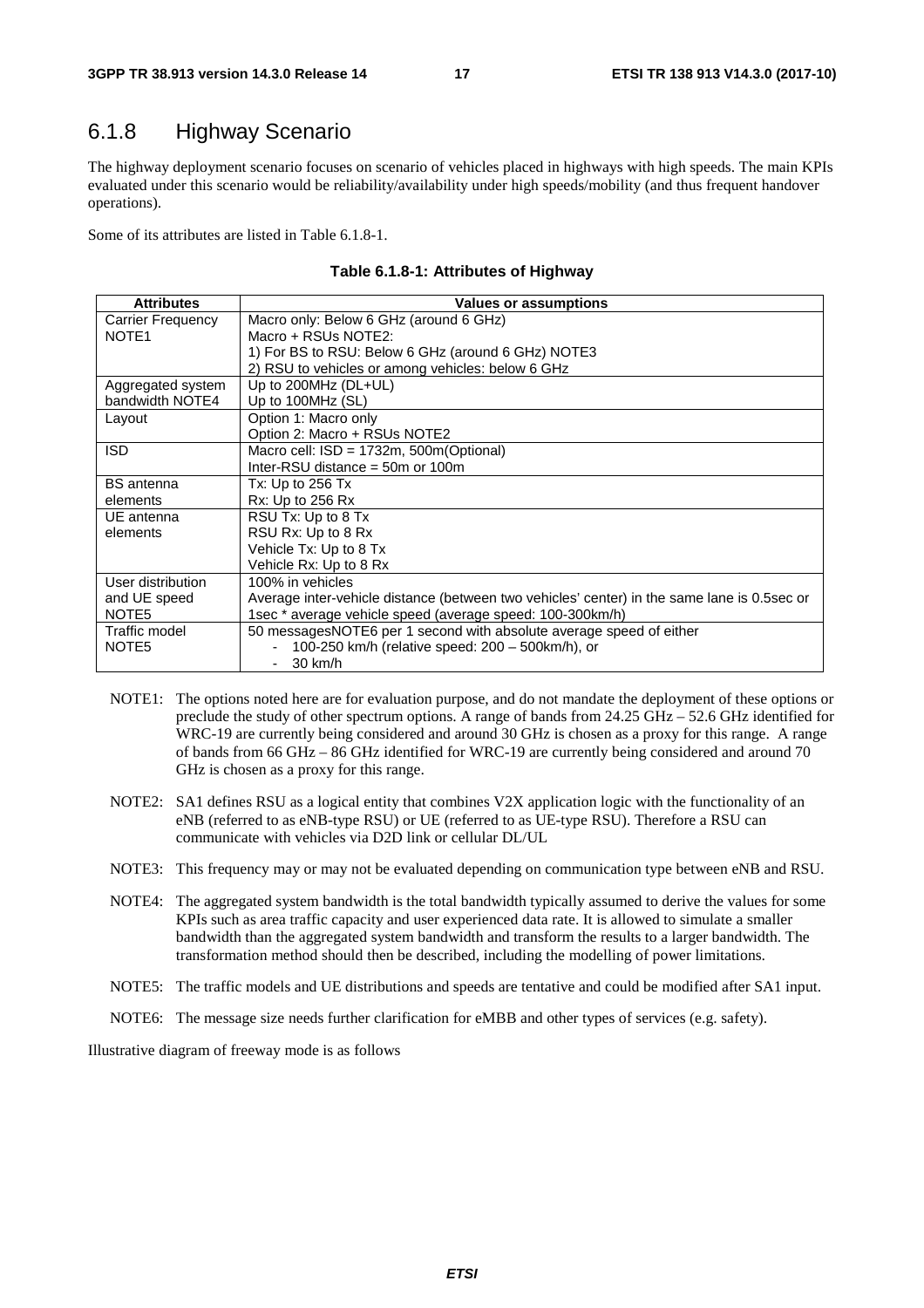

**Figure 6.1.8-1: Road configuration for highway scenario**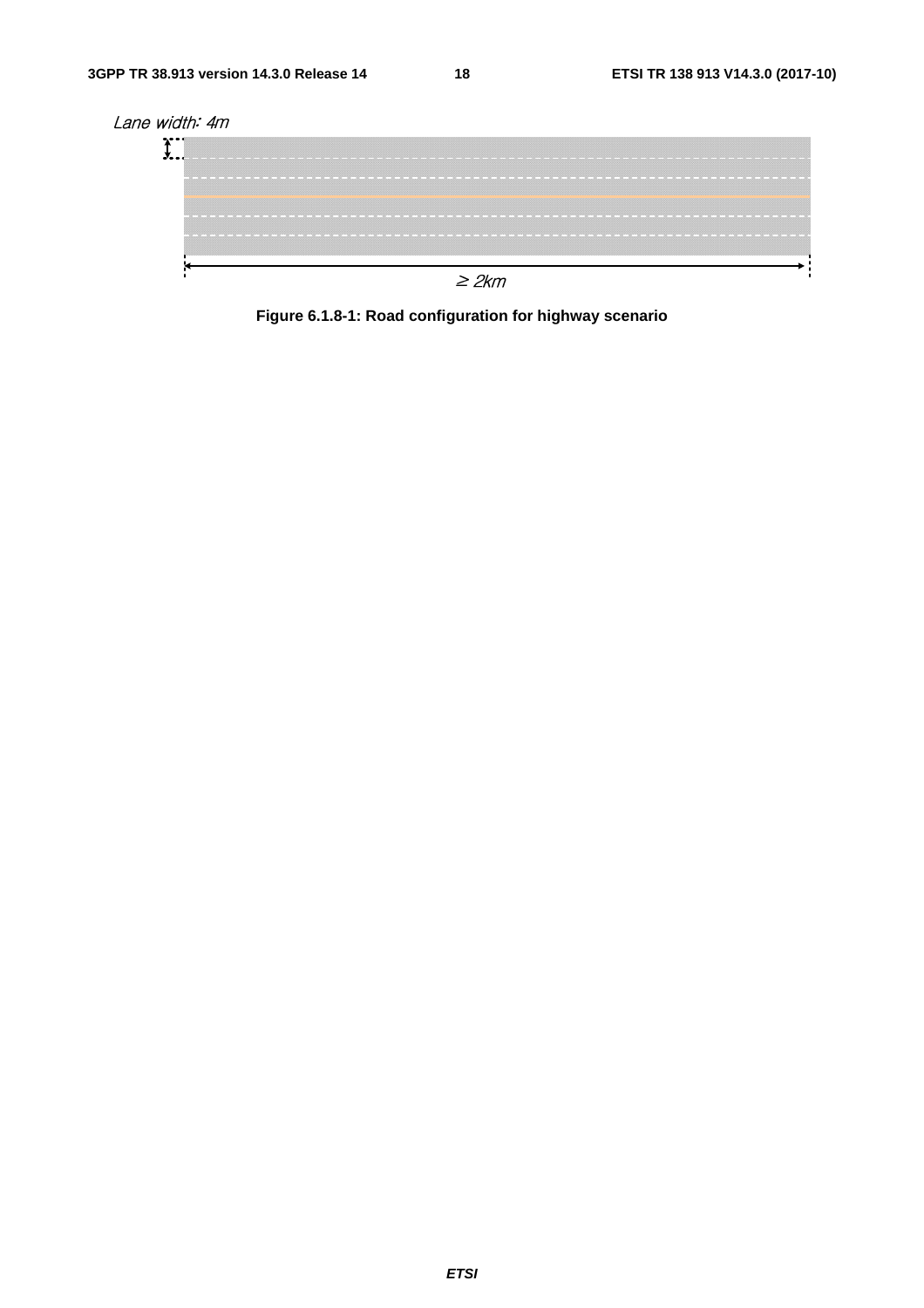### 6.1.9 Urban Grid for Connected Car

The urban macro deployment scenario focuses on scenario of highly densely deployed vehicles placed in urban area. It could cover a scenario where freeways lead through an urban grid. The main KPI evaluated under this scenario are reliability/availability/latency in high network load and high UE density scenarios.

Some of its attributes are listed in Table 6.1.9-1.

|  |  | Table 6.1.9-1: Attributes of urban grid for connected car |  |
|--|--|-----------------------------------------------------------|--|
|--|--|-----------------------------------------------------------|--|

| <b>Attributes</b>        | <b>Values or assumptions</b>                                                                 |
|--------------------------|----------------------------------------------------------------------------------------------|
| <b>Carrier Frequency</b> | Macro only: Below 6 GHz (around 6 GHz)                                                       |
| NOTE <sub>1</sub>        | Macro + RSUs NOTE2:                                                                          |
|                          | 1) For BS to RSU: Below 6 GHz (around 6 GHz) NOTE3                                           |
|                          | 2) RSU to vehicles or among vehicles/pedestrians: below 6 GHz                                |
| Aggregated system        | Up to 200 MHz (DL+UL)                                                                        |
| bandwidth NOTE4          | Up to 100 MHz (SL)                                                                           |
| Layout                   | Option 1: Macro only                                                                         |
|                          | Option 2: Macro + RSUs NOTE2                                                                 |
| <b>ISD</b>               | Macro cell: $ISD = 500m$                                                                     |
|                          | RSU at each intersection for Option 2. Other values (50m and 100m) should also be            |
|                          | considered for option 2                                                                      |
| <b>BS</b> antenna        | Tx: Up to 256 Tx                                                                             |
| elements                 | Rx: Up to 256 Rx                                                                             |
| UE antenna               | RSU Tx: Up to 8 Tx                                                                           |
| elements                 | RSU Rx: Up to 8 Rx                                                                           |
|                          | Vehicle Tx: Up to 8 Tx                                                                       |
|                          | Vehicle Rx: Up to 8 Rx                                                                       |
|                          | Pedestrian/bicycle Tx: Up to 8 Tx                                                            |
|                          | Pedestrian/bicycle Rx: Up to 8 Rx                                                            |
| User distribution        | Urban grid model (car lanes and pedestrian/bicycle sidewalks are placed around a road        |
| and UE speed             | block. 2 lanes in each direction, 4 lanes in total, 1 sidewalk, one block size: 433m x 250m) |
| NOTE <sub>5</sub>        | Average inter-vehicle distance (between two vehicles' center) in the same lane is 1sec *     |
|                          | average vehicle speed (average speed 15 - 120km/h)                                           |
|                          | Pedestrian/bicycle dropping: average distance between UEs is 20m                             |
| Traffic model            | 50 messages NOTE6 per 1 second with 60km/h, 10 messages per 1 second with 15km/h             |
| NOTE <sub>5</sub>        |                                                                                              |

- NOTE1: The options noted here are for evaluation purpose, and do not mandate the deployment of these options or preclude the study of other spectrum options. A range of bands from 24.25 GHz – 52.6 GHz identified for WRC-19 are currently being considered and around 30 GHz is chosen as a proxy for this range. A range of bands from 66 GHz – 86 GHz identified for WRC-19 are currently being considered and around 70 GHz is chosen as a proxy for this range
- NOTE2: SA1 defines RSU as a logical entity that combines V2X application logic with the functionality of an eNB (referred to as eNB-type RSU) or UE (referred to as UE-type RSU). Therefore a RSU can communicate with vehicles via D2D link or cellular DL/UL
- NOTE3: This frequency may or may not be evaluated depending on communication type between eNB and RSU.
- NOTE4: The aggregated system bandwidth is the total bandwidth typically assumed to derive the values for some KPIs such as area traffic capacity and user experienced data rate. It is allowed to simulate a smaller bandwidth than the aggregated system bandwidth and transform the results to a larger bandwidth. The transformation method should then be described, including the modelling of power limitations.
- NOTE5: The traffic models and UE distributions and speeds are tentative and could be modified after SA1 input.
- NOTE6: The message size needs further clarification for eMBB and other types of services (e.g. safety).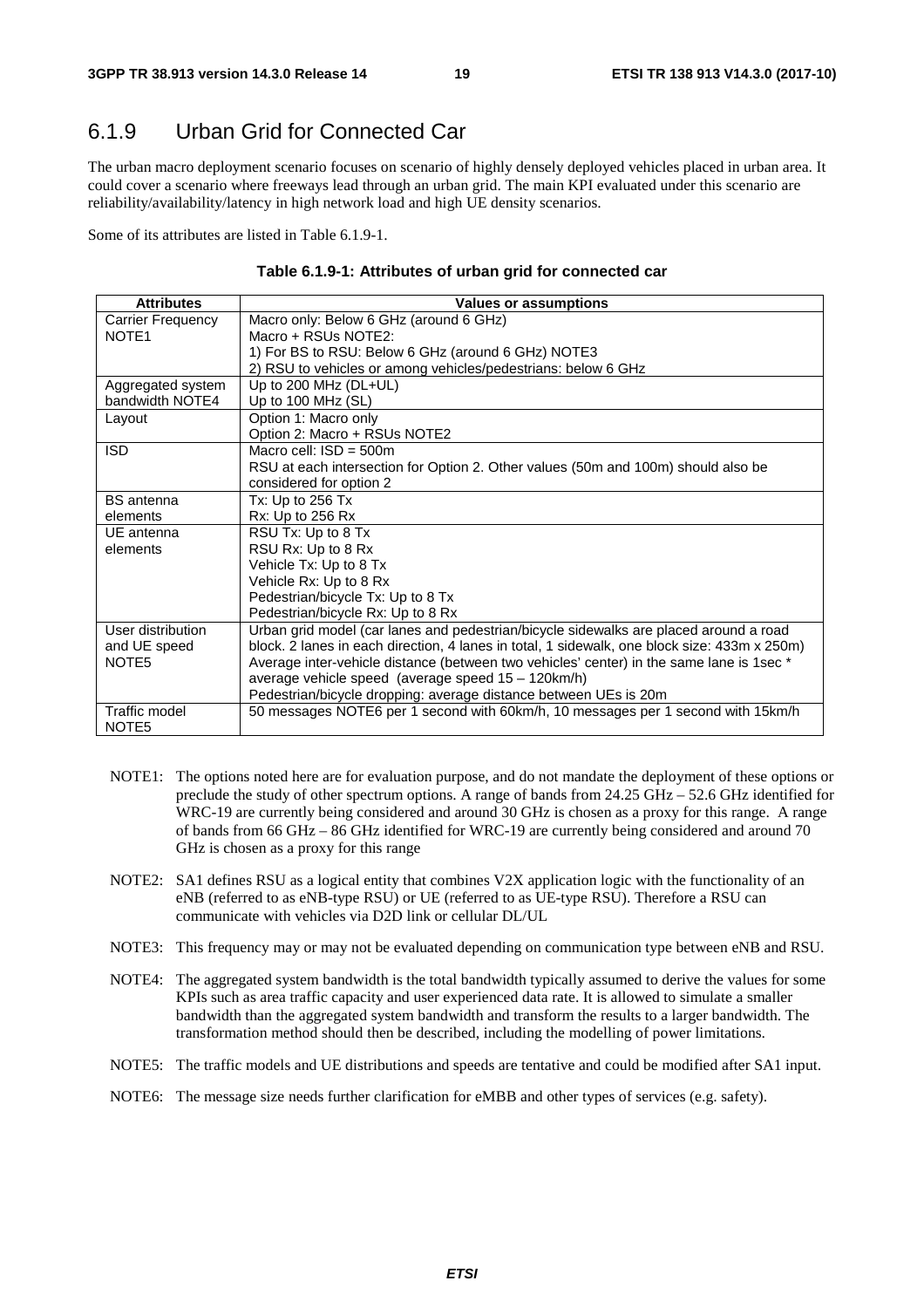Illustrative diagram of urban grid model with UE distribution

**Table 6.1.9-2: Details of vehicle UE drop and mobility model** 

| <b>Parameter</b>                                        | Urban case                                                                    | <b>Freeway case</b>                                                                     |
|---------------------------------------------------------|-------------------------------------------------------------------------------|-----------------------------------------------------------------------------------------|
| Number of lanes                                         | 2 in each direction (4 lanes in total in<br>each street)                      | 3 in each direction (6 lanes in total<br>in the freeway)                                |
| Lane width                                              | 3.5 <sub>m</sub>                                                              | 4 m                                                                                     |
| Road grid size by the distance<br>between intersections | 433 m * 250 m. NOTE1                                                          | N/A                                                                                     |
| Simulation area size                                    | Minimum 1299 m * 750 m NOTE2                                                  | Freeway length $>= 2000$ m. Wrap<br>around should be applied to the<br>simulation area. |
| Vehicle density                                         | Average inter-vehicle distance in the same lane is 2.5 sec * absolute vehicle |                                                                                         |
|                                                         | speed. Baseline: The same density/speed in all the lanes in one simulation.   |                                                                                         |
| Absolute vehicle speed                                  | 15 km/h, 60 km/h, 120 km/h                                                    | 250 km/h, 140 km/h, 70 km/h                                                             |



**Figure 6.1.9-1: Road configuration for urban grid** 

NOTE1: 3 m is reserved for sidewalk per direction (i.e., no vehicle or building in this reserved space).

NOTE2: This value is tentative and could be modified after SA1'further input.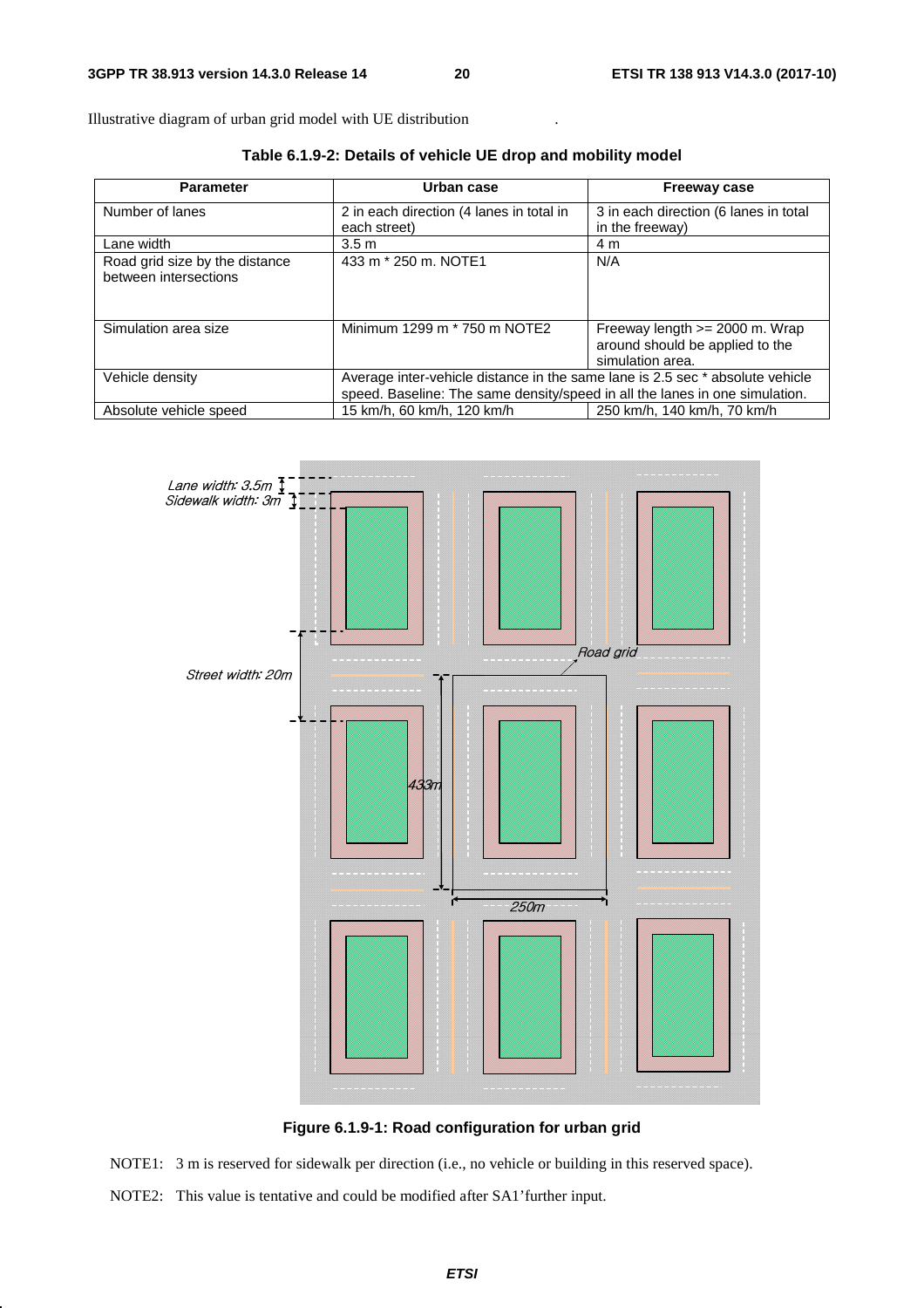# 6.1.10 Commercial Air to Ground scenario

The commercial Air to Ground deployment scenario is defined to allow for the provision of services for commercial aircraft to enable both humans and machines aboard the aircraft to initiate and receive mobile services. It is not for the establishment of airborne based base stations.

The key characteristics of this scenario are upward pointed Macro cells with very large area coverage supporting basic data and voice services, with moderate user throughput that are optimized for high altitude users that are travelling at very high speeds. The commercial airlines aircrafts are likely equipped with an aggregation point (e.g. Relay).

Some of the characteristics of this deployment scenario are listed below.

| <b>Attributes</b>        | <b>Values or assumptions</b>                                                                                                                                |
|--------------------------|-------------------------------------------------------------------------------------------------------------------------------------------------------------|
| <b>Carrier Frequency</b> | Macro + relay: for BS to relay: Below 4 GHz                                                                                                                 |
| System Bandwidth         | 40 MHz (DL+UL)                                                                                                                                              |
| Layout                   | Macro + relay nodes NOTE1                                                                                                                                   |
| Cell range               | Macro cell: 100 km range to be evaluated through system level simulations. Feasibility of<br>Higher Range shall be evaluated through Link level evaluation. |
|                          | Relay: up to 80 m                                                                                                                                           |
| User density and         | End user density per Macro: NOTE2                                                                                                                           |
| UE speed                 | UE speed: Up to 1000 km/h                                                                                                                                   |
|                          | Altitude: Up to 15 km                                                                                                                                       |
| Traffic model            | End User experienced data rate: 384kbps DL. NOTE3                                                                                                           |

**Table 6.1.10-1: Attributes for commercial Air to Ground Scenario** 

- NOTE1: BS to relay link should be the priority for study compared to relay to UE link.
- NOTE2: Evaluate how many users can be served per cell site when the range edge users are serviced with the target user experience data rate.
- NOTE3: Target values for UL are lower than DL, 1/3 of DL is desirable.

### 6.1.11 Light aircraft scenario

The light aircraft scenario is defined to allow for the provision of services for general aviation aircrafts to enable both humans and machines aboard helicopters and small air plans to initiate and receive mobile services. It is not for the establishment of airborne based base stations.

The key characteristics of this scenario are upward pointed Macro cells with very large area coverage supporting basic data and voice services, with moderate user throughput and low user density that are optimized for moderate altitude users that might be travelling at high speeds. The general regime aviation aircrafts are not equipped with relays.

Some of the characteristics of this deployment scenario are listed below.

| <b>Attributes</b>        | <b>Values or assumptions</b>                                                              |
|--------------------------|-------------------------------------------------------------------------------------------|
| <b>Carrier Frequency</b> | Macro only: Below 4GHz                                                                    |
| System Bandwidth         | 40 MHz (DL+UL)                                                                            |
| Layout                   | Single layer: Macro cell                                                                  |
| Cell range               | 100km range to be evaluated through system level simulations. Feasibility of Higher Range |
|                          | shall be evaluated through Link level evaluation.                                         |
| User density and         | End user density per aircraft: up to 6users                                               |
| UE speed                 | UE speed: Up to 370km/h                                                                   |
|                          | Altitude: Up to 3km                                                                       |
| Traffic model            | End user experienced data rate: 384kbps DL. NOTE1                                         |

**Table 6.1.11-1: Attributes for Light aircraft Scenario** 

NOTE1: Target values for UL are lower than DL, 1/3 of DL is desirable.

### 6.1.12 Satellite extension to Terrestrial

This deployment scenario is defined to allow for the provision of services for those areas where the terrestrial service is not available and also for those services that can be more efficiently supported by the satellite systems such as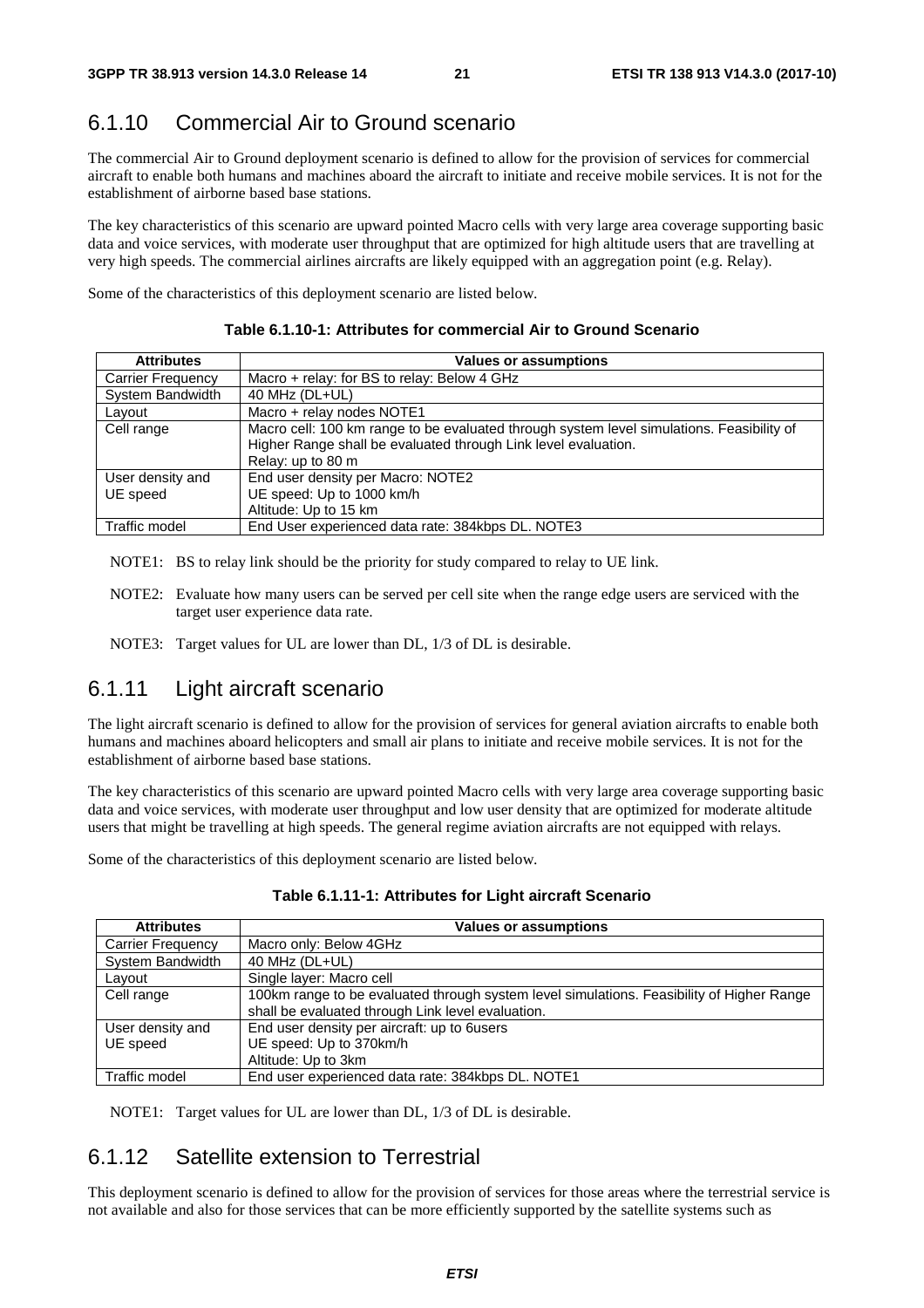broadcasting service. Satellite acts as a fill-in especially on roadways and rural areas where the terrestrial service isn't available. The supported services via the Satellite system are not limited to just data and voice, but also for others such as machine type communications, broadcast and other delay tolerant services.

Some of its attributes are listed in Table 6.1.12-1.

| <b>Attributes</b>                                                 | Deployment-1                     | Deployment-2            | Deployment-3            |
|-------------------------------------------------------------------|----------------------------------|-------------------------|-------------------------|
| Carrier Frequency                                                 | Around 1.5 or 2 GHz for          | Around 20 GHz for DL    | Around 40 or 50 GHz     |
| NOTE <sub>1</sub>                                                 | both DL and UL                   | Around 30 GHz for UL    |                         |
| Duplexing                                                         | <b>FDD</b>                       | <b>FDD</b>              | <b>FDD</b>              |
| Satellite architecture                                            | Bent-pipe                        | Bent-pipe,              | Bent-pipe,              |
|                                                                   | NOTE <sub>2</sub>                | On-Board Processing     | On-Board Processing     |
| Typical satellite system<br>positioning in the 5G<br>architecture | Access network                   | Backhaul network        | <b>Backhaul network</b> |
| System Bandwidth<br>$(DL + UL)$                                   | Up to 2*10 MHz                   | Up to 2*250 MHz         | Up to $2 * 1000$ MHz    |
| Satellite Orbit                                                   | GEO, LEO                         | LEO, MEO, GEO           | LEO, MEO, GEO           |
| <b>UE Distribution</b>                                            | 100% Outdoors                    | 100% Outdoors           | 100% Outdoors           |
| <b>UE Mobility</b>                                                | Fixed, Portable, Mobile<br>NOTE3 | Fixed, Portable, Mobile | Fixed, Portable, Mobile |

#### **Table 6.1.12-1: Examples for Satellite Deployment**

- NOTE1: The carrier frequencies noted here are for evaluation purpose only, satellites are deployed in wide range of frequency bands including L band (1-2GHz), S band (2-4GHz), C band (3.4-6.725 GHz), Ku band (10.7-14.8 GHz), Ka band (17.3-21.2 GHz, 27.0-31.0 GHz) and Q/V bands (37.5-43.5 GHz, 47.2-50.2 GHz and 50.4-51.4 GHz) and more. Here the around xGHz is used to denote the carrier frequency close to xGHz rather than used as band proxy to denote a band range.
- NOTE2: Bent pipe refers to the architecure where the satellite transponders are transparent—only amplify and change frequency but preserve the waveform. On Board Processing satellite transponders incorperate regeneration — including modulating and coding the waveform.
- NOTE3: Mobile consitutes of both hand-helds and other moving platform receivers such as automobiles, ships, planes etc. Currently the hand-helds are limited to L and S bands but the research is ongoing to support higher bands.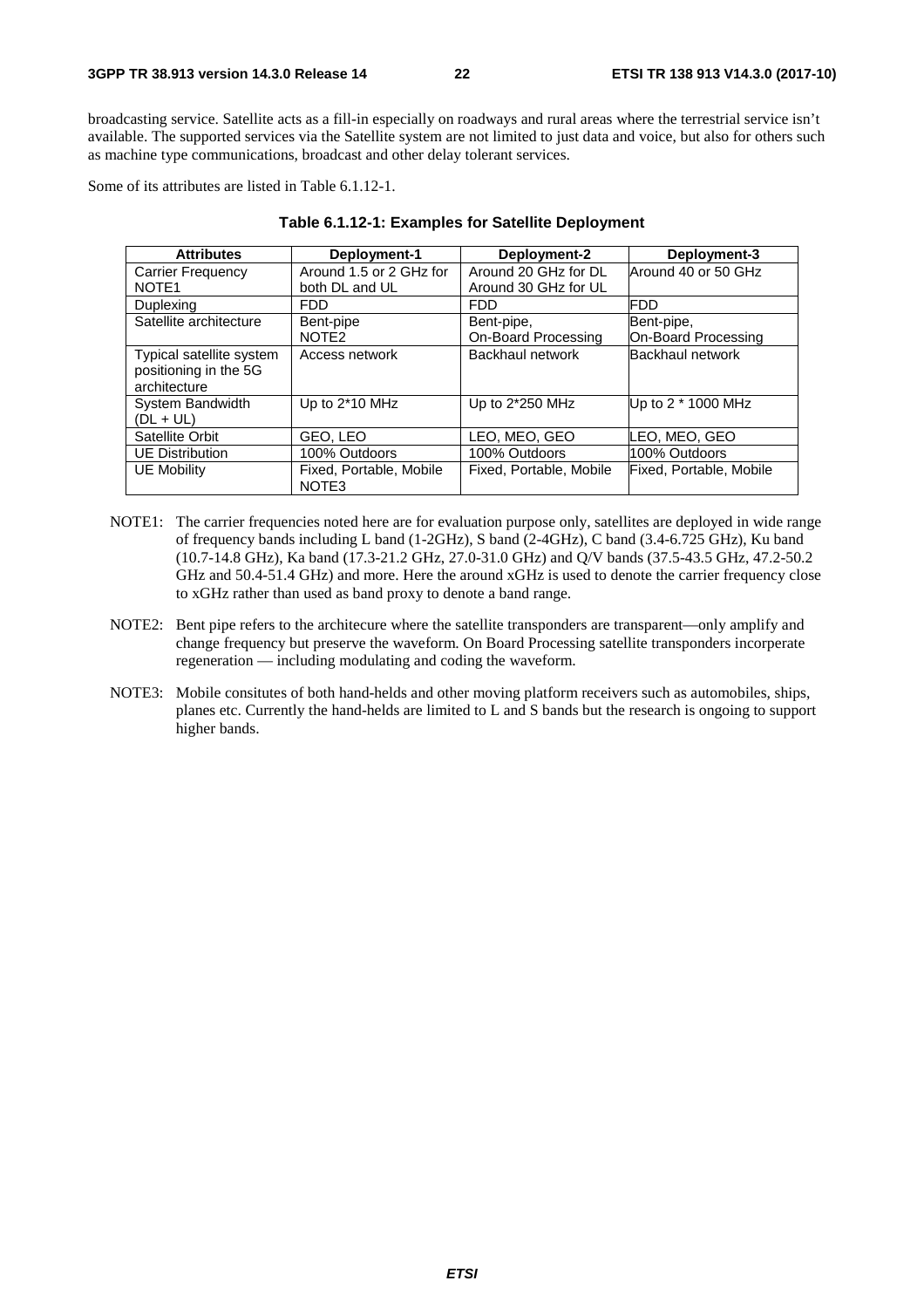# 7 Key performance indicators

This section describes the definitions of all KPIs.

The KPI targets defined in this section as well as in Report ITU-R M.[IMT-2020. TECH PERF REQ] shall be supported by next generation access technologies. The evaluation methodology defined in Report ITU-R M.[IMT-2020.EVAL] shall be used to evaluate the targets specified in Report ITU-R M.[IMT-2020. TECH PERF REQ].

### 7.1 Peak data rate

Peak data rate is the highest theoretical data rate which is the received data bits assuming error-free conditions assignable to a single mobile station, when all assignable radio resources for the corresponding link direction are utilised (i.e., excluding radio resources that are used for physical layer synchronisation, reference signals or pilots, guard bands and guard times).

The target for peak data rate should be 20Gbps for downlink and 10Gbps for uplink.

Analytical evaluation is used as the evaluation methodology.

### 7.2 Peak Spectral efficiency

Peak spectral efficiency is the highest theoretical data rate (normalised by bandwidth), which is the received data bits assuming error-free conditions assignable to a single mobile station, when all assignable radio resources for the corresponding link direction are utilised (i.e., excluding radio resources that are used for physical layer synchronisation, reference signals or pilots, guard bands and guard times).

The target for peak spectral efficiency should be 30bps/Hz for downlink and 15bps/Hz for uplink.

Higher frequency bands could have higher bandwidth but lower spectral efficiency and lower frequency bands could have lower bandwidth but higher spectral efficiency. Thus, peak data rate cannot be directly derived from peak spectral efficiency and bandwidth multiplication.

Analytical evaluation is used as the evaluation methodology.

### 7.3 Bandwidth

Bandwidth means the maximal aggregated total system bandwidth. It may be supported by single or multiple RF carriers.

It is a quantitative KPI.

NOTE1: Target value for this KPI is not defined here: it may be derived by IMT-2020 requirements, or based on outcomes from RAN1/RAN4 study/design.

### 7.4 Control plane latency

Control plane latency refers to the time to move from a battery efficient state (e.g., IDLE) to start of continuous data transfer (e.g., ACTIVE).

The target for control plane latency should be 10ms.

Analytical evaluation is used as the evaluation methodology.

NOTE1: For satellite communications link, the control plane should be able to support RTT of up to 600ms in the case of GEO and HEO, up to 180ms in the case of MEO, and up to 50ms in the case of LEO satellite systems.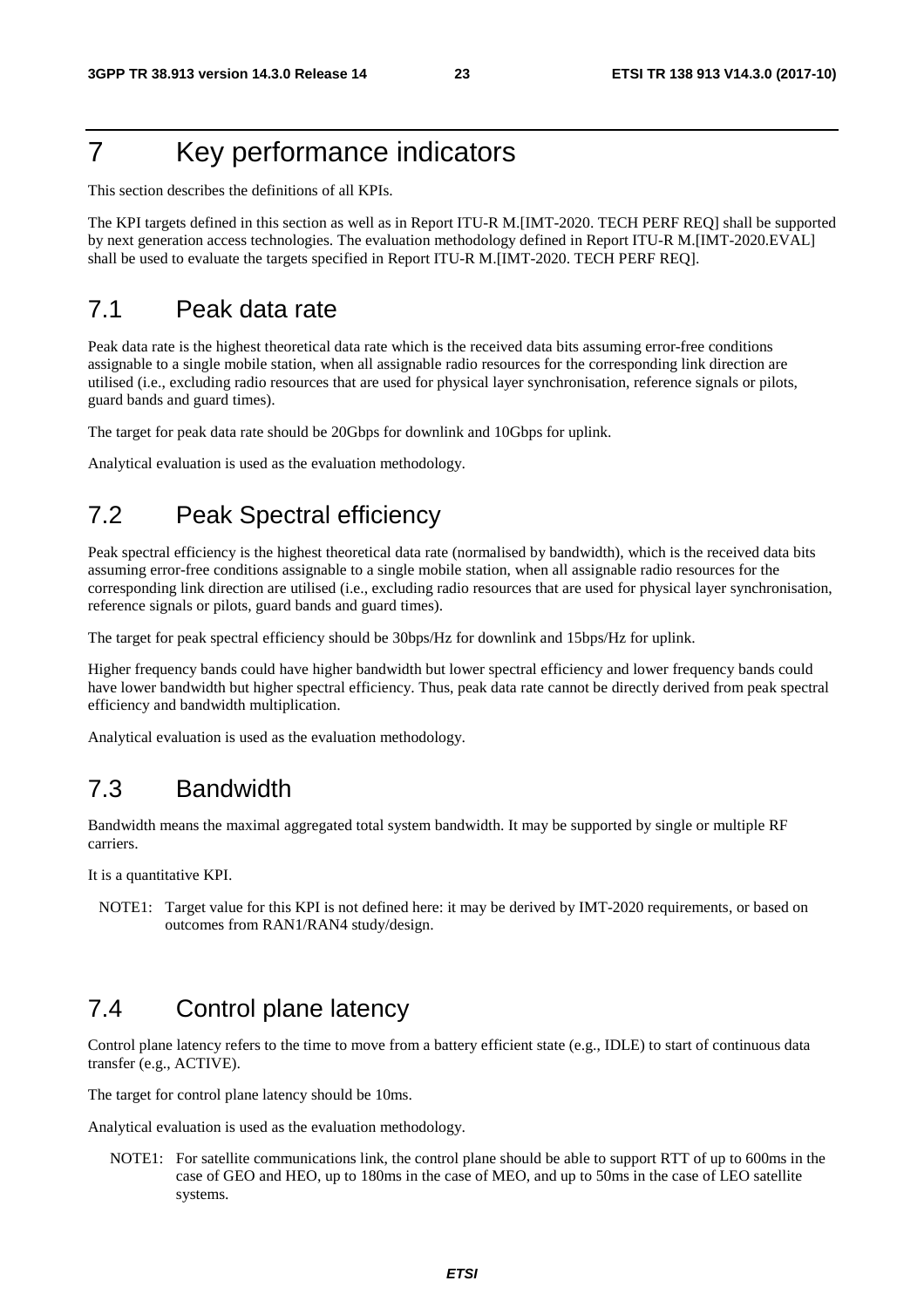### 7.5 User plane latency

The time it takes to successfully deliver an application layer packet/message from the radio protocol layer 2/3 SDU ingress point to the radio protocol layer 2/3 SDU egress point via the radio interface in both uplink and downlink directions, where neither device nor Base Station reception is restricted by DRX.

For URLLC, the target for user plane latency should be 0.5ms for UL, and 0.5ms for DL. Furthermore, if possible, the latency should also be low enough to support the use of the next generation access technologies as a wireless transport technology that can be used within the next generation access architecture.

NOTE1: The reliability KPI also provides a latency value with an associated reliability requirement. The value above should be considered an average value and does not have an associated high reliability requirement.

For eMBB, the target for user plane latency should be 4ms for UL, and 4ms for DL.

NOTE2: For eMBB value, the evaluation needs to consider all typical delays associated with the transfer of the data packets in an efficient way (e.g. applicable procedural delay when resources are not preallocated, averaged HARQ retransmission delay, impacts of network architecture).

When a satellite link is involved in the communication with a user equipment, the target for user plane RTT can be as high as 600ms for GEO satellite systems, up to 180ms for MEO satellite systems, and up to 50ms for LEO satellite systems.

NOTE3: For the satellite case, the evaluation needs to consider the max RTT that is associated with the GEO satellite systems.

Analytical evaluation is used as the evaluation methodology.

### 7.6 Latency for infrequent small packets

For infrequent application layer small packet/message transfer, the time it takes to successfully deliver an application layer packet/message from the radio protocol layer 2/3 SDU ingress point at the mobile device to the radio protocol layer 2/3 SDU egress point in the RAN, when the mobile device starts from its most "battery efficient" state.

For the definition above, the latency shall be no worse than 10 seconds on the uplink for a 20 byte application packet (with uncompressed IP header corresponding to 105 bytes physical layer) measured at the maximum coupling loss (MaxCL) of 164dB.

Analytical evaluation is the baseline evaluation methodology and system level evaluation can be considered if needed.

### 7.7 Mobility interruption time

Mobility interruption time means the shortest time duration supported by the system during which a user terminal cannot exchange user plane packets with any base station during transitions.

The target for mobility interruption time should be 0ms.

This KPI is for both intra-frequency and inter-frequency mobility for intra-NR mobility.

Mobility support can be relaxed for extreme rural scenarios for the Provision of minimal services for very low-ARPU areas: Inter RAT mobility functions can be removed. Intra-RAT mobility functions can be simplified if it helps decreasing the cost of infrastructure and devices. Basic idle mode mobility shall be supported as a minimum.

Analytical evaluation is used as the evaluation methodology.

### 7.8 Inter-system mobility

Inter-system mobility refers to the ability to support mobility between the IMT-2020 system and at least one IMT system.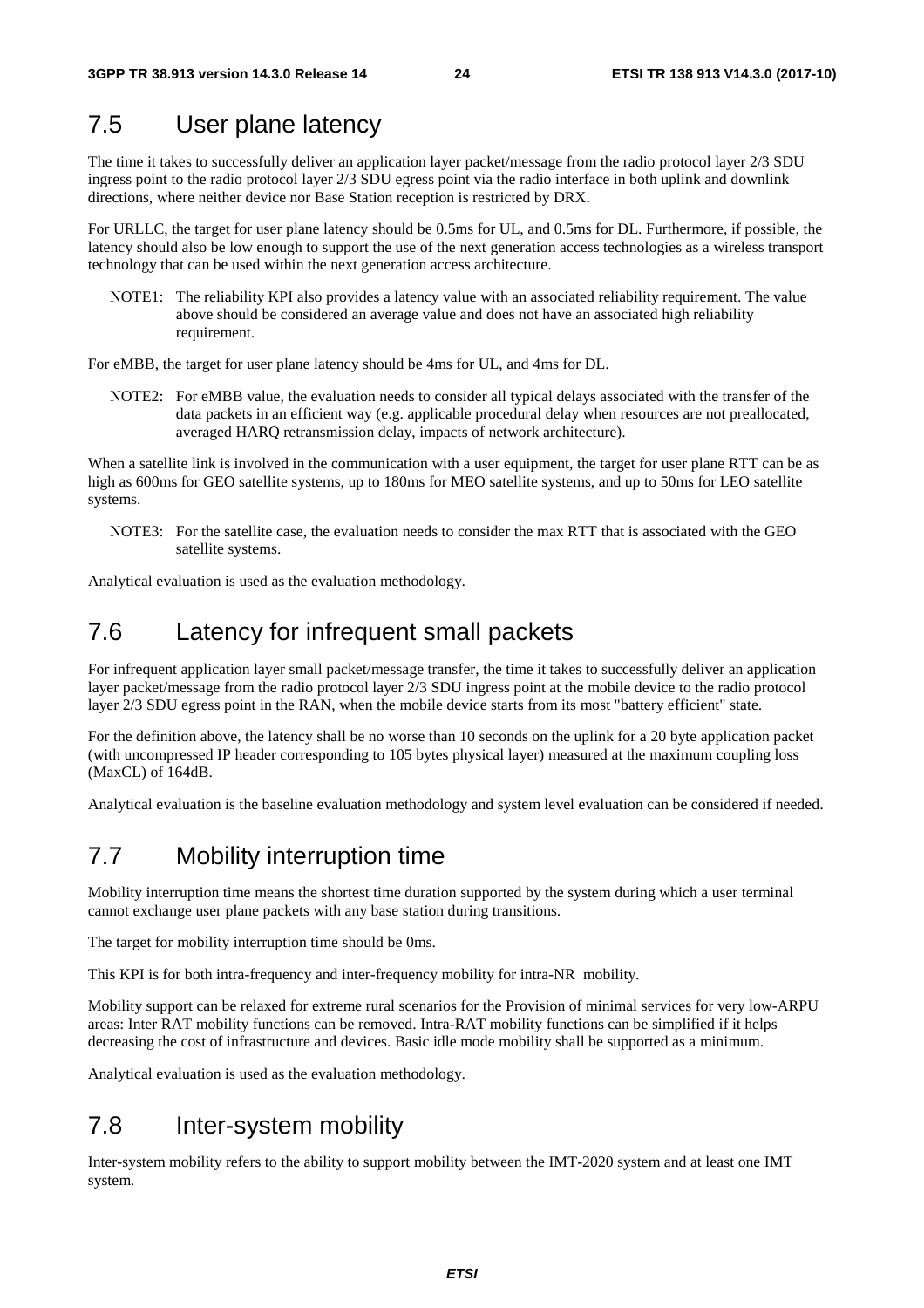Evaluation methodology is based on inspection for this KPI.

# 7.9 Reliability

Reliability can be evaluated by the success probability of transmitting X bytes within a certain delay, which is the time it takes to deliver a small data packet from the radio protocol layer 2/3 SDU ingress point to the radio protocol layer 2/3 SDU egress point of the radio interface, at a certain channel quality (e.g., coverage-edge).

A general URLLC reliability requirement for one transmission of a packet is  $1\textrm{-}10^{-5}$  for 32 bytes with a user plane latency of 1ms.

For eV2X, for communication availability and resilience and user plane latency of delivery of a packet of size 300 bytes, the requirements are as follows:

- Reliability  $= 1\times 10^{-5}$ , and user plane latency  $= 3\times 10$  msec, for direct communication via sidelink and communication range of (e.g., a few meters)
- Reliability =  $1-10^{-5}$ , and user plane latency = 3-10 msec, when the packet is relayed via BS.

Note that target communication range and reliability requirement is dependent of deployment and operation scenario (e.g., the average inter-vehicle speed).

Link level evaluation with deployment scenario specific operating point and system level simulation are to be performed for the evaluations of Indoor Hotspot, Urban Macro, Highway, and Urban grid for connected car.

NOTE1: Other reliability requirements may be added, if needed, e.g. for critical communications relating to highspeed train, and more detailed requirements for eV2X should refer to the SA1 requirements in 3GPP TS 22.886 [18].

### 7.10 Coverage

MaxCL in uplink and downlink between device and Base Station site (antenna connector(s)) for a data rate of 160bps, where the data rate is observed at the egress/ingress point of the radio protocol stack in uplink and downlink.

The target for coverage should be 164dB.

Link budget and/or link level analysis are used as the evaluation methodology.

#### 7.10.1 Extreme Coverage

The coupling loss is defined as the total long-term channel loss over the link between the UE antenna ports and the eNode B antenna ports, and includes in practice antenna gains, path loss, shadowing, body loss, etc. The MaxCL is the limit value of the coupling loss at which the service can be delivered, and therefore defines the coverage of the service. The MaxCL is independent of the carrier frequency. It is defined in the UL and DL as:

- UL Max $CL = UL$  Max Tx power eNB Sensitivity
- DL MaxCL = DL Max Tx power UE Sensitivity

The MaxCL is evaluated via link budget analysis (supported by link level simulations). The proposed MaxCL calculation template is given in following table 7.10.1-1: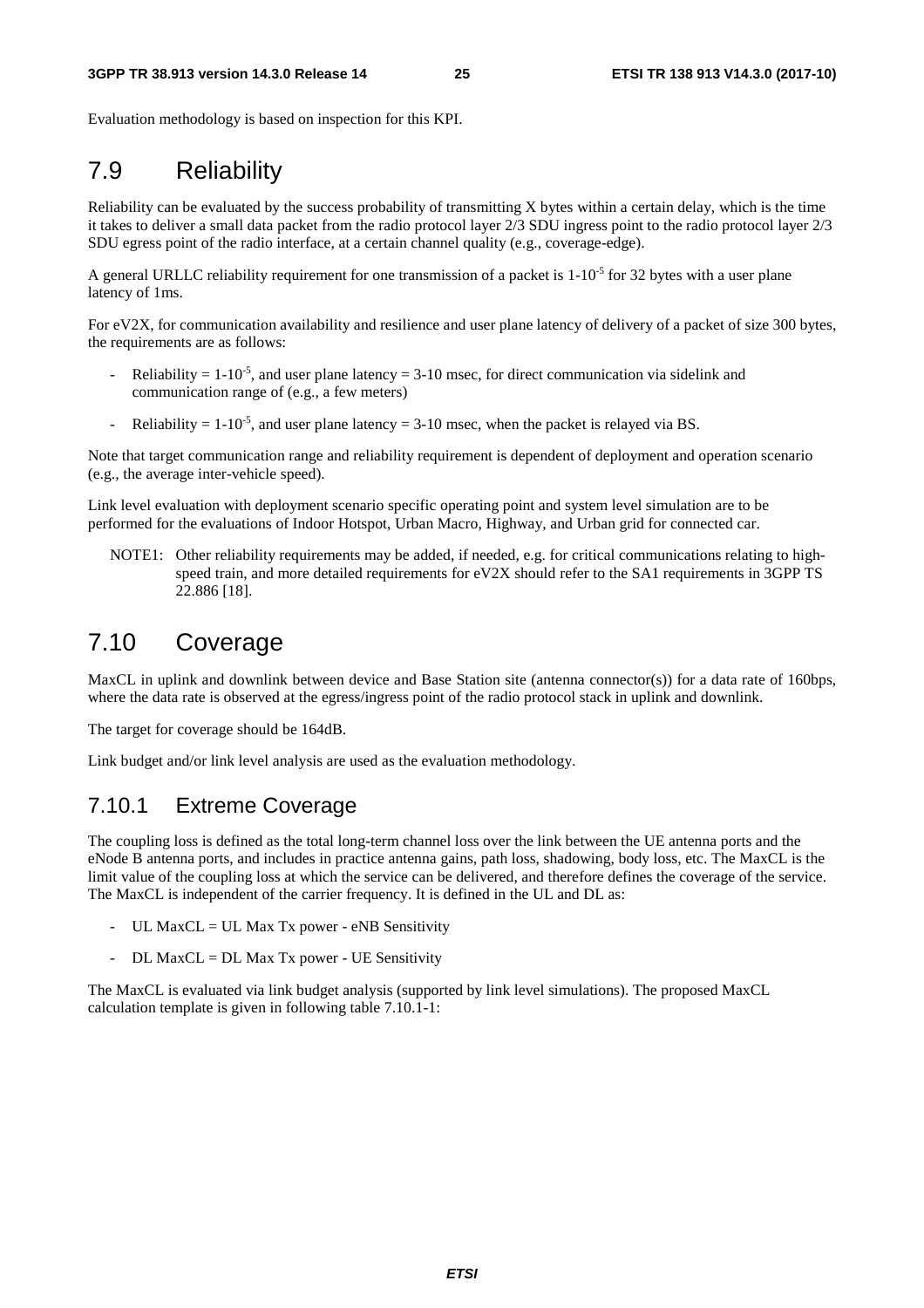| <b>Item</b>                          | Value |  |  |  |
|--------------------------------------|-------|--|--|--|
| Transmitter                          |       |  |  |  |
| $(1)$ Tx power $(dBm)$               |       |  |  |  |
| Receiver                             |       |  |  |  |
| (2) Thermal noise density (dBm/Hz)   |       |  |  |  |
| (3) Receiver noise figure (dB)       |       |  |  |  |
| (4) Interference margin (dB)         |       |  |  |  |
| (5) Occupied channel bandwidth (Hz)  |       |  |  |  |
| (6) Effective noise power            |       |  |  |  |
| $=(2) + (3) + (4) + 10 log(5)$ (dBm) |       |  |  |  |
| (7) Required SINR (dB)               |       |  |  |  |
| (8) Receiver sensitivity             |       |  |  |  |
| $= (6) + (7)$ (dBm)                  |       |  |  |  |
| (9) MaxCL                            |       |  |  |  |
| $= (1) - (8)$ (dB)                   |       |  |  |  |

#### **Table 7.10.1-1: MaxCL calculation template**

The following assumptions are used.

| Table 7.10.1-2: MaxCL calculation assumptions |  |  |
|-----------------------------------------------|--|--|
|-----------------------------------------------|--|--|

| UE Tx power               | 23dBm |
|---------------------------|-------|
| DL Tx power               | 46dBm |
| eNB receiver noise figure | 5dB   |
| UE receiver noise figure  | 9dB   |
| Interference margin       | 0dB   |

For a basic MBB service characterized by a downlink datarate of 2Mbps and an uplink datarate of 60kbps for stationary users, the target on maximum coupling loss is 140dB. For mobile users a downlink datarate of 384kbps is acceptable.

For a basic MBB service characterized by a downlink datarate of 1Mbps and an uplink datarate of 30kbps for stationary users, the target on maximum coupling loss is 143dB. At this coupling loss relevant downlink and uplink control channels should also perform adequately.

As the evaluation methodology, link budget and/or link level analysis are used for extreme long distance coverage in low density areas.

### 7.11 UE battery life

UE battery life can be evaluated by the battery life of the UE without recharge. For mMTC, UE battery life in extreme coverage shall be based on the activity of mobile originated data transfer consisting of 200bytes UL per day followed by 20bytes DL from MaxCL of 164dB, assuming a stored energy capacity of 5Wh.

The target for UE battery life for mMTC should be beyond 10 years, 15 years is desirable.

Analytical evaluation is used as the evaluation methodology.

### 7.12 UE energy efficiency

UE energy efficiency means the capability of a UE to sustain much better mobile broadband data rate while minimizing the UE modem energy consumption.

It is a qualitative KPI

Evaluation methodology should be based on inspection. More detailed quantitative assessment can be performed.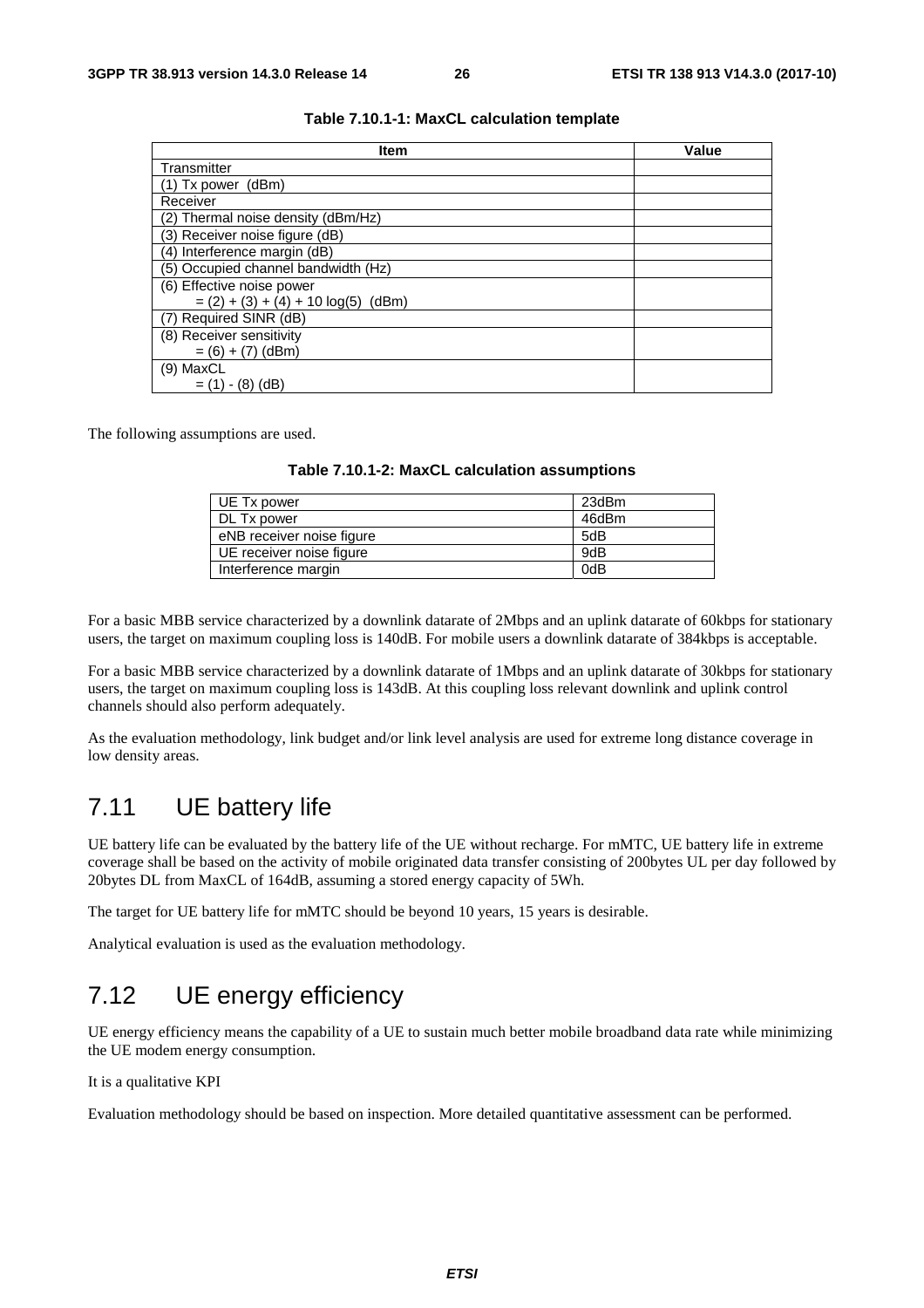### 7.13 Cell/Transmission Point/TRxP spectral efficiency

TRxP spectral efficiency NOTE1 is defined as the aggregate throughput of all users (the number of correctly received bits, i.e. the number of bits contained in the service data units (SDUs) delivered to Layer 3, over a certain period of time) divided by the channel bandwidth divided by the number of TRxPs. A 3 sector site consists of 3 TRxPs. In case of multiple discontinuous "carriers" (one carrier refers to a continuous block of spectrum), this KPI should be calculated per carrier. In this case, the aggregate throughput, channel bandwidth, and the number of TRxPs on the specific carrier are employed.

#### It is a quantitative KPI NOTE2

A joint system level evaluation is to be performed for Indoor Hotspot, Dense Urban, Rural, and Urban Macro.

- NOTE1: 3GPP should strive to meet the target with typical antenna configuration
- NOTE2: Target for 3x the cell spectral efficiency of IMT-Advanced targets for Indoor Hotspot, Dense Urban (step 1), Rural and Urban Macro for full buffer.

**Table 7.13-1: Spectrum efficiency in each deployment scenario for each Usage scenario** 

| <b>Spectrum</b><br>efficiency | <b>Indoor Hotspot</b> | Dense Urban  | <b>Rural</b> | <b>Urban Macro</b> | <b>High Speed</b> |
|-------------------------------|-----------------------|--------------|--------------|--------------------|-------------------|
| eMBB                          | 3x IMT-A InH          | 3x IMT-A UMi | 3x IMT-A RMa | 3x IMT-A UMa       |                   |
| mMTC                          |                       |              |              |                    |                   |
| <b>URLLC</b>                  |                       |              |              |                    |                   |

### 7.14 Area traffic capacity

Area traffic capacity means total traffic throughput served per geographic area (in Mbit/s/m<sup>2</sup>). This metric can be evaluated by two different traffic models: Full buffer model and Non full buffer model

- By full buffer model: Total traffic throughput served per geographic area (in Mbit/s/m<sup>2</sup>). The computation of this metric is based on full buffer traffic.
- By non full buffer model: Total traffic throughput served per geographic area (in Mbit/s/m<sup>2</sup>). Both the user experienced data rate and the area traffic capacity need to be evaluated at the same time using the same traffic model.

The area traffic capacity is a measure of how much traffic a network can carry per unit area. It depends on site density, bandwidth and spectrum efficiency. In the case of full buffer traffic and a single layer single band system, it may be expressed as:

area capacity (bps/m<sup>2</sup>) = site density (site/m<sup>2</sup>) × bandwidth (Hz) × spectrum efficiency (bps/Hz/site)

In order to improve area traffic capacity, 3GPP can develop standards with means for high spectrum efficiency. To this end, spectrum efficiency gains in the order of three times IMT-Advanced are targeted. Furthermore, 3GPP can develop standards with means for large bandwidth support. To this end, it is proposed that at least 1GHz aggregated bandwidth shall be supported.

The available bandwidth and site density NOTE2, which both have a direct impact on the available area capacity, are however not under control of 3GPP.

NOTE2: Site here refers to single transmission and reception point (TRxP).

It is proposed to perform full buffer evaluation, using the spectrum efficiency results together with assumptions on available bandwidth and site density in order to derive a quantitative area traffic capacity KPI for information.

### 7.15 User experienced data rate

User experienced data rate NOTE1 can be evaluated for non-full buffer traffic and for full buffer traffic.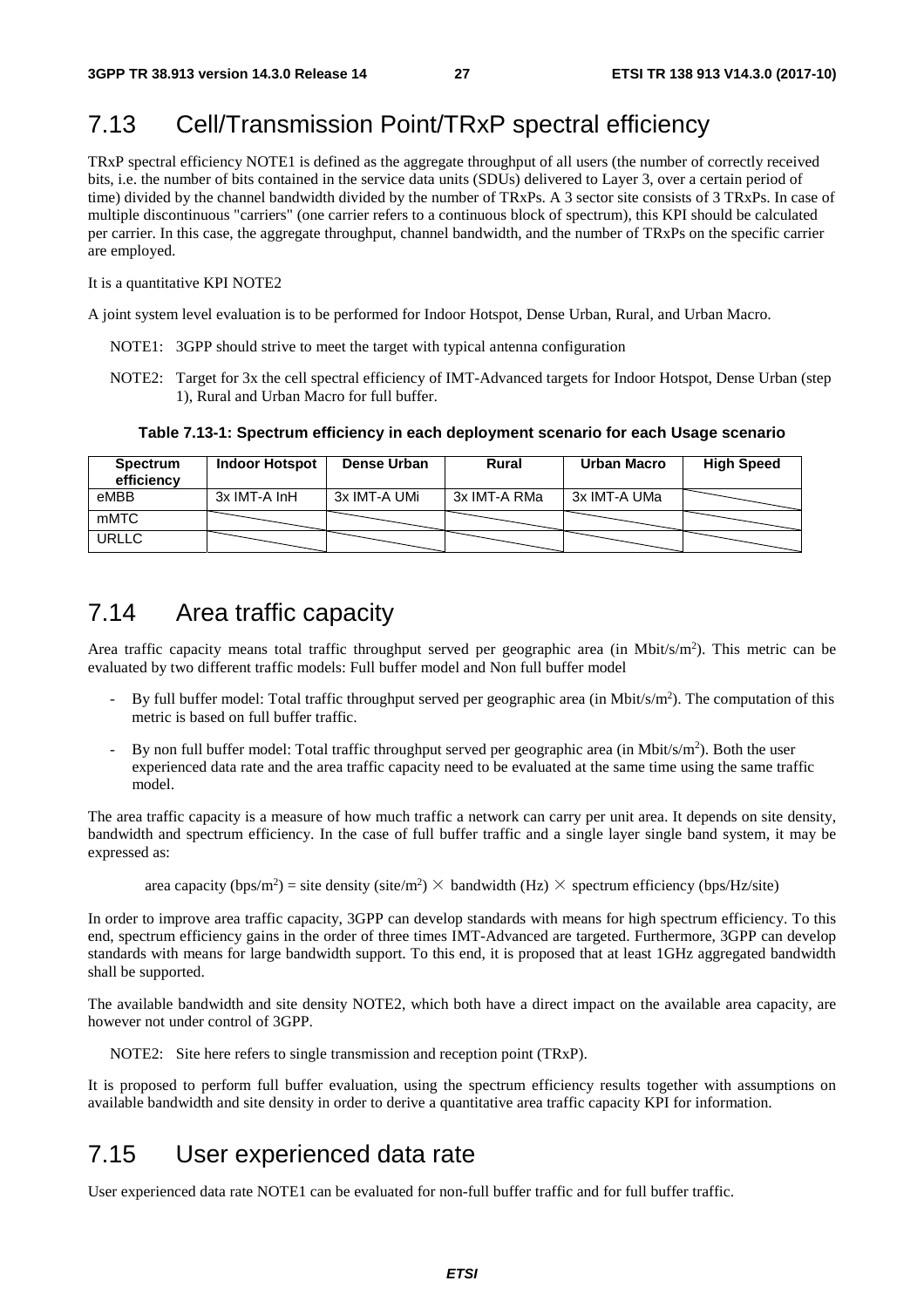NOTE1: Non-full buffer simulations are preferred for the evaluation of this KPI.

For non-full buffer traffic, user experienced data rate is the 5%-percentile (5%) of the user throughput. User throughput (during active time) is defined as the size of a burst divided by the time between the arrival of the first packet of a burst and the reception of the last packet of the burst.

For full buffer traffic, user experienced data rate is calculated as:

user experienced data rate = 5% user spectrum efficiency  $\times$  bandwidth

Here it should be noted that the 5% user spectrum efficiency depends on the number of active users sharing the channel (assumed to be 10 in the ITU evaluations ITU-R report M.2135 [5]), and that the 5% user spectrum efficiency for a fixed transmit power may vary with bandwidth. To keep a high 5% user spectrum efficiency and a few users sharing the channel, a dense network is beneficial, i.e. 5% user spectrum efficiency may vary also with site density (Site here refers to single TRxP).

To improve user experienced data rates, 3GPP can develop standards with means for high 5% user spectrum efficiency. To this end, 5% user spectrum efficiency gains in the order of three times IMT-Advanced are proposed. Furthermore, 3GPP can develop standards with means for large bandwidth support. To this end, it is proposed that at least 1GHz aggregated bandwidth shall be supported.

The available bandwidth and site density, which both have a strong impact on the available user experienced data rates, are however not under control of 3GPP.

Based on this, the full buffer experienced user data rate is evaluated for information without numerical requirements.

For non-full buffer evaluation, a joint system level evaluation is to be performed for Indoor Hotspot, Dense Urban, Rural, and Urban Macro. The non-full buffer user experienced data rate target is applicable at a certain area traffic level.

### 7.16 5th percentile user spectrum efficiency

5th percentile user spectrum efficiency means the 5% point of the cumulative distribution function (CDF) of the normalized user throughput. The (normalized) user throughput is defined as the average user throughput (the number of correctly received bits by users, i.e., the number of bits contained in the SDU delivered to Layer 3, over a certain period of time, divided by the channel bandwidth and is measured in bit/s/Hz. The channel bandwidth for this purpose is defined as the effective bandwidth times the frequency reuse factor, where the effective bandwidth is the operating bandwidth normalised appropriately considering the uplink/downlink ratio. In case of multiple discontinuous "carriers" (one carrier refers to a continuous block of spectrum), this KPI should be calculated per carrier. In this case, the user throughput and channel bandwidth on the specific carrier are employed.

It is a quantitative KPI NOTE1

A joint system level evaluation is to be performed for Indoor Hotspot, Dense Urban, Rural, and Urban Macro.

NOTE1: Target for 3x the cell edge spectral efficiency of IMT-Advanced targets for Indoor Hotspot, Dense Urban (step 1), Rural and Urban Macro for full buffer.

#### **Table 7.16-1: 5th percentile user spectrum efficiency in each deployment scenario for each usage scenario**

| 5th percentile<br>user spectrum<br>efficiency | <b>Indoor Hotspot</b> | Dense Urban  | Rural        | <b>Urban Macro</b> | <b>High Speed</b> |
|-----------------------------------------------|-----------------------|--------------|--------------|--------------------|-------------------|
| eMBB                                          | 3x IMT-A InH          | 3x IMT-A UMi | 3x IMT-A RMa | 3x IMT-A UMa       |                   |
| <b>mMTC</b>                                   |                       |              |              |                    |                   |
| <b>URLLC</b>                                  |                       |              |              |                    |                   |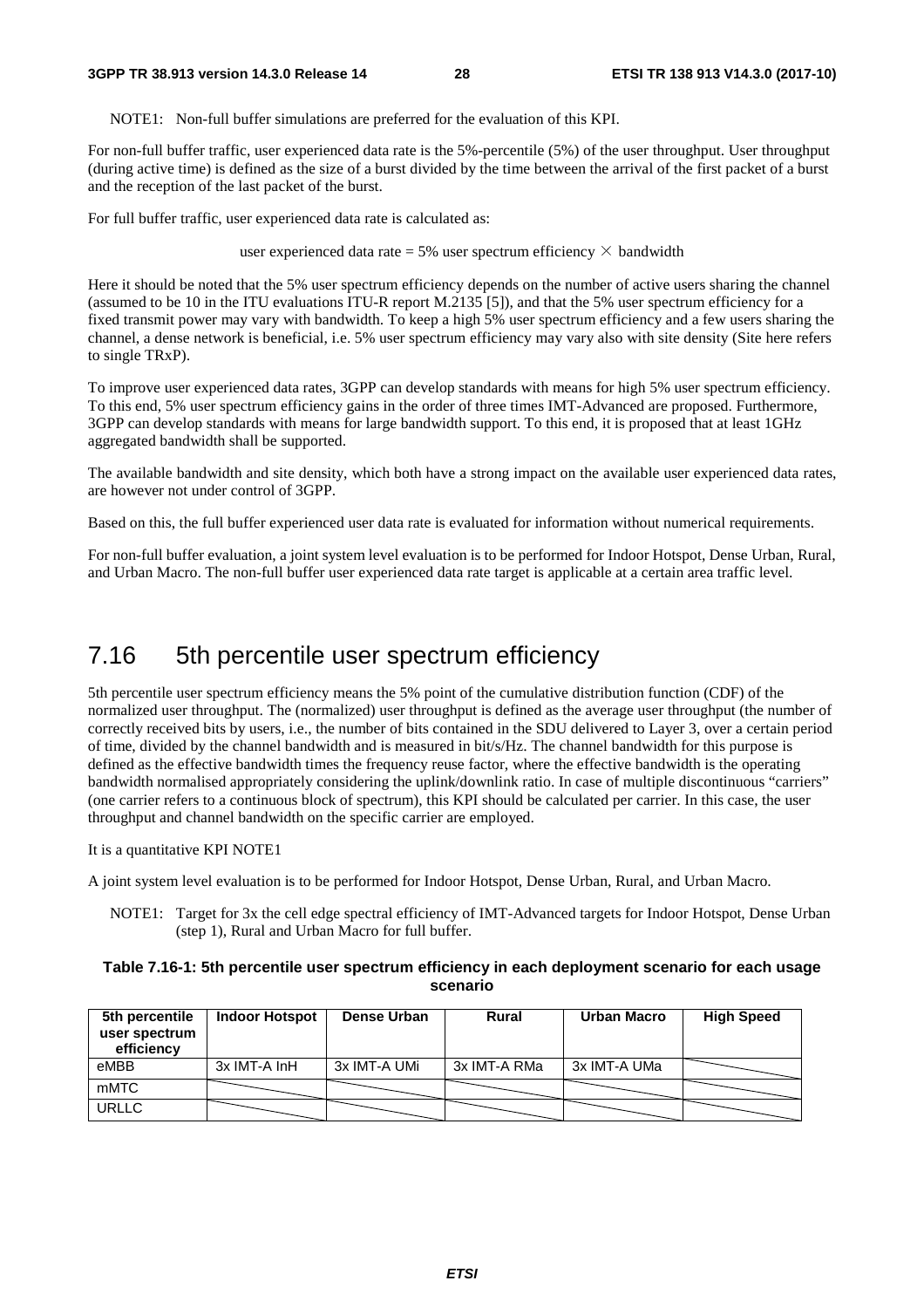# 7.17 Connection density

Connection density refers to total number of devices fulfilling a target QoS per unit area (per km2), where the target QoS is to ensure a system packet drop rate less than 1% under given packet arrival rate l and packet size S. Packet drop rate = (Number of packet in outage) / (number of generated packets), where a packet is in outage if this packet failed to be successfully received by destination receiver beyond packet dropping timer.

The target for connection density should be 1 000 000 device/km<sup>2</sup> in urban environment.

3GPP should develop standards with means of high connection efficiency (measured as supported number of devices per TRxP per unit frequency resource) to achieve the desired connection density.

Analytical, link level evaluation and system level evaluation are to be performed for Urban coverage for massive connection (Urban environment).

### 7.18 Mobility

Mobility means the maximum user speed at which a defined QoS can be achieved (in km/h).

The target for mobility target should be 500km/h.

Evaluation methodology should be link level evaluation with deployment scenario specific operating point.

### 7.19 Network energy efficiency

The capability is to minimize the RAN energy consumption while providing a much better area traffic capacity.

Both qualitative and quantitative KPIs are proposed.

Network energy efficiency shall be considered as a basic principle in the NR design

The target is a design with:

- the ability to efficiently deliver data, and
- the ability to provide sufficiently granular network discontinuous transmission when there is no data to transmit and network availability is maintained
- the ability to provide operator flexibility to adapt sleep durations of base stations depending on load, services and area

In case of quantitative KPI, the following Network Energy Efficiency quantitative KPI (in bit per Joule) shall be used:

- a) to compare different solutions or mechanisms directly related to energy efficiency, when their impact is not obvious from qualitative analysis. When qualitative evaluation provide clear conclusions for the comparison of different network EE solutions and the evaluation of their impact, the comparison through the proposed quantitative KPI is not required.
- b) to compare the final NR system design with LTE to evaluate the overall improvement brought in terms of network EE

Definition:

$$
EE_{global} = \sum_{scenario K} b_{K}EE_{scenario K}
$$

*bk* refers to the weights of every deployment scenario where the network energy efficiency is evaluated.

$$
EE_{Scenario} = \sum_{load level 1} a_1 \frac{V_1}{EC_1}
$$

 $V_1$ = Refers to the traffic per second served by a base station (in bits/s)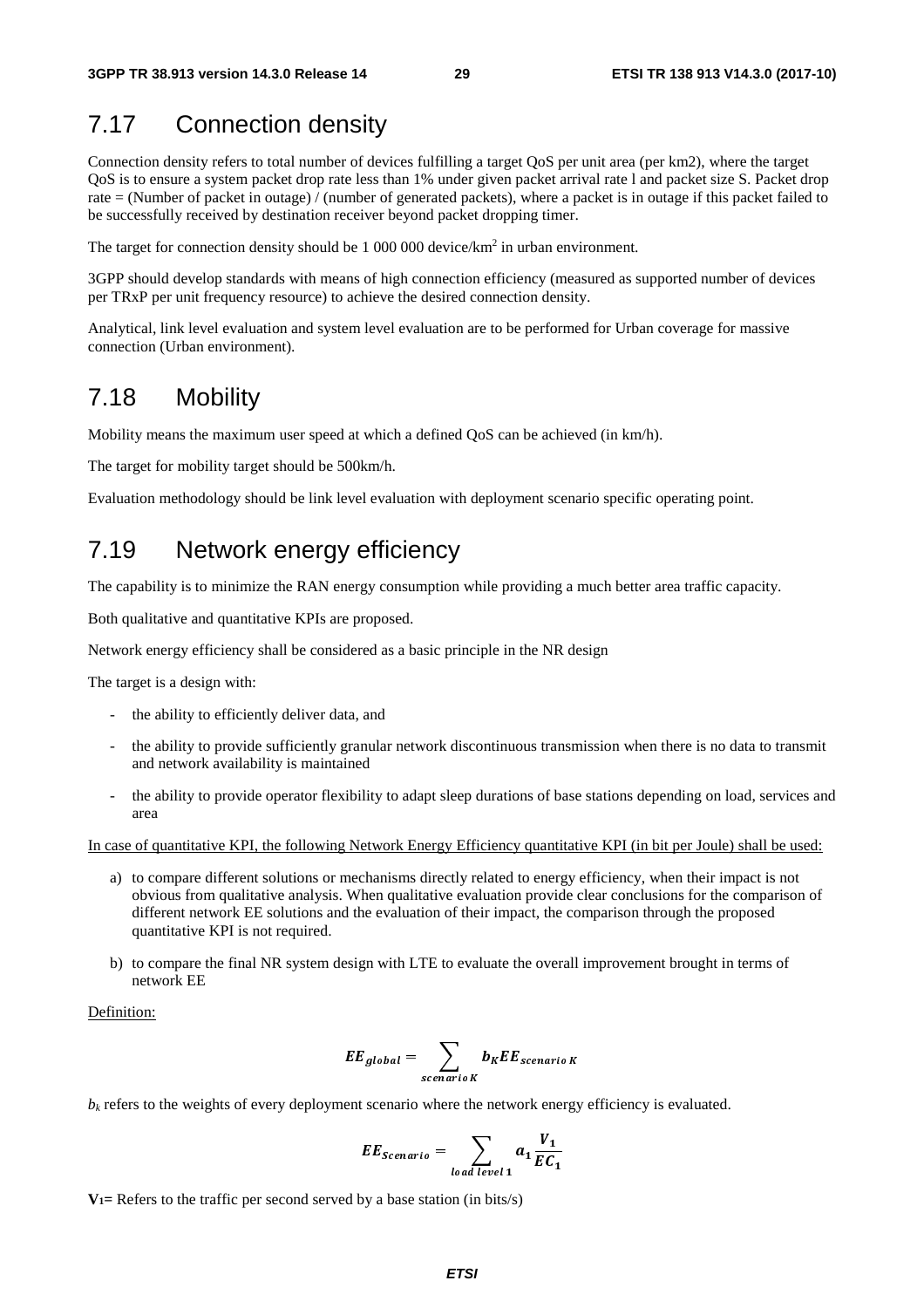**EC<sub>1</sub>** = Refers to the power consumed by a base station to serve  $V_1$  (in Watt = Joule/s).

**a1 =** Refers to the weight for each traffic load level.

Notes:

The following assumptions are considered as starting point for the discussion in RAN WGs:

- the IMEC model can be used as a starting point with possible enhancements or adjustment depending on considerations brought to RAN WGs. Similar other models are not precluded (Further discussion in RAN WGs needed). Other alternative models can be considered in RAN1 if needed.
- Energy Efficiency Quantitative KPI should be evaluated by means of system level simulations at least in 2 deployment scenarios: one coverage limited environment (ex : Rural) AND one capacity limited environment (ex : Urban).
- Evaluation should not be for peak hour but based on a 24 hour daily traffic profile. We recommend that at least 3 load levels should be evaluated
- Cooling system impact on EE will not be discussed in 3GPP RAN

Evaluation methodology is based on inspection as baseline and system level evaluation is to be performed if necessary. For system level evaluation, at least 2 deployment scenarios are considered; one is coverage limited environment (ex: Rural) and the other one is capacity limited environment (ex: Dense Urban). NOTE1

NOTE1: Inspection is the method to qualitatively check the capability of the RAN to improve area traffic capacity with minimum RAN energy consumption, e.g., ensure no or limited increase of BS power with more antenna elements and larger bandwidth, etc. As qualitative evaluation, 3GPP should ensure that the new RAT is based on energy efficient design principles. For quantitative evaluation, one can compare the quantity of information bits transmitted to/received from users, divided by the energy consumption of RAN.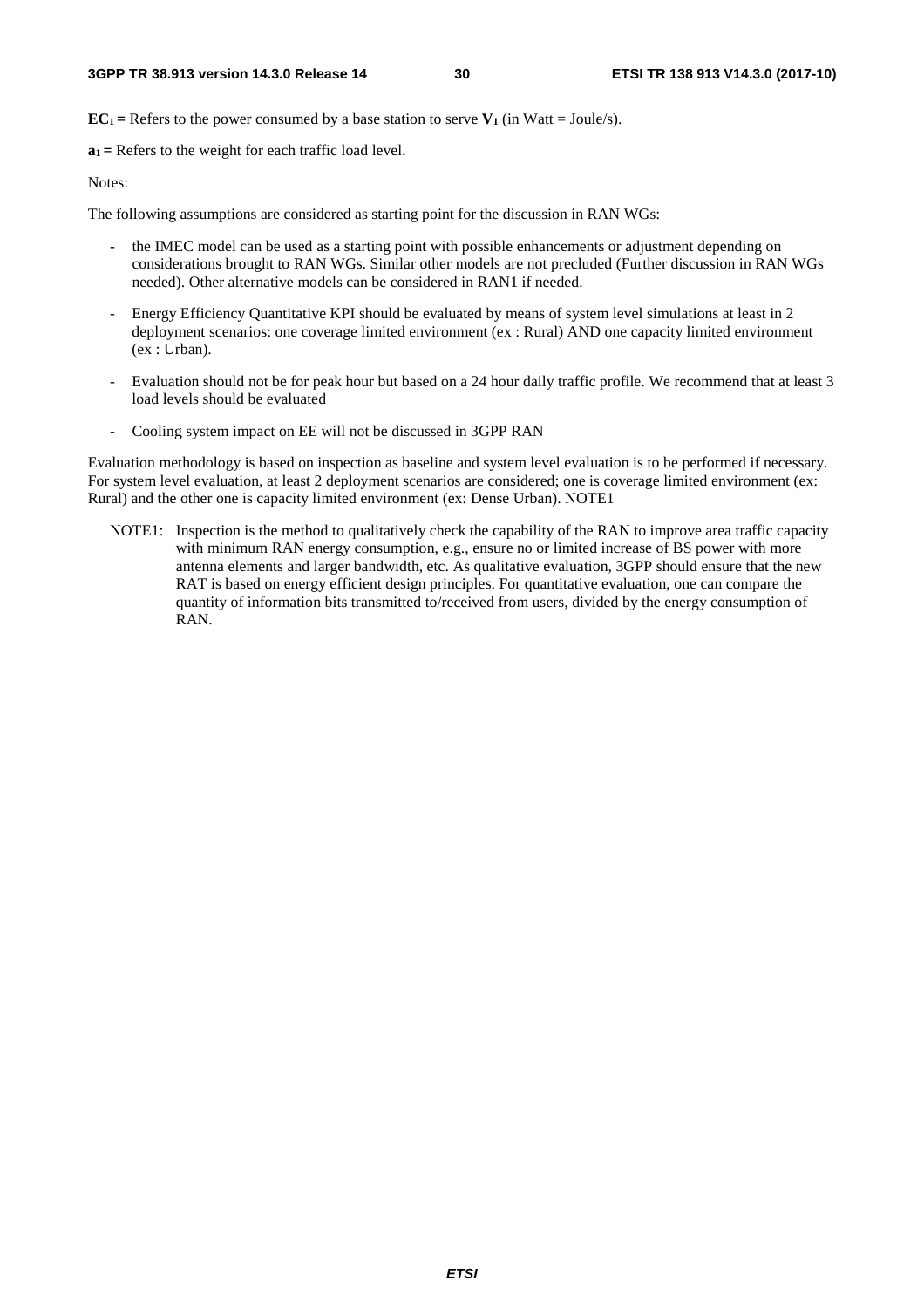# 8 Requirements for architecture and migration of Next Generation Radio Access Technologies

The RAN design for the Next Generation Radio Access Technologies shall be designed to fulfil the following requirements:

- The RAN architecture shall support tight interworking between the new RAT and LTE.
	- Considering high performing inter-RAT mobility and aggregation of data flows via at least dual connectivity between LTE and new RAT. This shall be supported for both collocated and non-collocated site deployments.
- The RAN architecture shall support connectivity through multiple transmission points, either collocated or noncollocated.
	- The RAN architecture shall enable a separation of control plane signalling and user plane data from different sites.
	- The RAN architecture shall support interfaces supporting effective inter-site scheduling coordination.
- Different options and flexibility for splitting the RAN architecture shall be allowed.
- The RAN architecture shall allow for deployment flexibility e.g. to host relevant RAN, CN and application functions close together at the edges of the network, when needed, e.g. to enable context aware service delivery, low latency services, etc...
- The RAN architecture shall allow for C-plane/U-plane separation.
- The RAN architecture shall allow deployments using Network Function Virtualization.
- The RAN architecture shall allow for the RAN and the CN to evolve independently.
- The RAN architecture shall allow for the operation of Network Slicing3GPP TR 23.799 [7].
- The RAN architecture shall support sharing of the RAN between multiple operators.
- The design of the RAN architecture shall allow the deployment of new services rapidly and efficiently.
- The design of the RAN architecture shall allow the support of 3GPP defined service classes (e.g. interactive, background, streaming and conversational).
- The design of the RAN architecture shall enable lower CAPEX/OPEX with respect to current networks to achieve the same level of services.
- RAN-CN interfaces and RAN internal interfaces (both between new RAT logical nodes/functions and between new RAT and LTE logical nodes/functions) shall be open for multi-vendor interoperability.
- The RAN architecture shall support operator-controlled sidelink (device-to-device) operation, both in coverage and out of coverage.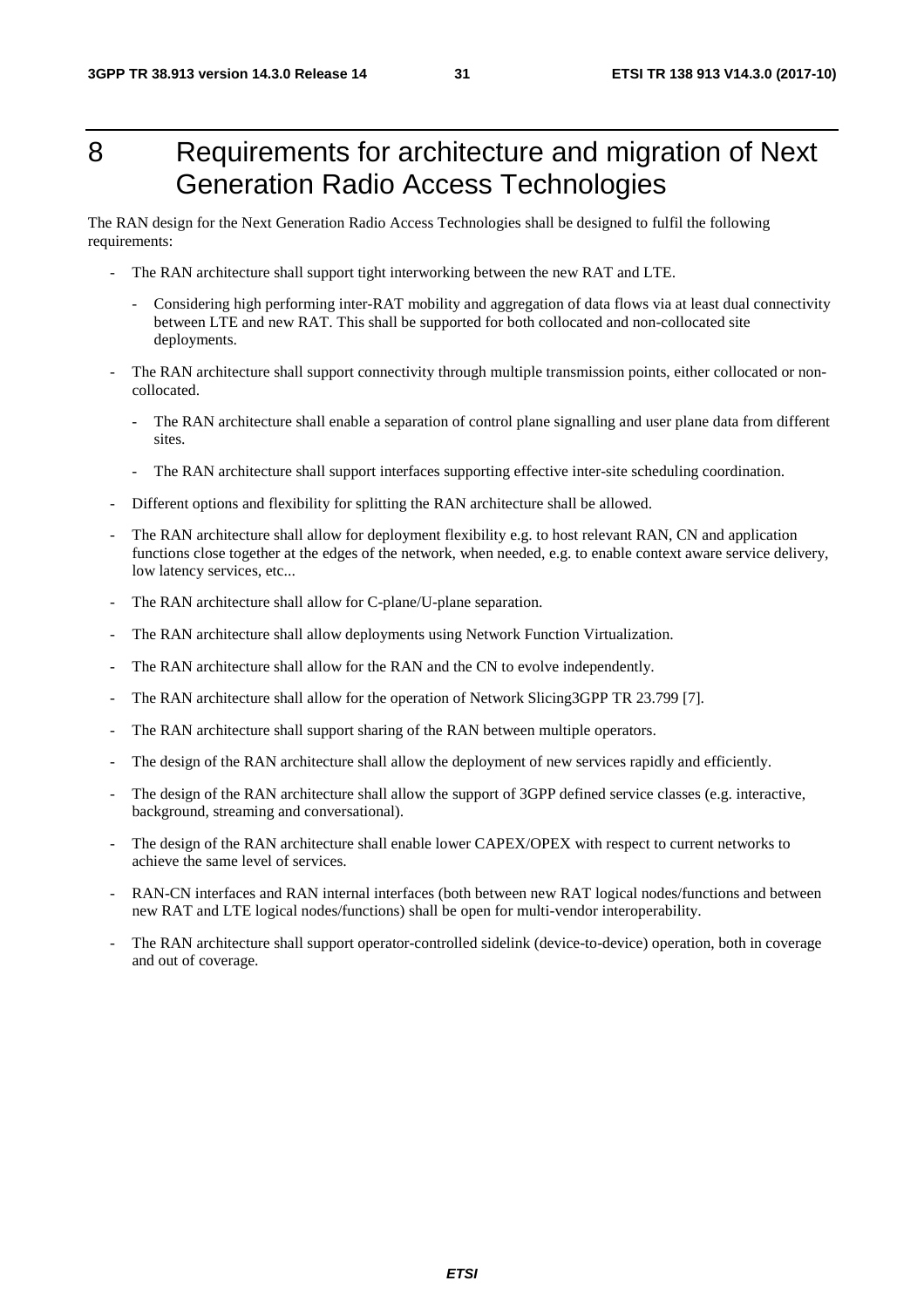# 9 Supplementary-Service related requirements

### 9.1 Multimedia Broadcast/Multicast Service

The new RAT shall support existing Multicast/Broadcast services (e.g. download, streaming, group communication, TV, etc.) and new services (e.g. V2X, etc).

The new RAT shall support dynamic adjustment of the Multicast/Broadcast area based on e.g. the user distribution or service requirements.

The new RAT shall support concurrent delivery of both unicast and Multicast/Broadcast services to the users.

The new RAT shall support efficient multiplexing with unicast transmissions in at least frequency domain and time domain.

The new RAT shall support static and dynamic resource allocation between Multicast/Broadcast and unicast; the new RAT shall in particular allow support of up to 100% of DL resources for Multicast/Broadcast (100% meaning a dedicated MBMS carrier).

The new RAT shall support Multicast/Broadcast network sharing between multiple participating MNOs, including the case of a dedicated MBMS network.

The new RAT shall make it possible to cover large geographical areas up to the size of an entire country in SFN mode with network synchronization and shall allow cell radii of up to 100 km if required to facilitate that objective. It shall also support local, regional and national broadcast areas.

The new RAT shall support Multicast/Broadcast services for fixed, portable and mobile UEs. Mobility up to 250 km/h shall be supported.

The new RAT shall leverage usage of RAN equipment (hard- and software) including e.g. multi-antenna capabilities (e.g. MIMO) to improve Multicast/Broadcast capacity and reliability.

The new RAT shall support Multicast/Broadcast services for mMTC devices.

### 9.2 Location/Positioning Service

The NR should enable, and improve if suitable, state-of-art positioning techniques, such as RAN-embedded (Cell-ID, E-Cell ID, OTDOA, UTDOA, etc.) and RAN-external (GNSS, Bluetooth, WLAN, Terrestrial Beacon Systems (TBS), sensors, etc.). Additionally, potential D2D based positioning techniques should be considered.

The NR positioning shall exploit high bandwidth, massive antenna systems, network architecture/ functionalities (e.g. heterogeneous networks, broadcast, MBMS) and deployment of massive number of devices. NR positioning shall support indoors and outdoors use cases.

NR shall support regulatory positioning requirements.

NR design targets for commercial positioning use cases include:

- 1. Support for range of accuracy levels, latency levels and device categories
- 2. Support accuracy and latency as defined in TR 22.862 for some use cases
- 3. Reduced network complexity
- 3. Reduced device cost
- 4. Reduced device power consumption
- 5. Efficient signalling over the air interface and in the network
- 6. Support for hybrid positioning methods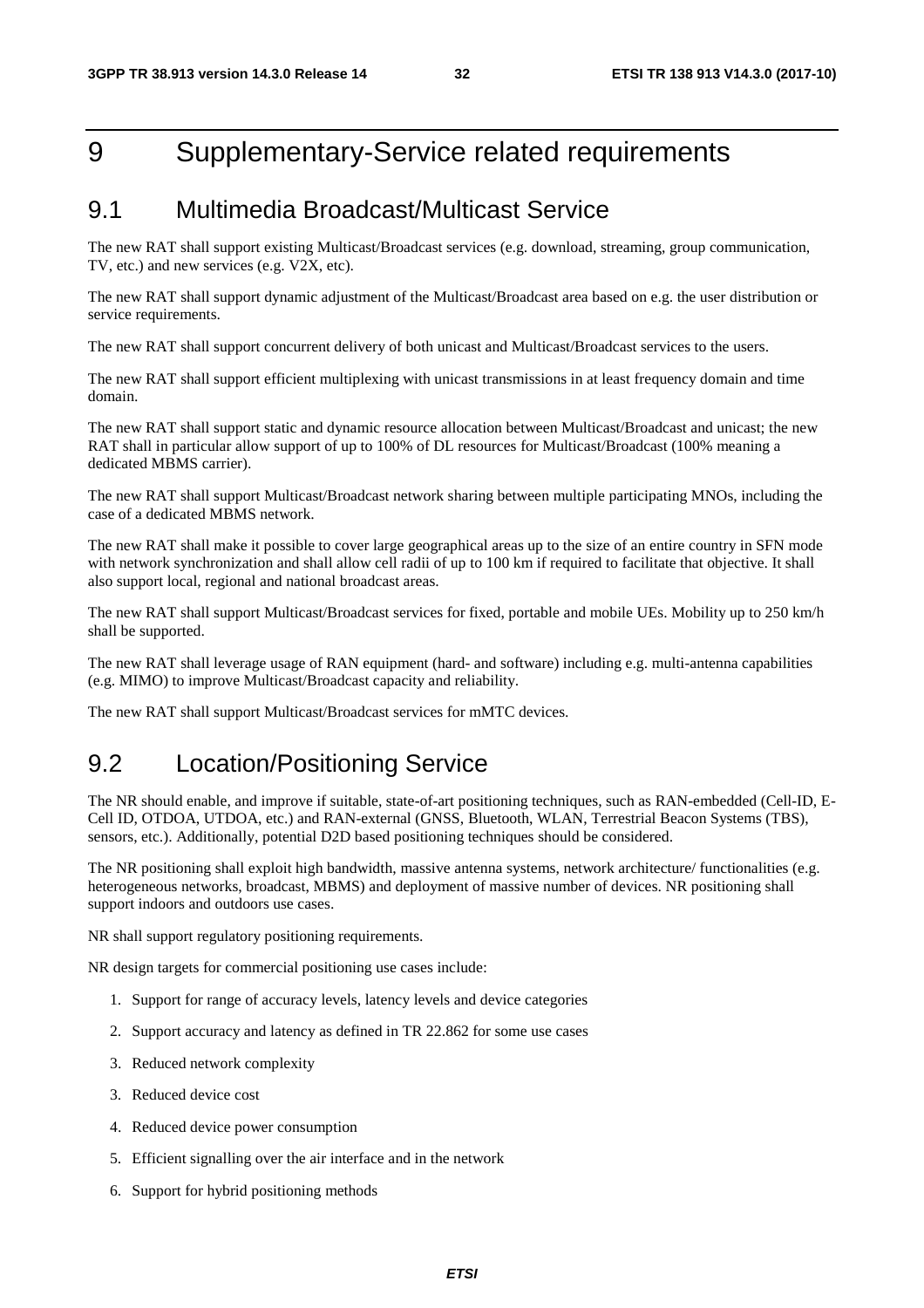- 7. Scalability (support for large number of devices)
- 8. High security
- 9. High availability
- 10. Support UE speed as defined in TR 22.862

### 9.3 Critical Communications services

### 9.3.1 Public safety communications

The RAN design for the Next Generation Radio Access Technologies shall support D2D (e.g. ProSe in 3GPP TS 23.303 [8]).

The RAN design for the Next Generation Radio Access Technologies shall support Mission Critical Communications for diverse types of services (e.g. MCPTT, MCVideo, MCData in 3GPP TS 22.179 [9], 3GPP TS 22.280 [20], 3GPP TS 22.281 [21], and 3GPP TS 22.282 [22]).

The RAN design for the Next Generation Radio Access Technologies shall support efficient group communications (e.g. GCSE\_LTE, SC-PTM in 3GPP TS 22.468 [10] and 3GPP TR 36.890 [11]).

The RAN design for the Next Generation Radio Access Technologies shall support isolated communications (e.g. IOPS in 3GPP TS 22.346 [23]).

### 9.3.2 Emergency communications

The RAN design for the Next Generation Radio Access Technologies shall provide mechanisms to enable emergency calls including positioning/location for emergency calls (such as is found in 3GPP TS 22.101 [12] section 10 for emergency calls and 3GPP TS 22.071 [13] for position/location) when appropriate.

The RAN design for the Next Generation Radio Access Technologies shall provide mechanisms to enable Multimedia Priority Services (such as is found in 3GPP TS 22.153 [14]).

### 9.3.3 Public warning/emergency alert systems

The RAN design for the Next Generation Radio Access Technologies shall provide mechanisms to enable public warning services that provides warning/notifications to users meeting regional regulatory requirements (such as is found in 3GPP TS 22.268 [15]).

### 9.4 V2X communication

The RAN design for NR V2X shall provide communication via infrastructure, including MBMS support, for V2X services (such as found in 3GPP TS 22.185 [17]) and advanced V2X services (such as found in the outcome of the SA1 study 3GPP TS 22.886 [18]).

The RAN design for NR V2X shall provide communication via sidelink for V2X services (such as found in 3GPP TS 22.185 [17]) and advanced V2X services (such as found in the outcome of the SA1 study 3GPP TS 22.886 [18]).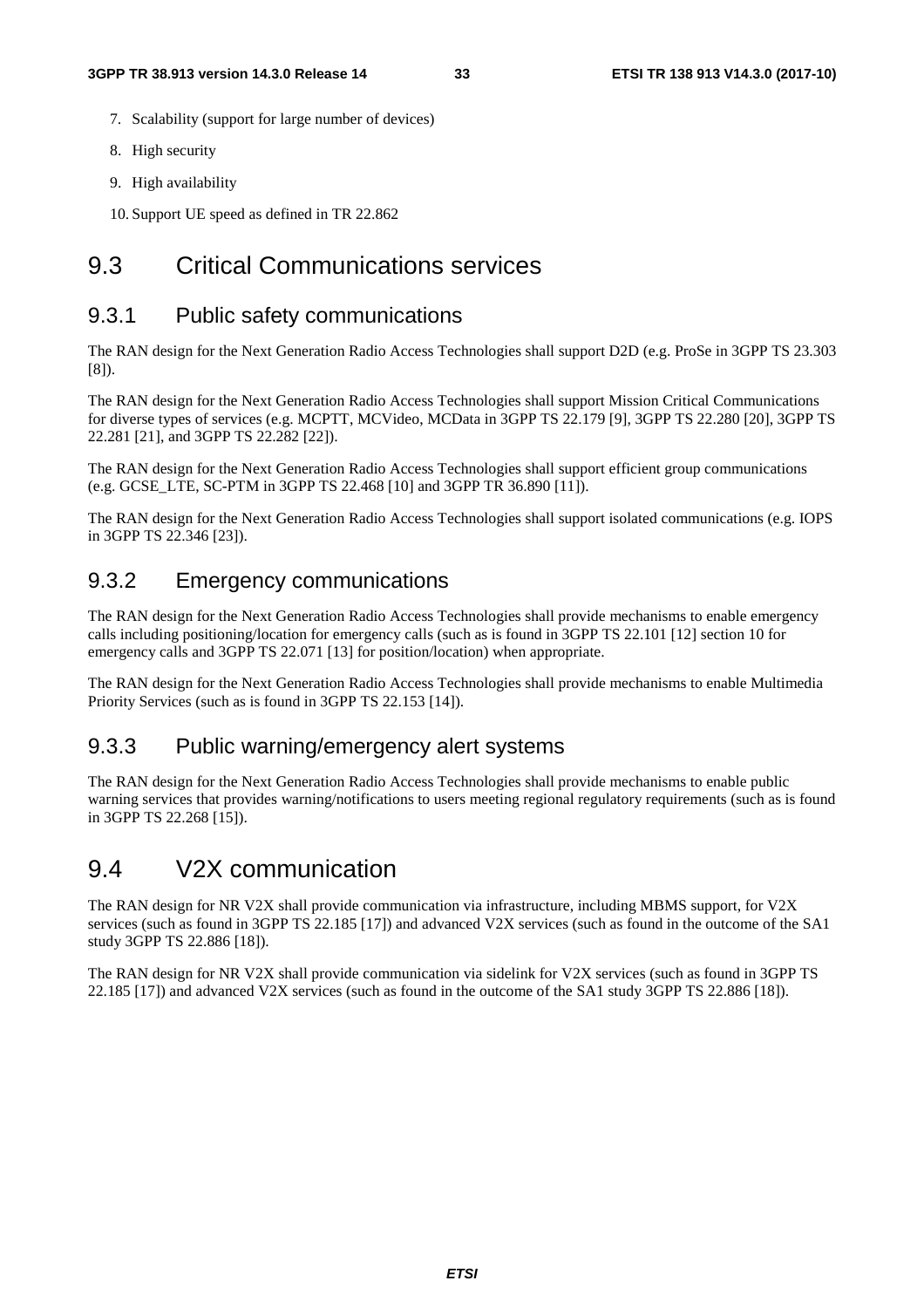# 10 Operational requirements

### 10.0 General

The RAN design for the Next Generation Radio Access Technologies shall be designed to fulfill the following requirements:

- RF requirements for multi-standard base stations shall be supported also for the new RAT.
- The RAN nodes shall be designed to allow upgrade by software as much as possible.

### 10.1 Spectrum

#### 10.1.1 Void

#### 10.1.2 Channel bandwidth scalability

Bandwidth scalability means the ability to operate with different bandwidth allocations.

It is a qualitative KPI.

#### 10.1.3 Void

### 10.1.4 Duplexing flexibility

Duplexing flexibility means the ability of the access technology to adapt its allocation of resources flexibly for uplink and downlink for both paired and unpaired frequency bands.

#### 10.1.5 Support of shared spectrum

Next Generation Radio Access Technologies should support efficient mechanisms to share either licensed or unlicensed spectrum with other IMT/Non-IMT systems.

#### 10.1.6 Spectrum range

Next Generation Radio Access Technologies should support potential use of frequency range up to 100 GHz.

### 10.2 UL Link Budget

For eMBB, NR uplink should target at least the same link budget (i.e. MCL) as LTE uplink, under the same usage scenarios and similar deployment configurations (e.g., same carrier frequency).

### 10.3 Support for wide range of services

Support for wide range of services means the system shall be inherently flexible enough to meet the connectivity requirements of a range of existing and future (as yet unknown) services to be deployable on a single continuous block of spectrum in an efficient manner.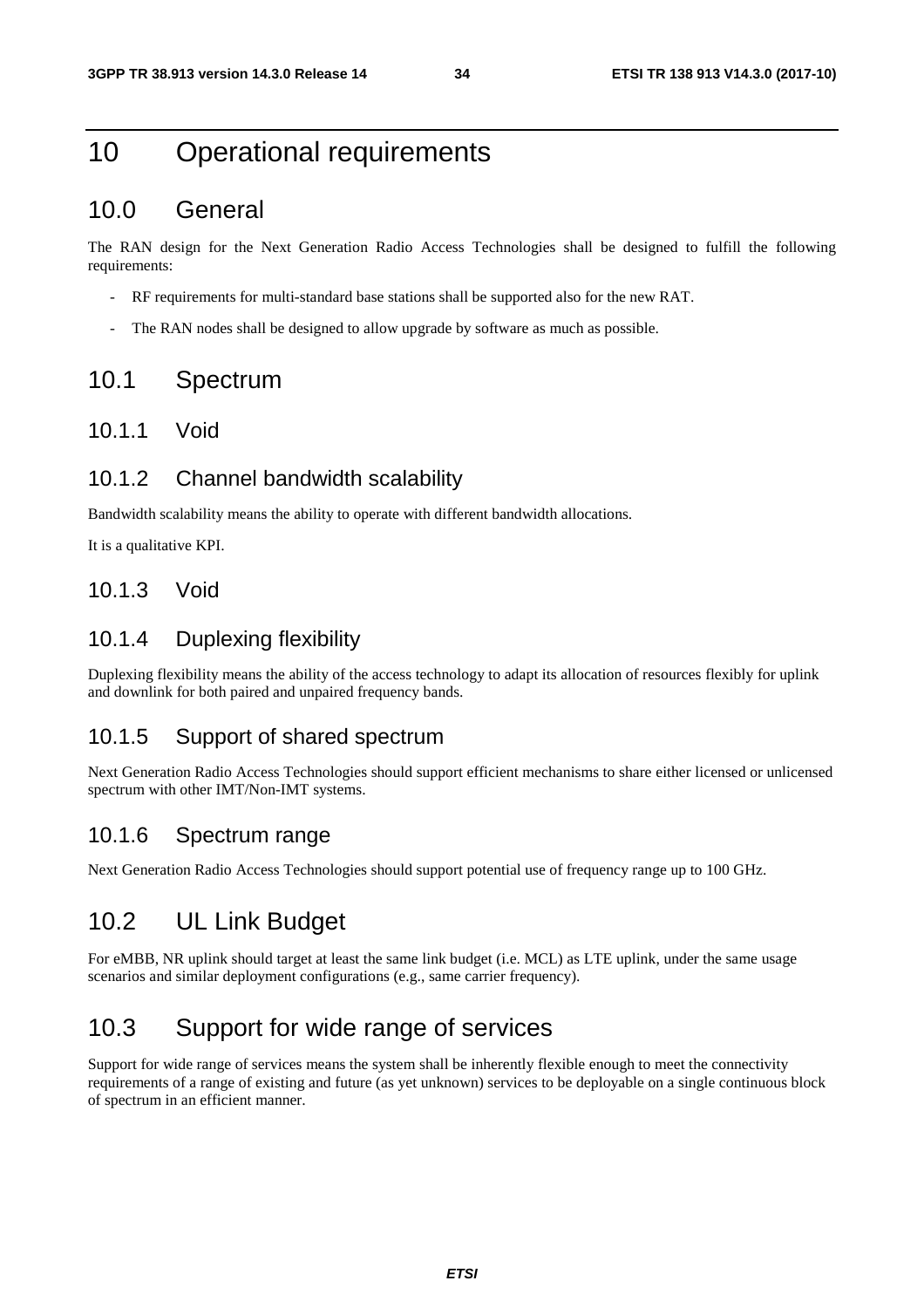# 10.4 Co-existence and interworking with legacy RATs

### 10.4.1 Co-existence with LTE

The New RAT should be able to support flexible allocation of resources (e.g. time, frequency) between the new RAT and LTE operating in the same block of spectrum (with possible bandwidths overlap). Resource allocation granularity in the time/frequency domain, as well as the potential guards between NR and LTE resources are to be determined by the study on the new RAT. The New RAT should be able to use these resources at least for downlink, uplink and sidelink. The solution should work whether LTE is supported by the same base station as the New RAT or the two RATs are supported by different base stations. The solution should not affect backward compatibility with legacy LTE terminals. These requirements are applicable for LTE Rel-8 and onwards, including NB-IoT.

This flexible allocation of resources should enable a progressive downsize of operators assigned bandwidth used by LTE, and the corresponding increase in the bandwidth used by NR.

Note: this requirement may be supported with different levels of flexibility depending on the LTE capability/release.

The New RAT shall be able to co-exist with LTE on adjacent spectrum in the same band in the same geographical area, including collocated deployments of the same or different operators; where the ability to coexist is based upon an agreed maximum degradation of throughput that is found acceptable on LTE.

These requirements are applicable for paired and unpaired spectrum.

### 10.4.2 Co-existence with UMTS and GSM/EDGE

The New RAT shall be able to co-exist with UMTS and GSM/EDGE on adjacent spectrum in the same band in the same geographical area, including collocated deployments of the same or different operators; where the ability to coexist is based upon an agreed maximum degradation of throughput and outage that is found acceptable on UMTS and GSM/EDGE, respectively.

Coexistence on adjacent spectrum in the same geographical area should enable a progressive downsize of operators assigned bandwidth used by UMTS and GSM/EDGE, and the corresponding increase in the bandwidth used by NR.

These requirements are applicable for paired and unpaired spectrum.

### 10.4.3 V2X communication

It is not intended for NR V2X to replace the services offered by LTE V2X. Instead, the NR V2X shall complement LTE V2X for advanced V2X services and support interworking with LTE V2X.

### 10.5 Void

### 10.6 Interworking with non-3GPP systems

#### 10.6.1 General

3GPP system shall support procedures for interworking with non 3GPP RATs.

### 10.6.2 Interworking with WLAN

The next generation access network shall support interworking with WLAN. The number of solutions selected should be minimized.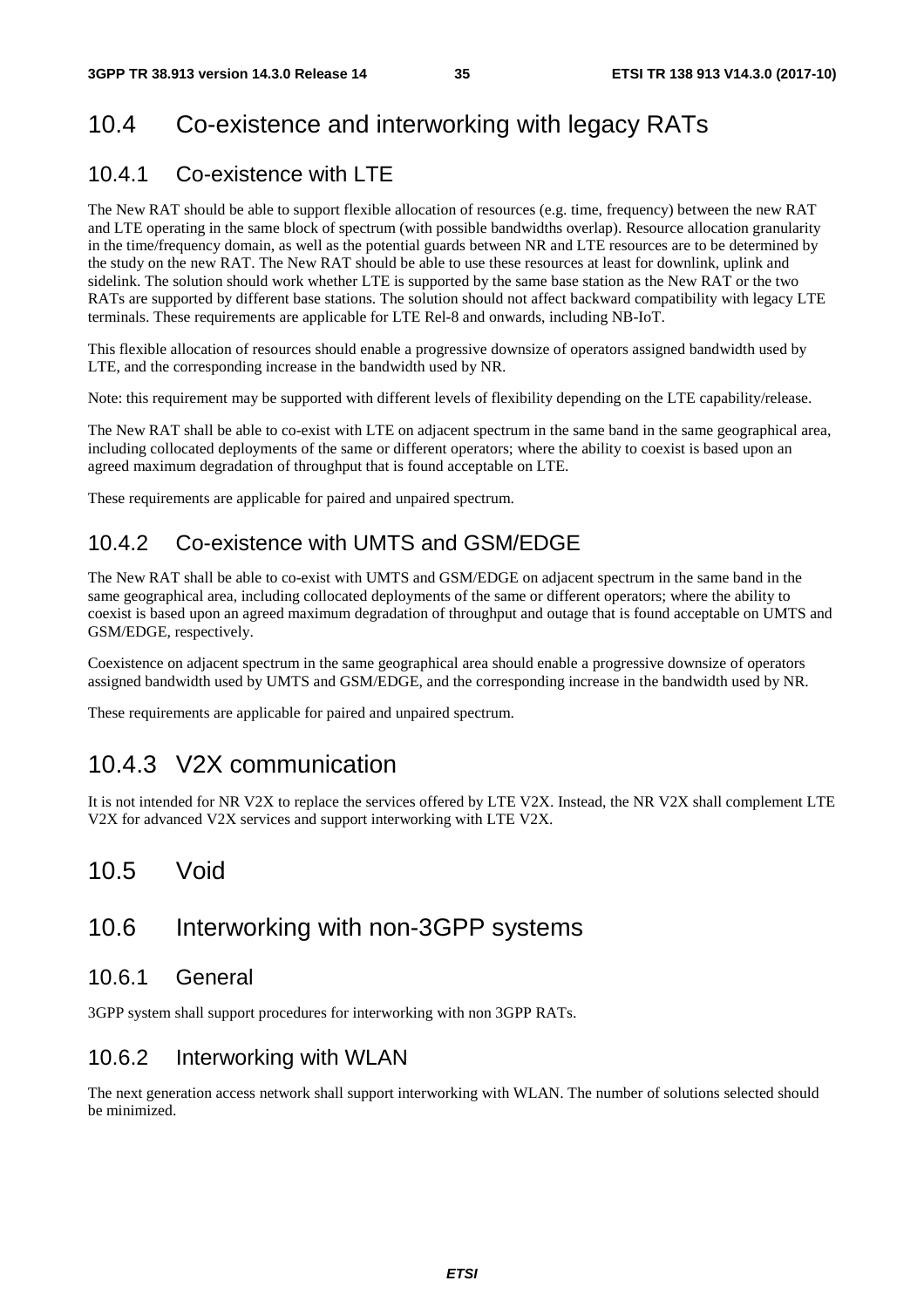10.6.3 Void

10.7 Void

### 10.8 Easy operation and Self Organization requirements

The RAN design for the Next Generation Radio Access Technologies shall be designed to fulfill the following requirements:

- RAN shall support the deployment of RAN SON functions in a hybrid manner (distributed and centralized).
- Collaboration and coordination among RAN SON functions need to be addressed.
- User / application level QoS and QoE monitoring capability by UEs and network elements shall be supported.

### 10.9 Void

### 10.10 Cost-related requirements

### 10.10.1 Balance of complexity and performance

The cost of introduction of massive MIMO technology is impacted by the analog parts, which are directly related with RF performance requirements. Since massive MIMO is seen as a key technology for NR, the requirements levels must be chosen carefully and careful consideration of how they are defined must be undertaken, in order to enable economically viable deployments. This applies for all types of NR deployments, but is of particular importance for massive MIMO nodes employing Active Antenna Systems, or Advanced Antenna Systems in a more general sense.

In particular, some RF requirements may need more careful consideration, such as the out of band emission limits and the maximum ratio between overall system power and individual power per RF chain/antenna element. In addition to the implied complexity and cost, the RF requirements must be defined with co-existence and sharing performance in mind and respecting regulatory limits. Particular care has to be taken in how to define unwanted emission limits with respect to the increasing size of the massive MIMO configuration in a proper way that does not lead to excessively high unwanted emission.

### 10.10.2 Low-cost requirements

3GPP shall support ultra-low cost network infrastructures, ultra-low cost devices, and ultra-low cost operation and maintenance to enable economically viable deployments for the Provision of minimal services (Data and Voice) for very low-ARPU areas.

### 10.11 Energy-related requirements

### 10.12 Security and Privacy related requirement relevant for Radio Access

The RAN design for the Next Generation Radio Access Technologies shall ensure support for integrity and confidentiality protection of radio signalling messages, including messages between RAN and Core network nodes.

The RAN design for the Next Generation Radio Access Technologies shall ensure the ability to support integrity and confidentiality protection of user plane messages, including messages between RAN and Core network nodes, with the use of such security to be configurable during security set-up.

The RAN design for the Next Generation Radio Access Technologies shall ensure support for the allocation and use of identities to provide user privacy, e.g. reduce the need for sending any permanent identities in the clear.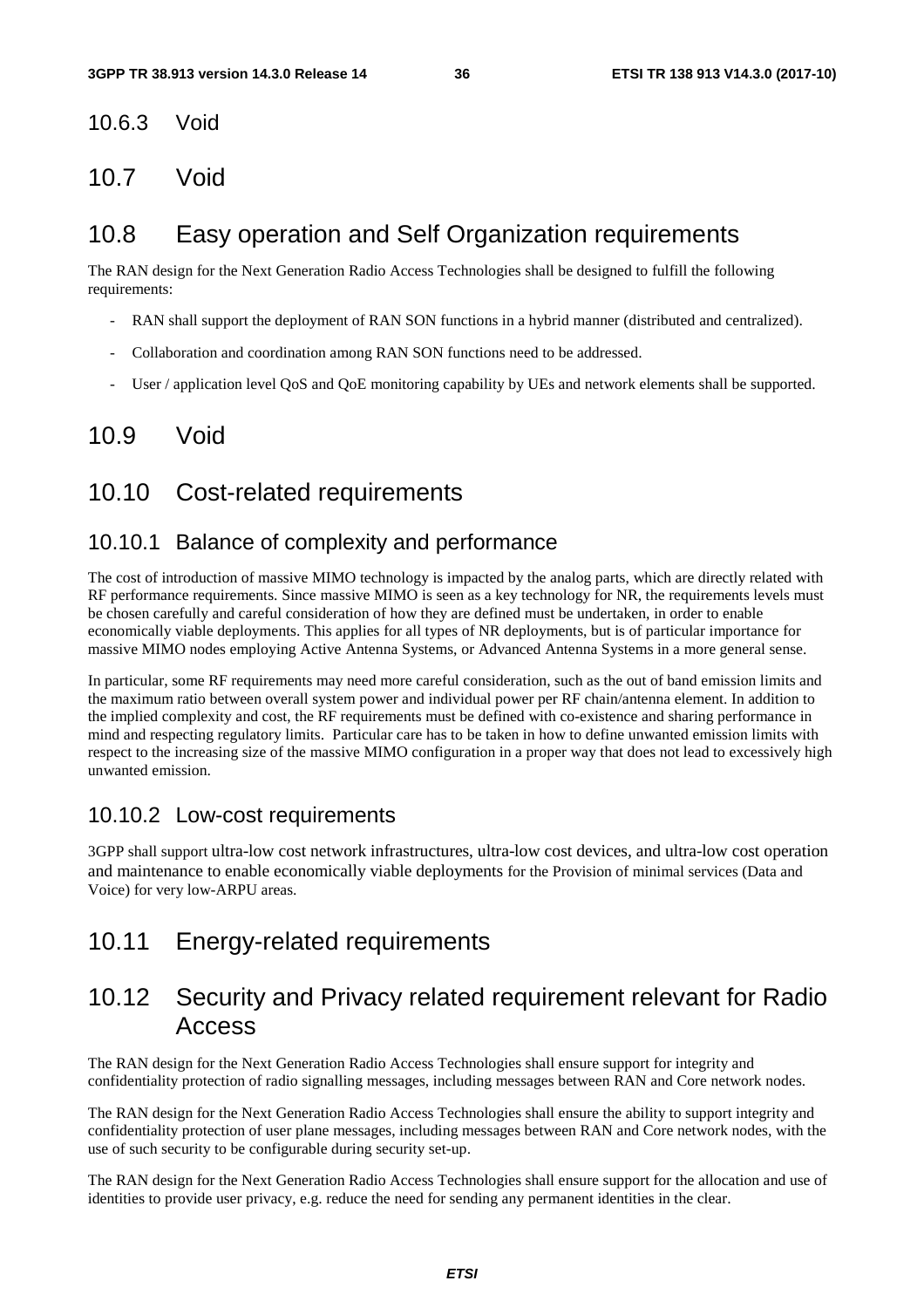The RAN design for the Next Generation Radio Access Technologies shall ensure the efficient establishment of RAN security mechanisms.

The RAN design for the Next Generation Radio Access Technologies shall ensure resilience against jamming.

- NOTE1: Security and Privacy-related system requirements are reflected in 3GPP TR 33.899 [19]. This TR includes security areas on "RAN security" and "Privacy security", which is a possible source of security and privacy related requirements for the Radio Access.
- 10.13 Void

### 10.14 Lawful Interception

The RAN design for the Next Generation Radio Access Technologies shall provide mechanisms to enable lawful intercept for appropriate services (as per 3GPP TS 33.106 [16]).

### 10.15 Backhaul and signalling optimization requirements

The RAN system shall have the capability to minimize the backhaul and signalling load in line with the requirements in section 5.48 of 3GPP TR 22.891 [3]).

### 10.16 Relay requirements

The design of the 5G RAN and Radio Interface Technology shall aim at supporting wireless relay functions.

### 10.17 High availability

The RAN availability is characterized by its availability rate X, defined as follows: a base station is available for the targeted communication X% of the time. Unavailable communication for shorter period than [Y] ms shall not be counted.

The NR specification's ability to provide URLLC services shall not be compromised by the functions defined to improve the network or UE energy efficiency, or by system reconfigurations and software upgrades.

### 10.18 Void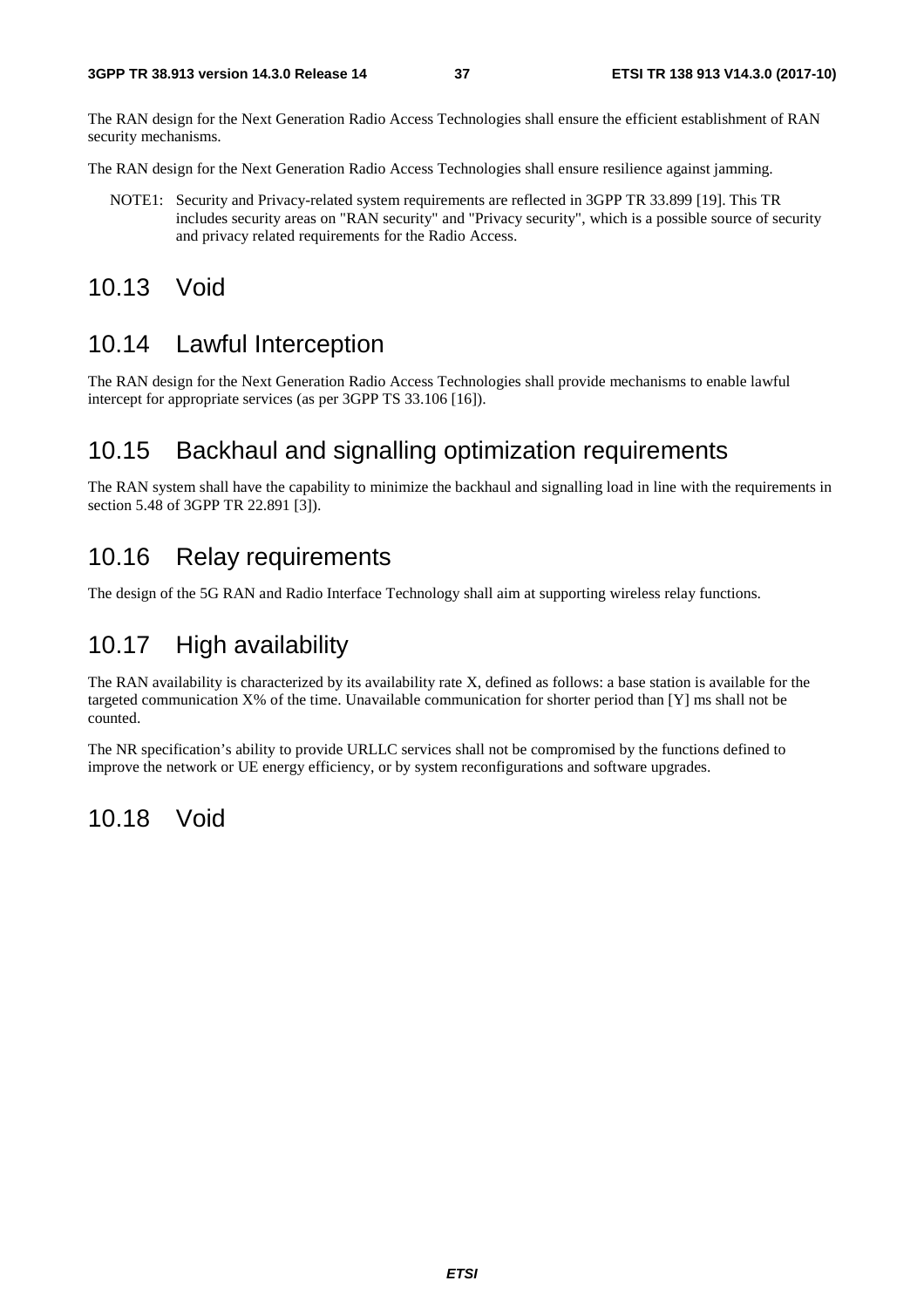# 11 Testing and Conformance Requirements

- Conformance requirements shall be defined for NR on all deployment bands
- Features/components of NR shall be designed in such a way that it is feasible to define test specifications for these features/components for both UE and BS on all deployment bands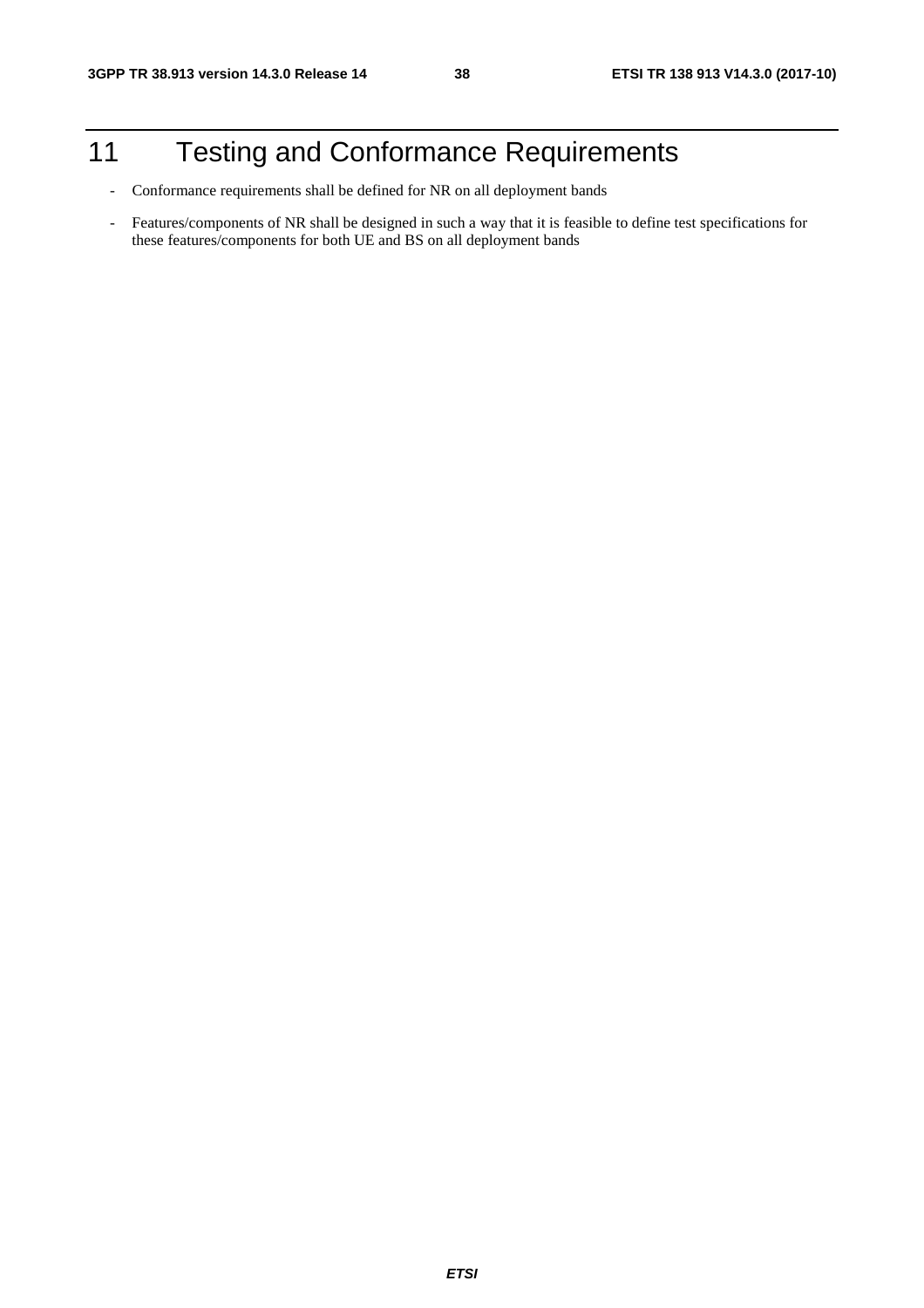# Annex A: Change history

| <b>Change history</b> |               |           |           |                |                                                                                                                                                                                                                                                                                   |        |            |
|-----------------------|---------------|-----------|-----------|----------------|-----------------------------------------------------------------------------------------------------------------------------------------------------------------------------------------------------------------------------------------------------------------------------------|--------|------------|
| Date                  | TSG#          | TSG Doc.  | <b>CR</b> | Rev            | Subject/Comment                                                                                                                                                                                                                                                                   | Old    | <b>New</b> |
| 2015-11               | <b>RP-70</b>  | RP-151761 |           |                | Draft skeleton for the TR                                                                                                                                                                                                                                                         |        | 0.0.0      |
| 2015-11               | $IRP-70$      | RP-152183 |           |                | Revised the reference SI to the updated SI, removed                                                                                                                                                                                                                               | 0.0.0  | 0.0.1      |
|                       |               |           |           |                | the change mark                                                                                                                                                                                                                                                                   | 0.0.1  |            |
| 2016-01               | RP-AH         | Rpa160013 |           |                | Revised the Skeleton TR based on the Report of<br>email discussion Rpa-160012                                                                                                                                                                                                     |        | 0.0.2      |
| 2016-01               | RP-AH         | Rpa160070 |           |                | Merge all requirements into one section, renamed the<br>section as key performance indicator                                                                                                                                                                                      | 0.0.2  | 0.0.3      |
| 2016-01               | RP-AH         | Rpa160071 |           |                | Move support for wide range of service from KPI<br>section into operational section<br>Move spectral related sections from KPI section into<br>operational section<br>Remove E2E latency requirements;<br>agreed skeleton TR                                                      | 0.0.3  | 0.1.0      |
| 2016-01 RP-AH         |               | Rpa160080 |           |                | Implementation of approved pCRs Rpa160077,<br>Rpa160078 and Rpa160079 into the skeleton TR<br>Rpa160071 as input for RAN email discussion [5G-<br>AH-01]                                                                                                                          | 0.1.0  | 0.1.1      |
| 2016-02 RP-AH         |               | Rpa160081 |           |                | Minor editorial corrections on top of Rpa160080<br>(result of RAN email discussion [5G-AH-01])                                                                                                                                                                                    | 0.1.1  | 0.1.2      |
| 2016-02               | RP-AH         | Rpa160082 |           |                | RAN agreed TR after ad hoc and email discussion<br>[5G-AH-01]                                                                                                                                                                                                                     | 0.1.2  | 0.2.0      |
| 2016-03 RP-71         |               | RP-160688 |           |                | Updated TR including all agreements of RAN #71,<br>e.g. pCRs RP-160554, RP-160555, RP-160562, RP-<br>160566, RP-160589, RP-160611, RP-160629, RP-<br>160637, RP-160640, RP-160642, RP-160643, RP-<br>160646, RP-160672                                                            | 0.2.0  | 0.2.1      |
| 2016-03               | <b>IRP-71</b> | RP-160689 |           |                | TR after RAN #71 that was agreed by email<br>discussion [RAN#71-01]: changes from v0.2.1 plus<br>editorial clean-up from MCC                                                                                                                                                      | 0.2.1  | 0.3.0      |
| 2016-06 RP-72         |               | RP-160810 |           |                | Updated TR including all agreements of RAN #72,<br>e.g. pCRs RP-160962, RP-160963, RP-160964, RP-<br>160965, RP-161206, RP-160967, RP-161205, RP-<br>161207, RP-160969, RP-160970, RP-161213, RP-<br>161317, RP-161254, RP-161100, RP-161277, RP-<br>161210, RP-161208, RP-161050 | 0.3.0  | 0.3.1      |
| 2016-06 RP-72         |               | RP-161134 |           |                | RAN agreed TR after email discussion [RAN #72-01]                                                                                                                                                                                                                                 | 0.3.1  | 0.4.0      |
| 2016-09               | <b>RP-73</b>  | RP-161927 |           |                | Updated TR including all agreements of RAN #73,<br>e.g. pCRs RP-161543, RP-161544, RP-161545, RP-<br>161837, RP-161838, RP-161918, RP-161833, RP-<br>161834, RP-161835, RP-161836, RP-161842, RP-<br>161847, RP-161849, RP-161866, RP-161886, RP-<br>161888                       | 0.4.0  | 0.4.1      |
| 2016-10               | <b>RP-73</b>  | RP-161928 |           |                | RAN approved TR after email discussion after RAN<br>#73<br>Note: Minor editorial cleanups compared to v0.4.1<br>included.                                                                                                                                                         | 0.4.1  | 1.0.0      |
| 2016-10               | <b>RP-73</b>  |           |           |                | Approved version of the TR 38.913 (apart from cover<br>page and history table identical with v1.0.0)                                                                                                                                                                              | 1.0.0  | 14.0.0     |
| 2016-12               | <b>RP-74</b>  | RP-162566 | 0001      | 3              | Cleanup of TR 38.913 regarding last remaining open<br>issues                                                                                                                                                                                                                      | 14.0.0 | 14.1.0     |
| 2016-12 RP-74         |               | RP-162027 | 0002      |                | Requirements on public safety communication                                                                                                                                                                                                                                       | 14.0.0 | 14.1.0     |
| 2016-12 RP-74         |               | RP-162567 | 0006      | $\overline{2}$ | CR to TR 38.913 on Energy Efficiency                                                                                                                                                                                                                                              | 14.0.0 | 14.1.0     |
| 2017-03 RP-75         |               | RP-170287 | 0008      |                | Appending some missed abbreviation for 38.913                                                                                                                                                                                                                                     | 14.1.0 | 14.2.0     |
| 2017-06 RP-76         |               | RP-170967 | 0009      |                | Update to TR38.913 to take into account ITU-R KPIs                                                                                                                                                                                                                                | 14.2.0 | 14.3.0     |